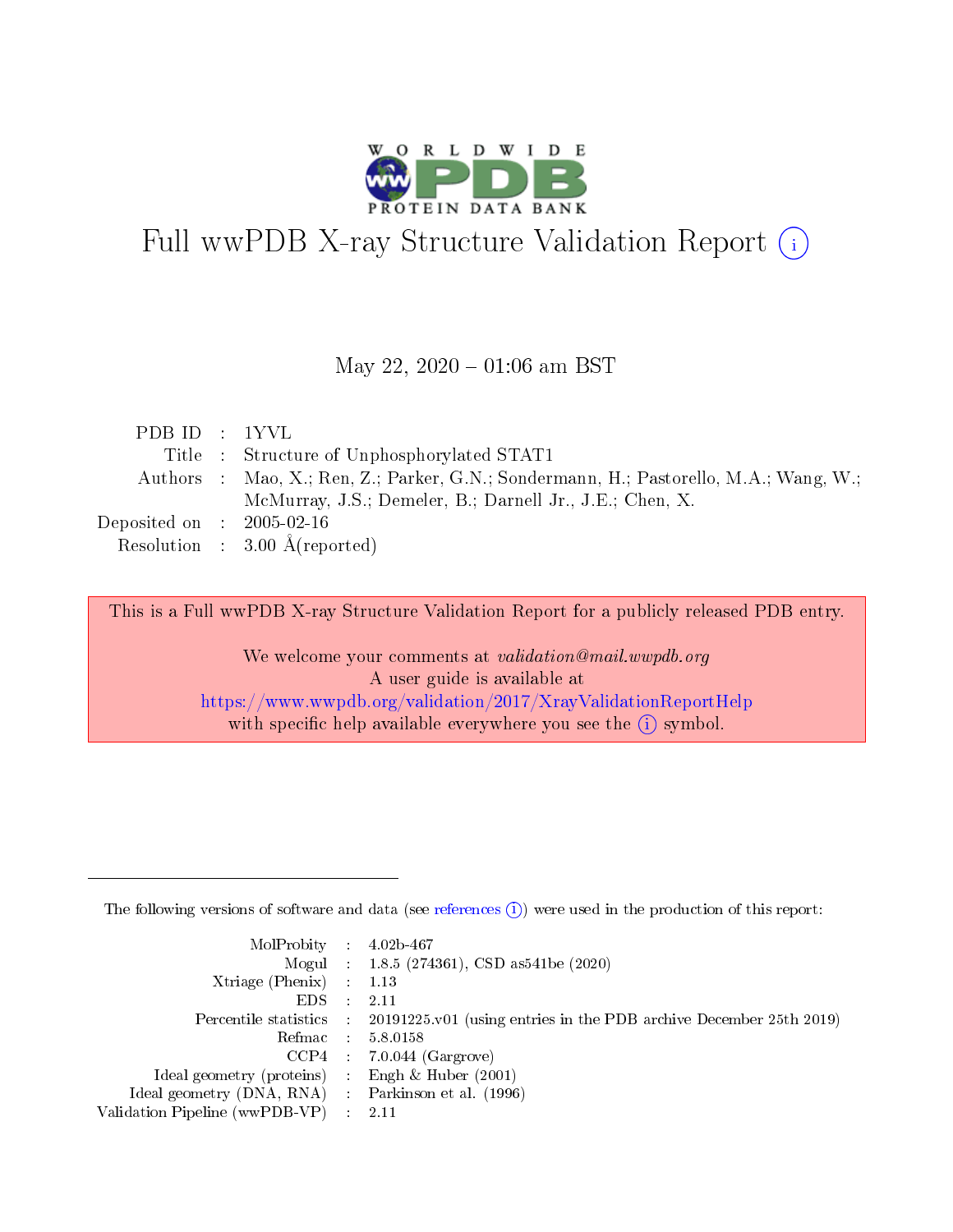## 1 [O](https://www.wwpdb.org/validation/2017/XrayValidationReportHelp#overall_quality)verall quality at a glance  $(i)$

The following experimental techniques were used to determine the structure: X-RAY DIFFRACTION

The reported resolution of this entry is 3.00 Å.

Percentile scores (ranging between 0-100) for global validation metrics of the entry are shown in the following graphic. The table shows the number of entries on which the scores are based.



| Metric                | Whole archive        | Similar resolution                                                     |
|-----------------------|----------------------|------------------------------------------------------------------------|
|                       | $(\#\text{Entries})$ | $(\#\text{Entries},\,\text{resolution}\,\,\text{range}(\textup{\AA}))$ |
| $R_{free}$            | 130704               | $2092(3.00-3.00)$                                                      |
| Clashscore            | 141614               | $2416(3.00-3.00)$                                                      |
| Ramachandran outliers | 138981               | $2333(3.00-3.00)$                                                      |
| Sidechain outliers    | 138945               | $2336(3.00-3.00)$                                                      |
| RSRZ outliers         | 127900               | $1990(3.00-3.00)$                                                      |

The table below summarises the geometric issues observed across the polymeric chains and their fit to the electron density. The red, orange, yellow and green segments on the lower bar indicate the fraction of residues that contain outliers for  $>=3, 2, 1$  and 0 types of geometric quality criteria respectively. A grey segment represents the fraction of residues that are not modelled. The numeric value for each fraction is indicated below the corresponding segment, with a dot representing fractions <=5% The upper red bar (where present) indicates the fraction of residues that have poor fit to the electron density. The numeric value is given above the bar.

| Mol |   | $\fbox{Chain}$ Length | Quality of chain |     |                       |  |  |  |
|-----|---|-----------------------|------------------|-----|-----------------------|--|--|--|
|     | А | 683                   | 2%<br>39%        | 49% | 7%<br>5%              |  |  |  |
|     | В | 683                   | 3%<br>38%        | 49% | 8%<br>$\cdot$ $\cdot$ |  |  |  |
| ച   |   | 5                     | 60%              | 40% |                       |  |  |  |
| ച   |   | h.                    | 80%              |     | 20%                   |  |  |  |

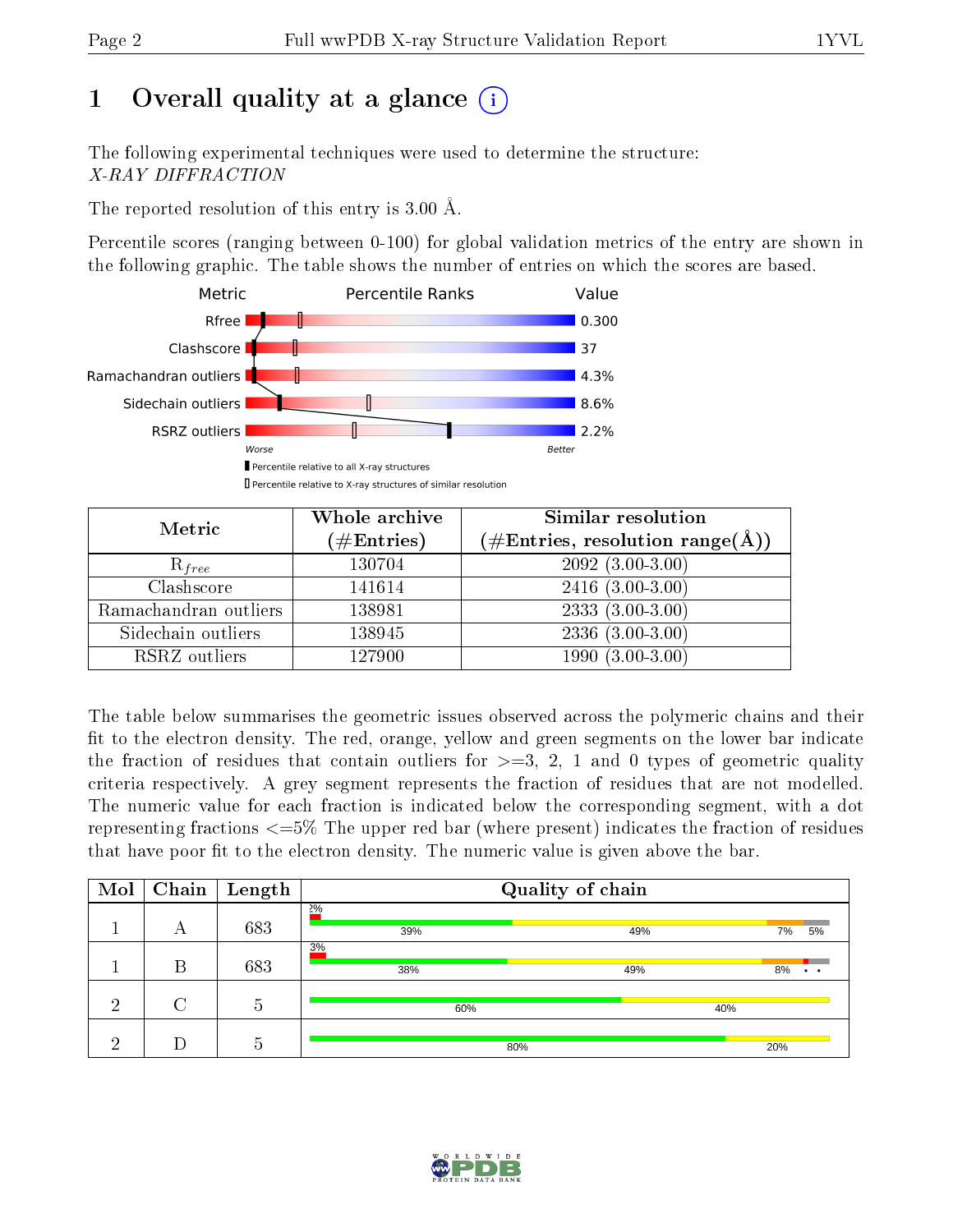## 2 Entry composition (i)

There are 3 unique types of molecules in this entry. The entry contains 10863 atoms, of which 0 are hydrogens and 0 are deuteriums.

In the tables below, the ZeroOcc column contains the number of atoms modelled with zero occupancy, the AltConf column contains the number of residues with at least one atom in alternate conformation and the Trace column contains the number of residues modelled with at most 2 atoms.

Molecule 1 is a protein called Signal transducer and activator of transcription 1-alpha/beta.

| Mol | Chain   Residues | Atoms               |                                |  |  |      | $\rm ZeroOcc \mid AltConf \mid Trace$ |  |
|-----|------------------|---------------------|--------------------------------|--|--|------|---------------------------------------|--|
|     | 652              | Total<br>5372       | 3435 922 991                   |  |  | - 24 |                                       |  |
|     | 653              | $\rm Total$<br>5387 | $\overline{C}$<br>3442 924 997 |  |  | 24   |                                       |  |

Molecule 2 is a protein called 5-residue peptide.

| Mol |  | Chain   Residues | Atoms         |              |  |     | $ZeroOcc \mid AltConf \mid Trace$ |  |  |  |
|-----|--|------------------|---------------|--------------|--|-----|-----------------------------------|--|--|--|
|     |  |                  | Total C N O P |              |  |     |                                   |  |  |  |
|     |  |                  | 51            | $30 \t8$     |  | 12. |                                   |  |  |  |
|     |  |                  | Total C N O P |              |  |     |                                   |  |  |  |
|     |  |                  | 51            | $30 \quad 8$ |  |     |                                   |  |  |  |

Molecule 3 is GOLD ION (three-letter code: AU) (formula: Au).

|  | Mol   Chain   Residues | Atoms         | $ZeroOcc \   \$ AltConf |
|--|------------------------|---------------|-------------------------|
|  |                        | Total Au      |                         |
|  |                        | Total<br>– Au |                         |

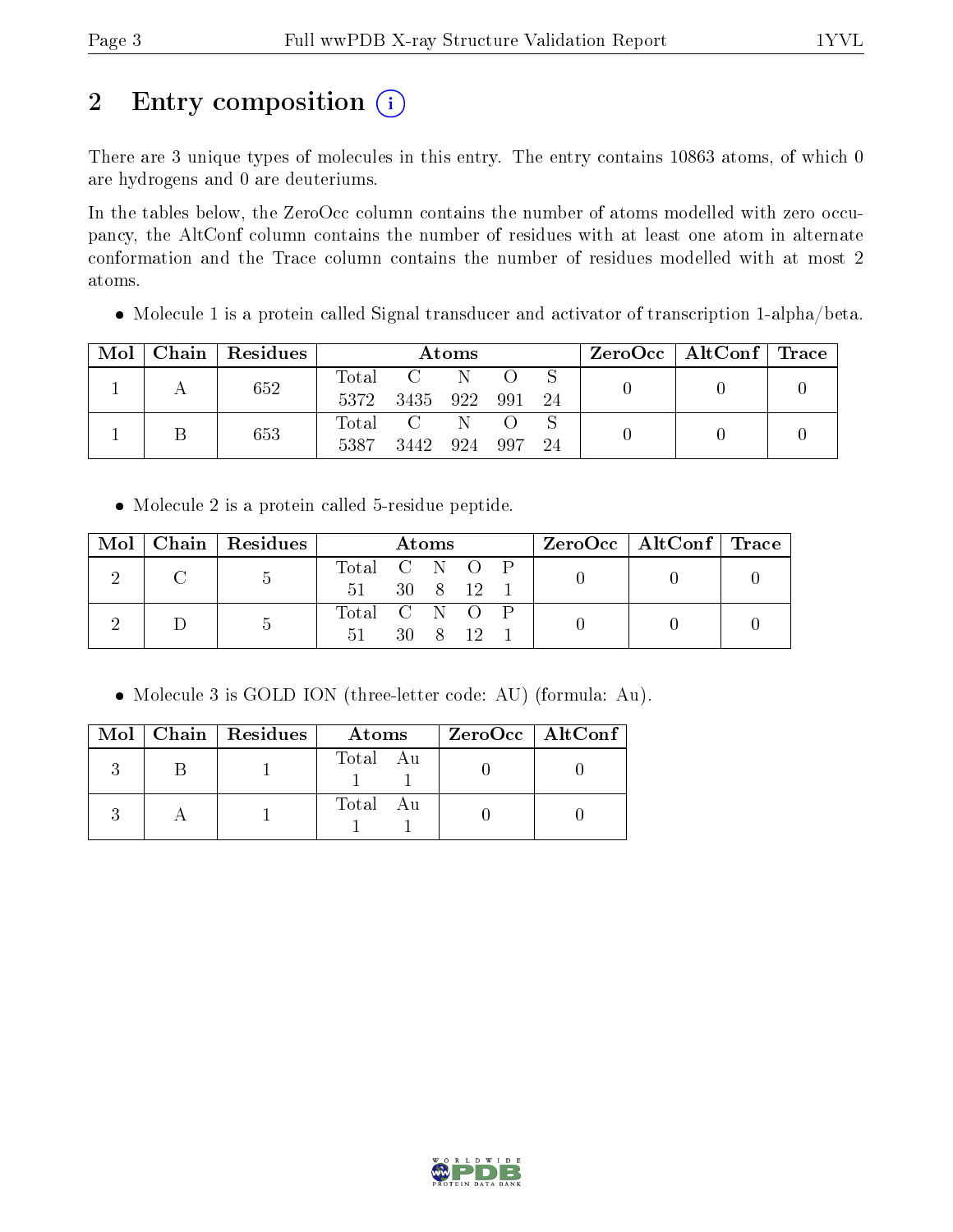### 3 Residue-property plots  $(i)$

These plots are drawn for all protein, RNA and DNA chains in the entry. The first graphic for a chain summarises the proportions of the various outlier classes displayed in the second graphic. The second graphic shows the sequence view annotated by issues in geometry and electron density. Residues are color-coded according to the number of geometric quality criteria for which they contain at least one outlier: green  $= 0$ , yellow  $= 1$ , orange  $= 2$  and red  $= 3$  or more. A red dot above a residue indicates a poor fit to the electron density (RSRZ  $> 2$ ). Stretches of 2 or more consecutive residues without any outlier are shown as a green connector. Residues present in the sample, but not in the model, are shown in grey.



• Molecule 1: Signal transducer and activator of transcription 1-alpha/beta

• Molecule 1: Signal transducer and activator of transcription 1-alpha/beta

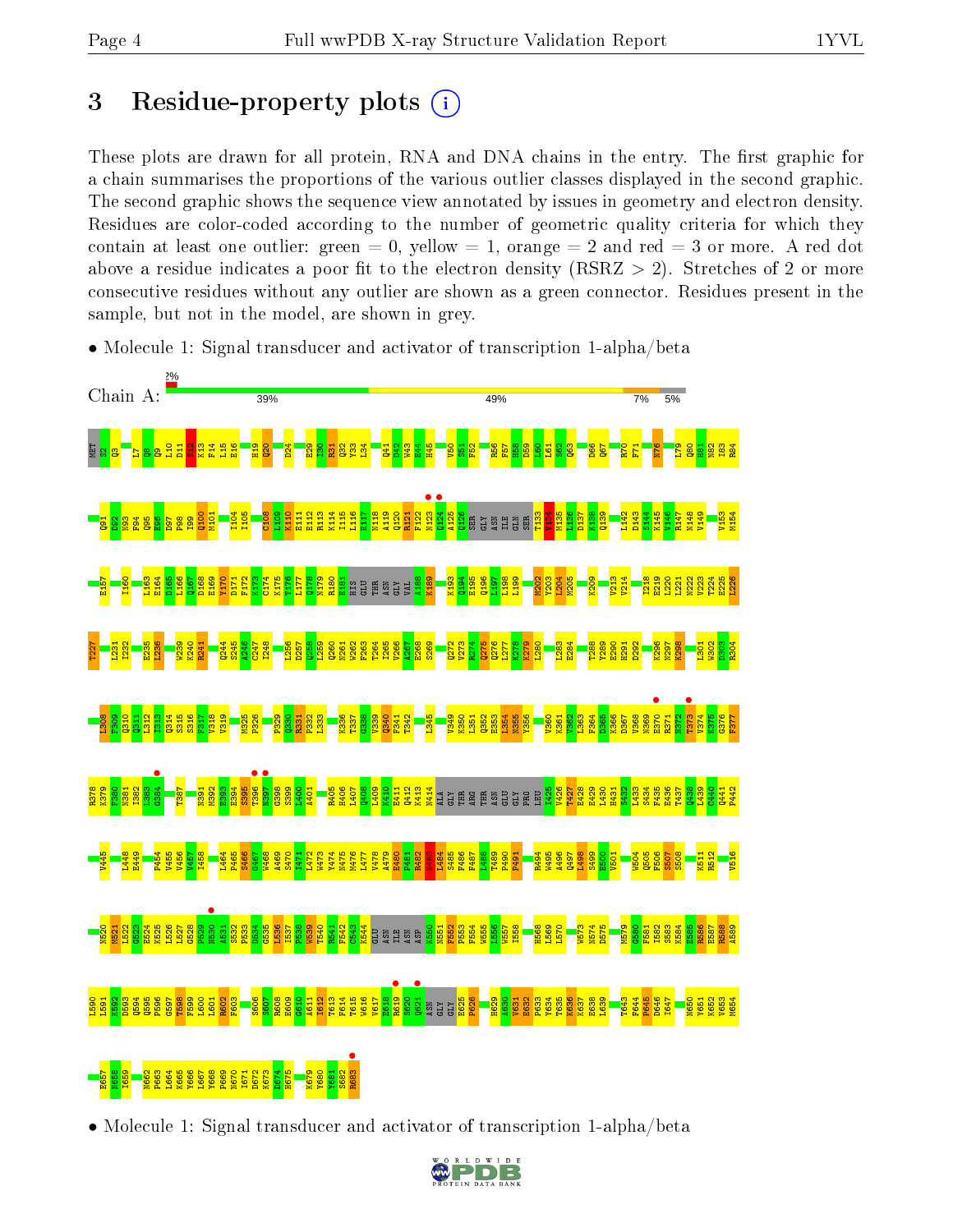



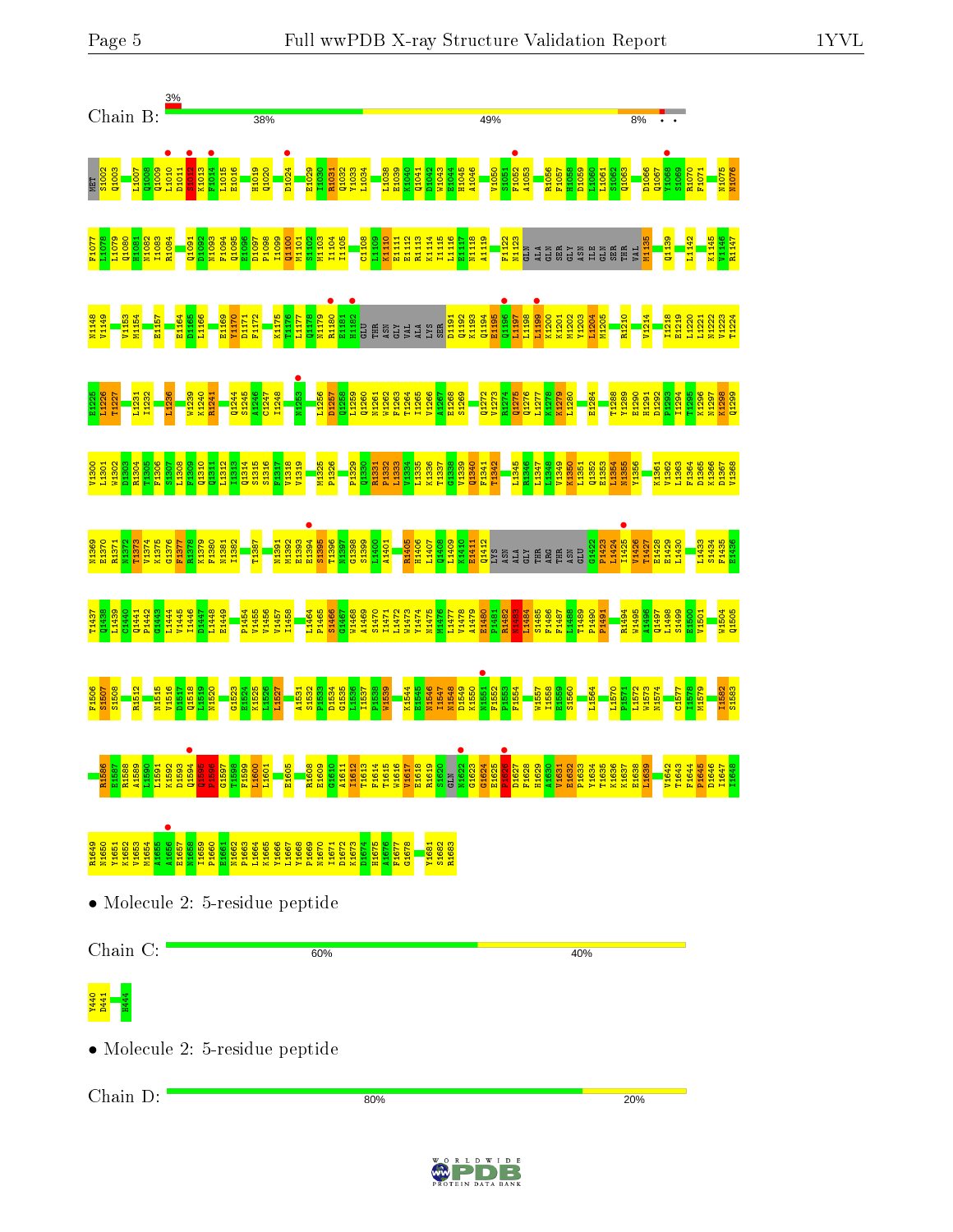

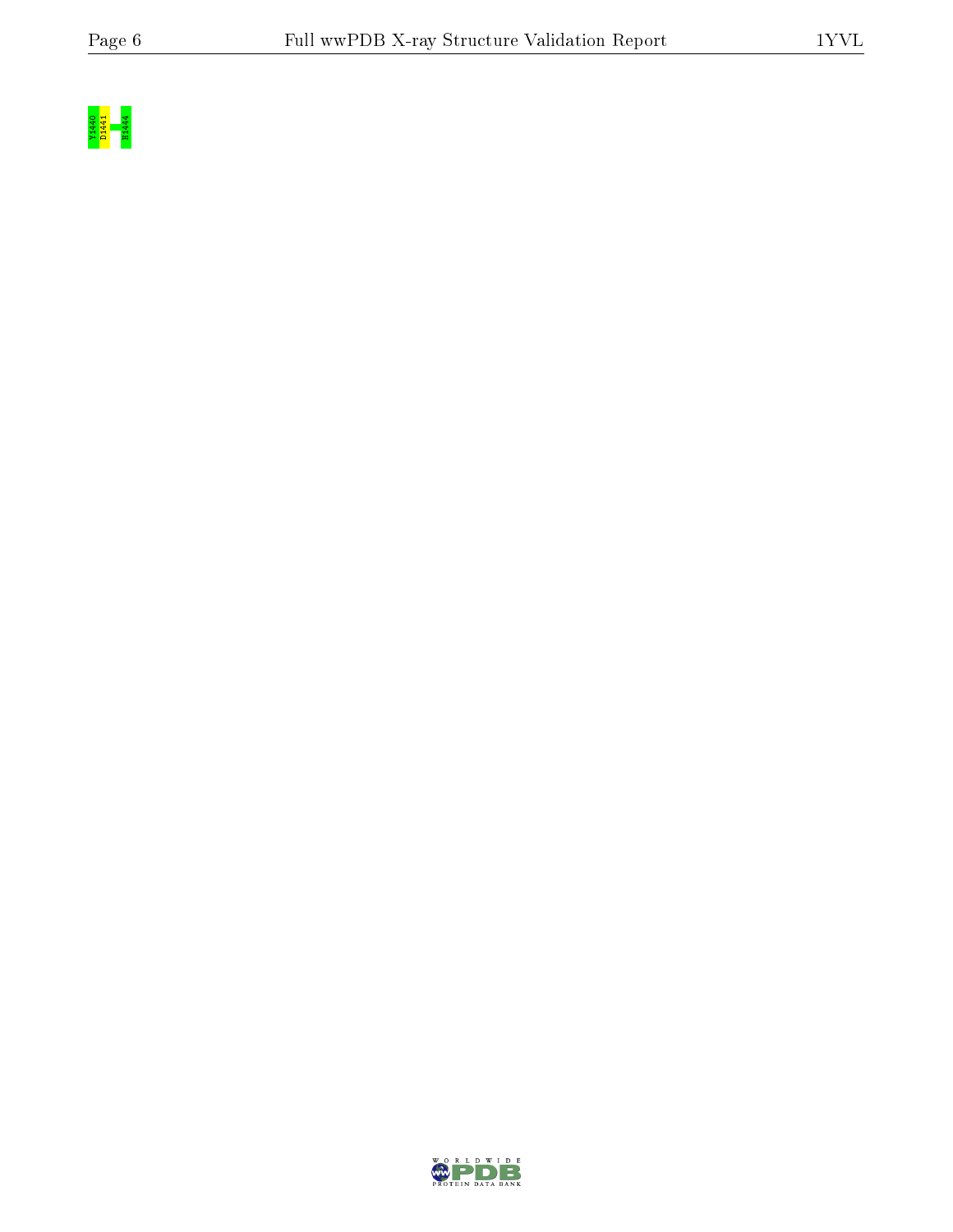## 4 Data and refinement statistics  $(i)$

| Property                                                         | Value                                                  | Source     |
|------------------------------------------------------------------|--------------------------------------------------------|------------|
| Space group                                                      | P 61 2 2                                               | Depositor  |
| Cell constants                                                   | $102.55\text{\AA}$<br>$102.55\text{\AA}$<br>646.48Å    | Depositor  |
| a, b, c, $\alpha$ , $\beta$ , $\gamma$                           | $90.00^\circ$<br>$90.00^\circ$<br>$120.00^{\circ}$     |            |
| Resolution $(A)$                                                 | 30.00<br>$-3.00$                                       | Depositor  |
|                                                                  | 29.79<br>$-2.80$                                       | <b>EDS</b> |
| % Data completeness                                              | (Not available) $(30.00-3.00)$                         | Depositor  |
| (in resolution range)                                            | $95.0(29.79-2.80)$                                     | <b>EDS</b> |
| $R_{merge}$                                                      | (Not available)                                        | Depositor  |
| $\mathrm{R}_{sym}$                                               | (Not available)                                        | Depositor  |
| $\langle I/\sigma(I) \rangle^{-1}$                               | 2.30 (at $2.80\text{\AA}$ )                            | Xtriage    |
| Refinement program                                               | <b>CNS</b>                                             | Depositor  |
|                                                                  | 0.240<br>0.281<br>$\frac{1}{2}$                        | Depositor  |
| $R, R_{free}$                                                    | 0.260<br>0.300<br>$\ddot{\phantom{a}}$                 | DCC        |
| $R_{free}$ test set                                              | $\overline{2037}$ reflections $(2.20\%)$               | wwPDB-VP   |
| Wilson B-factor $(A^2)$                                          | 67.6                                                   | Xtriage    |
| Anisotropy                                                       | 0.483                                                  | Xtriage    |
| Bulk solvent $k_{sol}(\text{e}/\text{A}^3), B_{sol}(\text{A}^2)$ | 0.30, 71.6                                             | <b>EDS</b> |
| L-test for twinning <sup>2</sup>                                 | $\overline{< L >$ = 0.49, $\overline{<}$ $L^2>$ = 0.32 | Xtriage    |
| Estimated twinning fraction                                      | $\overline{\text{No}}$ twinning to report.             | Xtriage    |
| $F_o, F_c$ correlation                                           | 0.91                                                   | <b>EDS</b> |
| Total number of atoms                                            | 10863                                                  | wwPDB-VP   |
| Average B, all atoms $(A^2)$                                     | 74.0                                                   | wwPDB-VP   |

Xtriage's analysis on translational NCS is as follows: The largest off-origin peak in the Patterson function is  $3.36\%$  of the height of the origin peak. No significant pseudotranslation is detected.

<sup>&</sup>lt;sup>2</sup>Theoretical values of  $\langle |L| \rangle$ ,  $\langle L^2 \rangle$  for acentric reflections are 0.5, 0.333 respectively for untwinned datasets, and 0.375, 0.2 for perfectly twinned datasets.



<span id="page-6-1"></span><span id="page-6-0"></span><sup>1</sup> Intensities estimated from amplitudes.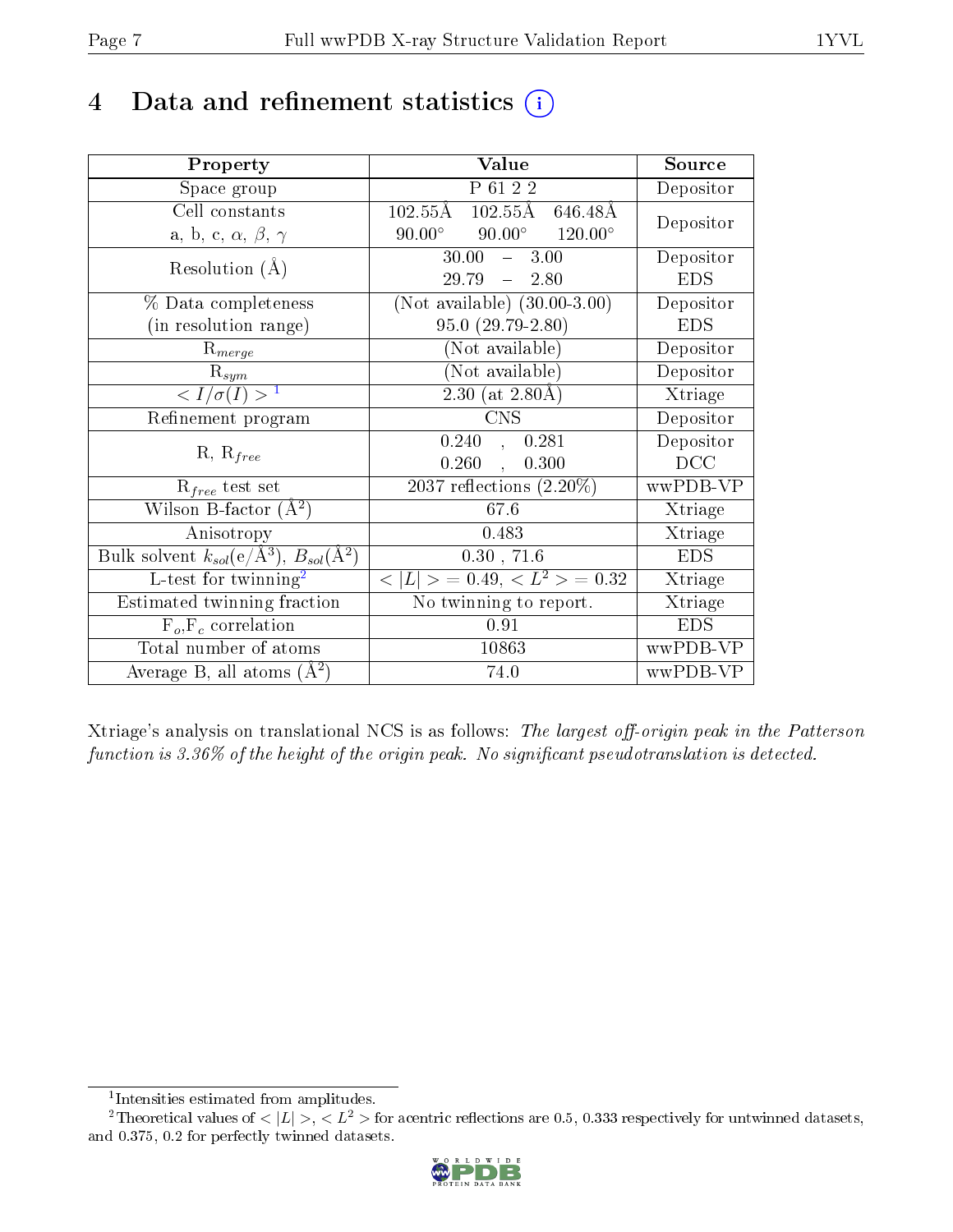## 5 Model quality  $(i)$

### 5.1 Standard geometry  $(i)$

Bond lengths and bond angles in the following residue types are not validated in this section: AU, PTR

The Z score for a bond length (or angle) is the number of standard deviations the observed value is removed from the expected value. A bond length (or angle) with  $|Z| > 5$  is considered an outlier worth inspection. RMSZ is the root-mean-square of all Z scores of the bond lengths (or angles).

| Mol                         | Chain  |      | Bond lengths         | Bond angles |                   |  |
|-----------------------------|--------|------|----------------------|-------------|-------------------|--|
|                             |        | RMSZ | # Z  > 5             | RMSZ        | # $ Z >5$         |  |
|                             |        | 0.42 | 0/5486               | 0.67        | $2/7413(0.0\%)$   |  |
|                             | В      | 0.45 | $1/5503$ $(0.0\%)$   | 0.69        | $4/7437(0.1\%)$   |  |
| $\mathcal{D}_{\mathcal{L}}$ | $\cap$ | 0.42 | 0/36                 | 1.10        | $(2.2\%)$<br>1/46 |  |
| $\overline{2}$              | Ð      | 0.45 | 0/36                 | 1.23        | $(2.2\%)$<br>46   |  |
| All                         | ΑII    | 0.44 | 1/11061<br>$(0.0\%)$ | 0.68        | 8/14942           |  |

All (1) bond length outliers are listed below:

|  |  |                             | $\vert$ Mol   Chain   Res   Type   Atoms   Z   Observed( $\AA$ )   Ideal( $\AA$ ) |  |
|--|--|-----------------------------|-----------------------------------------------------------------------------------|--|
|  |  | $1577$   CYS   CB-SG   5.97 | 1.92                                                                              |  |

| Mol            | Chain   | Res  | <b>Type</b> | Atoms      | Z       | Observed $(°)$ | Ideal $(°)$ |
|----------------|---------|------|-------------|------------|---------|----------------|-------------|
| $\overline{2}$ | D       | 1441 | <b>ASP</b>  | $N$ -CA-CB | 7.17    | 123.50         | 110.60      |
|                | В       | 1405 | ARG         | $N$ -CA-C  | $-7.12$ | 91.77          | 111.00      |
|                | А       | 405  | $\rm{ARG}$  | $N$ -CA-C  | $-6.20$ | 94.25          | 111.00      |
| $\overline{2}$ | $\rm C$ | 441  | <b>ASP</b>  | $N$ -CA-CB | 6.14    | 121.66         | 110.60      |
|                | В       | 1595 | <b>GLN</b>  | $N$ -CA-C  | $-5.85$ | 95.22          | 111.00      |
|                | В       | 1395 | <b>SER</b>  | $N$ -CA-C  | $-5.75$ | 95.48          | 111.00      |
|                | А       | 395  | <b>SER</b>  | $N$ -CA-C  | $-5.71$ | 95.57          | 111.00      |
|                | В       | 1595 | <b>GLN</b>  | $C-N-CD$   | $-5.37$ | 108.78         | 120.60      |

All (8) bond angle outliers are listed below:

There are no chirality outliers.

There are no planarity outliers.

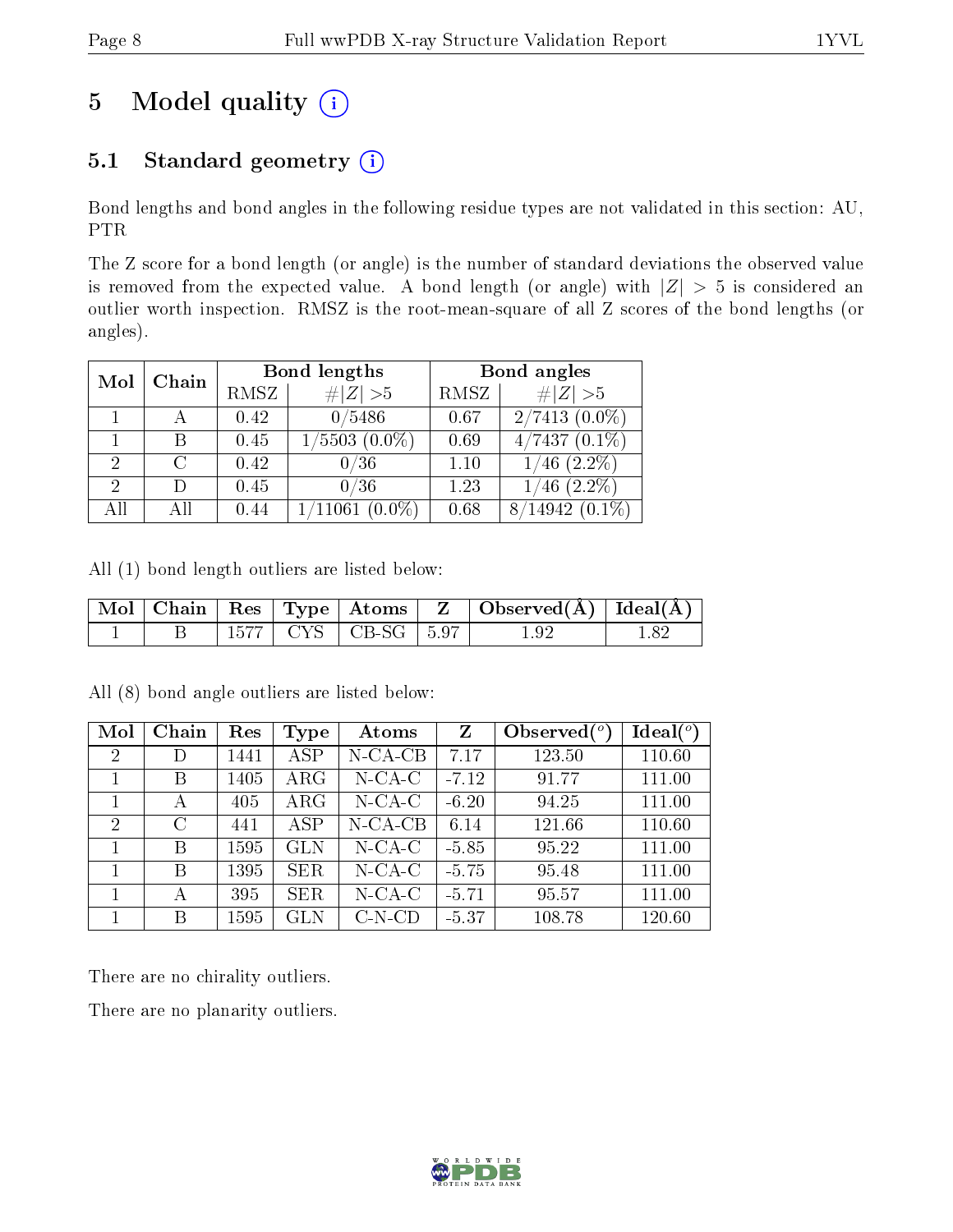#### $5.2$  Too-close contacts  $(i)$

In the following table, the Non-H and H(model) columns list the number of non-hydrogen atoms and hydrogen atoms in the chain respectively. The H(added) column lists the number of hydrogen atoms added and optimized by MolProbity. The Clashes column lists the number of clashes within the asymmetric unit, whereas Symm-Clashes lists symmetry related clashes.

|  |       | Mol   Chain   Non-H   H(model) | H(added) |     | $Clashes$   Symm-Clashes |
|--|-------|--------------------------------|----------|-----|--------------------------|
|  | 5372  |                                | 5335     | 398 |                          |
|  | 5387  |                                | 5349     | 407 |                          |
|  | 51    |                                | 39       |     |                          |
|  | 51    |                                | 39       |     |                          |
|  |       |                                |          |     |                          |
|  |       |                                |          |     |                          |
|  | 10863 |                                | 10762    | 798 |                          |

The all-atom clashscore is defined as the number of clashes found per 1000 atoms (including hydrogen atoms). The all-atom clashscore for this structure is 37.

All (798) close contacts within the same asymmetric unit are listed below, sorted by their clash magnitude.

| Atom-1              |                     | Interatomic      | Clash         |
|---------------------|---------------------|------------------|---------------|
|                     | Atom-2              | distance $(\AA)$ | overlap $(A)$ |
| 1:B:1194:GLN:O      | 1:B:1195:GLU:HG3    | 1.47             | 1.12          |
| 1:B:1612:ILE:HD13   | 1:B:1612:ILE:H      | 1.08             | 1.11          |
| 1: A: 551: ASN: HB3 | 1: A:608: ARG:HD3   | 1.23             | 1.11          |
| 1:B:1441:GLN:HB3    | 1:B:1442:PRO:HD2    | 1.34             | 1.07          |
| 1:A:441:GLN:HB3     | 1:A:442:PRO:HD2     | 1.34             | 1.03          |
| 1:B:1033:TYR:HB3    | 1:B:1067:GLN:HE21   | 1.23             | 1.03          |
| 1: A:3: GLN: HE22   | 1: A:113: ARG: HG3  | 1.22             | 1.00          |
| 1: A:597: GLY:HA3   | 1: A:665:LYS:HB2    | 1.42             | 0.99          |
| 1: A:33: TYR: HB3   | 1: A:67: GLN: HE21  | 1.26             | 0.99          |
| 1:B:1651:TYR:O      | 1:B:1662:ASN:HB3    | 1.64             | 0.98          |
| 1: A:595: GLN:O     | 1: A:598:THR:HG22   | 1.64             | 0.97          |
| 1:B:1608:ARG:HH11   | 1:B:1609:GLU:HG2    | 1.30             | 0.96          |
| 1: A:426: VAL:HG12  | 1:A:427:THR:H       | 1.28             | 0.96          |
| 1: A:651:TYR:O      | 1:A:662:ASN:HB3     | 1.65             | 0.95          |
| 1:B:1527:LEU:HD12   | 1:B:1531:ALA:HB1    | 1.49             | 0.95          |
| 1:B:1194:GLN:O      | 1: B: 1195: GLU: CG | 2.14             | 0.95          |
| 1: A:288:THR:HG22   | 1:A:289:TYR:H       | 1.33             | 0.94          |
| 1:B:1424:LEU:H      | 1:B:1424:LEU:HD12   | 1.34             | 0.93          |
| 1:A:612:ILE:HD13    | 1: A:612: ILE:H     | 1.30             | 0.93          |
| 1:B:1426:VAL:HG12   | 1:B:1427:THR:H      | 1.30             | 0.92          |
| 1:B:1668:TYR:HB3    | 1:B:1669:PRO:HD3    | 1.51             | 0.92          |

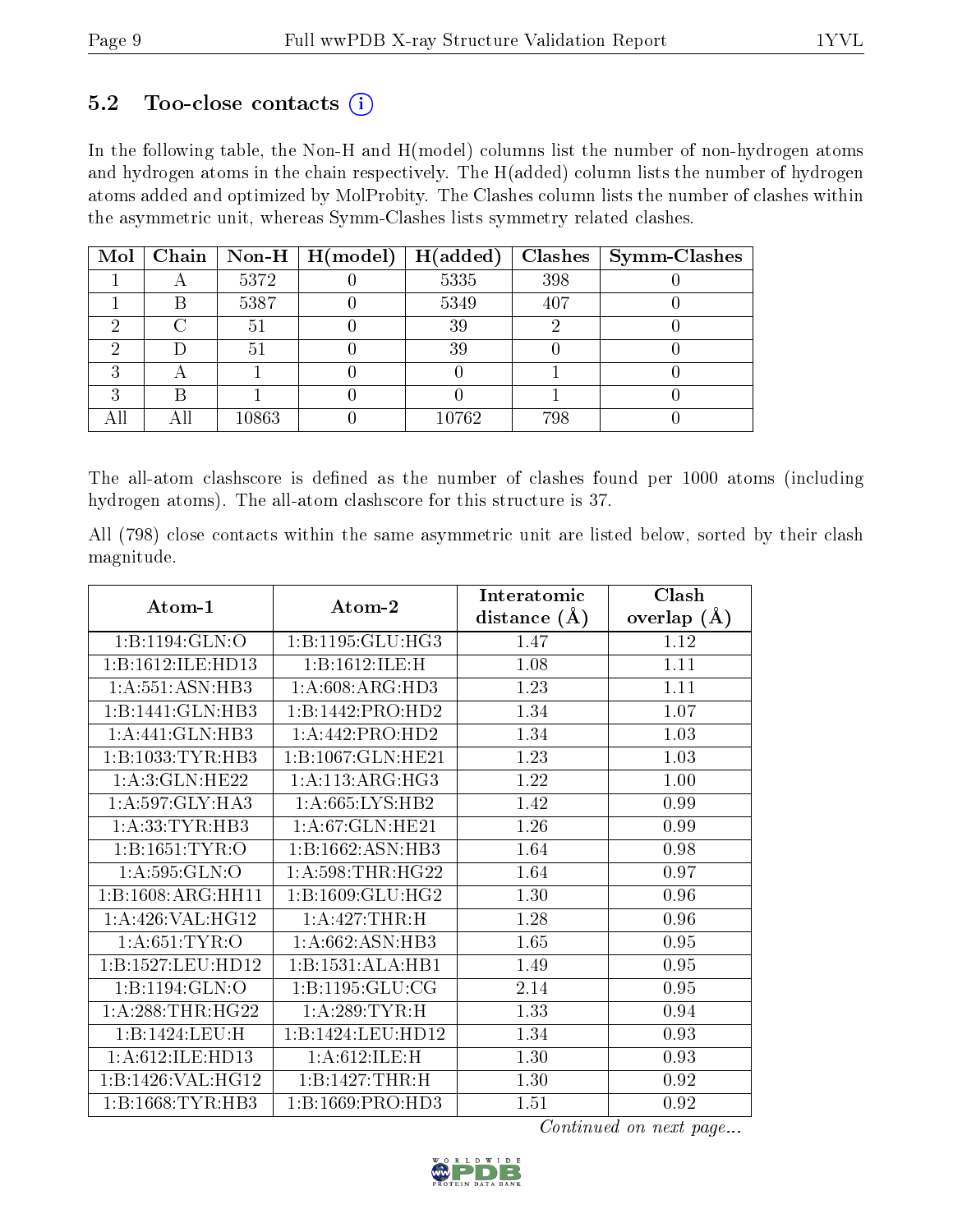| contentava promono ao pago |                              | Interatomic       | Clash         |
|----------------------------|------------------------------|-------------------|---------------|
| Atom-1                     | Atom-2                       | distance $(\AA)$  | overlap $(A)$ |
| 1: A:668:TYR:HB3           | 1: A:669: PRO:HD3            | 1.51              | 0.91          |
| 1:B:1547:ILE:HG23          | 1:B:1550:LYS:HD3             | $\overline{1.53}$ | 0.91          |
| 1:B:1288:THR:HG22          | 1:B:1289:TYR:H               | 1.35              | 0.90          |
| 1: A:279: LYS: HE3         | 1: A:279: LYS: HA            | 1.54              | 0.89          |
| 1:B:1612:ILE:HD13          | 1:B:1612:ILE:N               | 1.87              | 0.89          |
| 1:A:482:ARG:HH11           | 1:A:482:ARG:HB3              | 1.38              | 0.88          |
| 1:B:1279:LYS:HE3           | 1:B:1279:LYS:HA              | 1.54              | 0.88          |
| 1: A:169: GLU:HG2          | 1:B:1406:HIS:HEL             | 1.39              | 0.88          |
| 1:B:1643:THR:HG23          | 1:B:1645:PRO:HD2             | 1.56              | 0.87          |
| 1:B:1482:ARG:HB3           | 1:B:1482:ARG:HH11            | 1.40              | 0.86          |
| 1:B:1672:ASP:HB2           | 1:B:1675:HIS:HB2             | 1.57              | 0.85          |
| 1: A:672: ASP:HB2          | 1: A:675: HIS: HB2           | 1.57              | 0.84          |
| 1:A:625:GLU:HB3            | 1:A:626:PRO:HD2              | 1.59              | 0.84          |
| 1: A:643:THR:HG23          | 1: A:645: PRO:HD2            | 1.57              | 0.84          |
| 1: A:272: GLN:O            | 1: A:276: GLN: HG2           | 1.78              | 0.84          |
| 1:B:1437:THR:HG22          | 1:B:1448:LEU:HB2             | 1.58              | 0.84          |
| 1: A: 437: THR: HG22       | 1:A:448:LEU:HB2              | 1.59              | 0.83          |
| 1:B:1381:ASN:ND2           | 1:B:1412:GLN:HB2             | 1.93              | 0.82          |
| 1:B:1381:ASN:HD21          | 1:B:1412:GLN:HB2             | 1.44              | 0.82          |
| 1:B:1649:ARG:HB2           | 1:B:1681:TYR:CE1             | $2.13\,$          | 0.82          |
| 1:B:1272:GLN:O             | 1:B:1276:GLN:HG2             | 1.78              | 0.82          |
| 1:B:1608:ARG:NH1           | 1:B:1609:GLU:HG2             | 1.94              | 0.81          |
| 1:B:1612:ILE:H             | 1:B:1612:ILE:CD1             | 1.91              | 0.81          |
| 1:B:1247:CYS:SG            | 3:B:2002:AU:AU               | 2.08              | 0.81          |
| 1:A:247:CYS:SG             | 3:A:2001:AU:AU               | 2.09              | 0.81          |
| 1: B: 1597: GLY: CA        | 1:B:1665:LYS:HB2             | 2.10              | 0.81          |
| 1: A:288:THR:HG22          | 1: A:289:TYR:N               | 1.96              | 0.80          |
| 1: A:169: GLU: HG2         | 1:B:1406:HIS:CE1             | 2.18              | 0.79          |
| 1: B: 1643: THR: CG2       | 1:B:1645:PRO:HD2             | 2.11              | 0.79          |
| 1:B:1033:TYR:HB3           | 1:B:1067:GLN:NE2             | 1.98              | 0.79          |
| 1:B:1594:GLN:HG2           | 1:B:1619:ARG:NE              | 1.97              | 0.79          |
| 1:A:625:GLU:HB3            | 1: A:626: PRO:CD             | 2.13              | 0.79          |
| 1: A:643:THR:CG2           | 1: A:645: PRO:HD2            | 2.13              | 0.78          |
| 1:B:1248:ILE:HG13          | 1:B:1472:LEU:HD23            | 1.66              | 0.78          |
| 1:B:1195:GLU:OE1           | 1:B:1197:LEU:HD11            | 1.85              | 0.77          |
| 1:B:1527:LEU:CD1           | 1:B:1531:ALA:HB1             | 2.14              | 0.77          |
| 1:B:1288:THR:HG22          | 1:B:1289:TYR:N               | 1.98              | 0.77          |
| 1:B:1349:VAL:O             | 1:B:1350:LYS:HB3             | 1.83              | 0.77          |
| 1:B:1310:GLN:O             | 1:B:1314:GLN:H <sub>G3</sub> | 1.84              | 0.76          |
| 1: A:33: TYR: HB3          | 1:A:67:GLN:NE2               | 2.00              | 0.76          |
| 1:A:378:ARG:HD2            | 1:A:413:LYS:HZ1              | 1.49              | 0.76          |

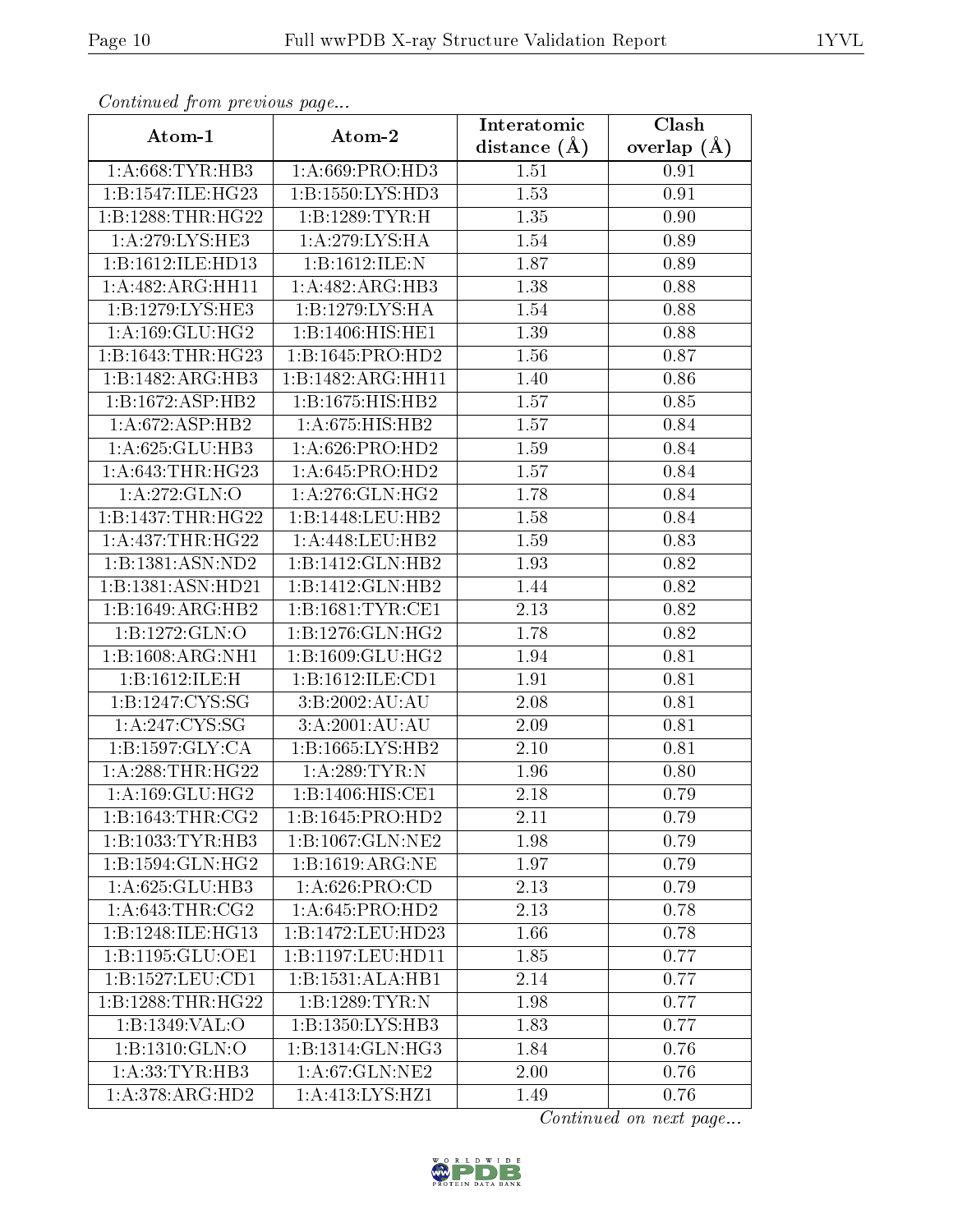|                     |                                     | Interatomic    | Clash         |
|---------------------|-------------------------------------|----------------|---------------|
| Atom-1              | Atom-2                              | distance $(A)$ | overlap $(A)$ |
| 1:B:1646:ASP:OD2    | 1:B:1682:SER:HB2                    | 1.85           | 0.76          |
| 1: A:411: GLU:HG3   | 1: A:413:LYS:HE3                    | 1.67           | 0.76          |
| 1:B:1549:ASP:C      | 1: B: 1550: LYS: HD2                | 2.06           | 0.76          |
| 1:B:1601:LEU:HD23   | 1:B:1614:PHE:HB3                    | 1.69           | 0.76          |
| 1: A:3: GLN: NE2    | 1:A:113:ARG:HG3                     | 2.01           | 0.75          |
| 1:A:441:GLN:HB3     | 1:A:442:PRO:CD                      | 2.14           | 0.75          |
| 1:B:1594:GLN:HG2    | 1:B:1619:ARG:HE                     | 1.51           | 0.75          |
| 1: A:310: GLN:O     | 1: A:314: GLN: HG3                  | 1.87           | 0.74          |
| 1:A:153:VAL:HG22    | 1:A:220:LEU:HD11                    | 1.70           | 0.73          |
| 1: A:406: HIS: CE1  | 1:B:1169:GLU:HG2                    | 2.23           | 0.73          |
| 1:B:1066:ASP:O      | 1:B:1070:ARG:HG3                    | 1.88           | 0.73          |
| $1: A:552:$ PHE:HB2 | 1:A:553:PRO:HD2                     | 1.69           | 0.73          |
| 1:A:355:ASN:HD21    | 1: A:392:MET:CG                     | 2.02           | 0.73          |
| 1:A:619:ARG:NH1     | 1: A:626: PRO:HG3                   | 2.03           | 0.73          |
| 1: A:349: VAL:O     | 1: A:350: LYS: HB3                  | 1.86           | 0.73          |
| 1:A:273:VAL:HA      | 1: A:276: GLN: HG3                  | 1.71           | 0.73          |
| 1:B:1264:THR:O      | 1:B:1268:GLU:HG3                    | 1.89           | 0.72          |
| 1:B:1355:ASN:HD21   | 1:B:1392:MET:CG                     | 2.02           | 0.72          |
| 1:B:1441:GLN:HB3    | 1:B:1442:PRO:CD                     | 2.14           | 0.72          |
| 1:B:1424:LEU:N      | 1:B:1424:LEU:HD12                   | 2.05           | 0.72          |
| 1:B:1564:LEU:HD21   | 1:B:1612:ILE:HD12                   | 1.72           | 0.72          |
| 1:B:1594:GLN:HG2    | 1:B:1619:ARG:NH2                    | 2.03           | 0.72          |
| 1:A:264:THR:O       | 1: A:268: GLU:HG3                   | 1.89           | 0.72          |
| 1:B:1426:VAL:HG12   | 1:B:1427:THR:N                      | 2.05           | 0.71          |
| 1: A:66:ASP:O       | 1:A:70:ARG:HG3                      | 1.90           | 0.71          |
| 1:B:1100:GLN:O      | 1:B:1104:ILE:HG12                   | 1.89           | 0.71          |
| 1:B:1364:PHE:HB2    | 1:B:1382:ILE:HD11                   | 1.70           | 0.71          |
| 1:B:1597:GLY:HA3    | 1:B:1665:LYS:HB2                    | 1.72           | 0.71          |
| 1:A:100:GLN:O       | 1:A:104:ILE:HG12                    | 1.90           | 0.71          |
| 1: A:370: GLU: HA   | 1:A:374:VAL:H                       | 1.55           | 0.71          |
| 1:A:644:PHE:HB3     | 1: A:645: PRO:HD3                   | 1.71           | 0.71          |
| 1:B:1594:GLN:CD     | 1:B:1625:GLU:HG3                    | 2.11           | 0.71          |
| 1:B:1594:GLN:HG2    | 1: B: 1619: ARG: CZ                 | 2.20           | 0.71          |
| 1:A:164:GLU:HG3     | 1:A:283:LEU:HD21                    | 1.72           | 0.71          |
| $1: A:364:$ PHE:HB2 | 1: A:382: ILE: HDI1                 | 1.71           | 0.71          |
| 1:B:1261:ASN:O      | 1:B:1265:ILE:HG12                   | 1.90           | 0.71          |
| 1:B:1644:PHE:HB3    | 1:B:1645:PRO:HD3                    | 1.72           | 0.71          |
| 1: A:540:THR:HA     | $1:A:544:\overline{\text{LYS:HB3}}$ | 1.74           | 0.70          |
| 1: A:598:THR:HA     | 1: A:666:TYR:O                      | 1.92           | 0.70          |
| 1:A:597:GLY:CA      | 1:A:665:LYS:HB2                     | 2.20           | 0.70          |
| 1:B:1153:VAL:HG21   | 1:B:1269:SER:HB3                    | 1.73           | 0.70          |

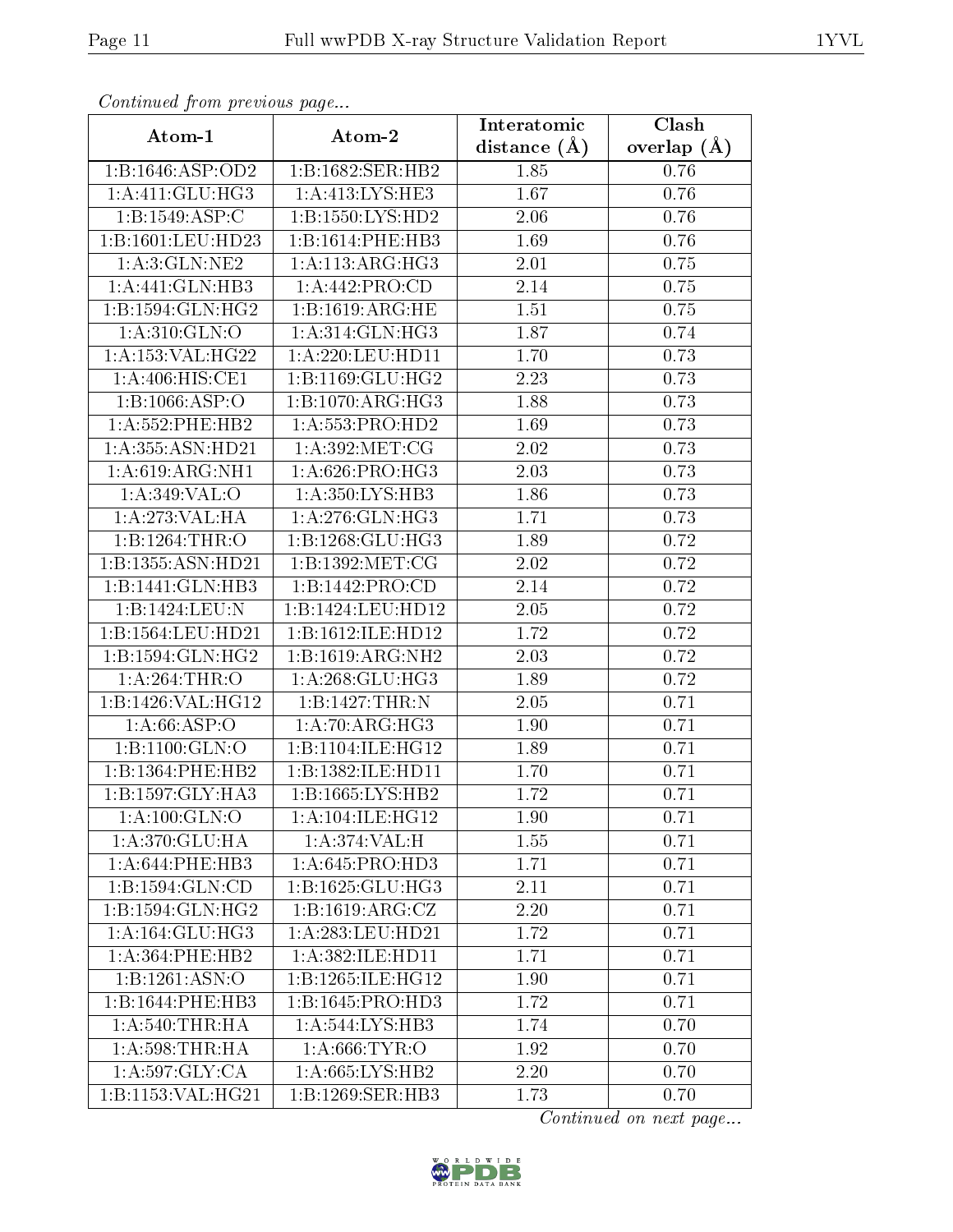| continuou pront protio de pago |                     | Interatomic    | Clash             |
|--------------------------------|---------------------|----------------|-------------------|
| Atom-1                         | Atom-2              | distance $(A)$ | overlap $(A)$     |
| 1:B:1370:GLU:HA                | 1:B:1374:VAL:H      | 1.57           | 0.70              |
| 1:A:220:LEU:HD23               | 1: A:220: LEU: C    | $2.13\,$       | 0.70              |
| 1: A:345: LEU:O                | 1:A:401:ALA:HB1     | 1.92           | 0.70              |
| 1:B:1273:VAL:HA                | 1:B:1276:GLN:HG3    | 1.72           | 0.69              |
| 1:A:261:ASN:O                  | 1: A:265: ILE: HG12 | 1.93           | 0.69              |
| 1:B:1153:VAL:HG22              | 1:B:1220:LEU:HD11   | 1.73           | 0.69              |
| 1:B:1197:LEU:O                 | 1:B:1201:LYS:HB2    | 1.92           | 0.69              |
| 1:A:248:ILE:HD12               | 1: A:468:TRP:CH2    | 2.28           | 0.69              |
| 1: A:595: GLN: HG2             | 1: A:666:TYR:CD1    | 2.27           | 0.69              |
| 1:B:1052:PHE:HE2               | 1:B:1056:ARG:CZ     | 2.05           | 0.69              |
| 1:A:411:GLU:OE1                | 1: A: 413: LYS: HD2 | 1.93           | 0.68              |
| 1:B:1220:LEU:C                 | 1:B:1220:LEU:HD23   | 2.12           | 0.68              |
| 1: A: 437: THR: CG2            | 1:A:448:LEU:HB2     | 2.24           | 0.68              |
| 1:B:1595:GLN:O                 | 1:B:1597:GLY:N      | 2.27           | 0.68              |
| 1:B:1355:ASN:ND2               | 1:B:1392:MET:HG2    | 2.08           | 0.68              |
| 1:B:1381:ASN:HD21              | 1:B:1412:GLN:CB     | 2.07           | 0.68              |
| 1:B:1325:MET:HE3               | 1:B:1339:VAL:HB     | 1.76           | 0.67              |
| 1:A:355:ASN:HD21               | 1: A:392:MET:HG2    | 1.60           | 0.67              |
| 1: A:426: VAL: O               | 1: A:428: GLU:N     | $2.28\,$       | $\overline{0.67}$ |
| 1: B: 1437: THR: CG2           | 1:B:1448:LEU:HB2    | 2.22           | 0.67              |
| 1:A:427:THR:O                  | 1: A:427:THR:HG22   | 1.94           | 0.67              |
| 1: A:288:THR:CG2               | 1: A:289:TYR:H      | 2.08           | 0.67              |
| 1:B:1108:CYS:O                 | 1:B:1112:GLU:HG3    | 1.95           | 0.67              |
| 1:B:1657:GLU:N                 | 1:B:1657:GLU:OE1    | 2.28           | 0.67              |
| 1:A:134:VAL:HG23               | 1: A: 135: MET:H    | 1.58           | 0.67              |
| 1:B:1381:ASN:HD21              | 1:B:1412:GLN:HG3    | 1.60           | 0.66              |
| 1:A:489:THR:N                  | 1: A:490: PRO:HD3   | 2.10           | 0.66              |
| 1: A:586: ARG:O                | 1:A:589:ALA:HB3     | 1.96           | 0.66              |
| 1: A:612: ILE:N                | 1: A:612: ILE: HD13 | 2.07           | 0.66              |
| 1:A:378:ARG:HD2                | 1: A: 413: LYS: NZ  | 2.09           | 0.66              |
| 1:B:1355:ASN:HD21              | 1:B:1392:MET:HG2    | 1.58           | 0.66              |
| 1: A:355: ASN:ND2              | 1: A:392:MET:HG2    | 2.10           | 0.66              |
| 1: A:468:TRP:HE1               | 1: A:505: GLN:NE2   | 1.94           | 0.66              |
| 1:A:52:PHE:HE2                 | 1: A:56: ARG: CZ    | 2.09           | 0.66              |
| 1:B:1364:PHE:HD1               | 1:B:1433:LEU:HD23   | 1.60           | 0.66              |
| 1: A:657: GLU:N                | 1: A:657: GLU:OE1   | 2.28           | 0.65              |
| 1:B:1244:GLN:HG2               | 1:B:1475:ASN:OD1    | 1.96           | 0.65              |
| 1: A:325: MET:HE3              | 1:A:339:VAL:HB      | 1.77           | 0.65              |
| 1:B:1594:GLN:HG2               | 1:B:1619:ARG:HH21   | 1.60           | 0.65              |
| 1: A: 108: CYS:O               | 1: A:112: GLU: HG3  | 1.97           | 0.65              |
| 1:B:1218:ILE:HG22              | 1:B:1222:ASN:HD21   | 1.62           | 0.65              |

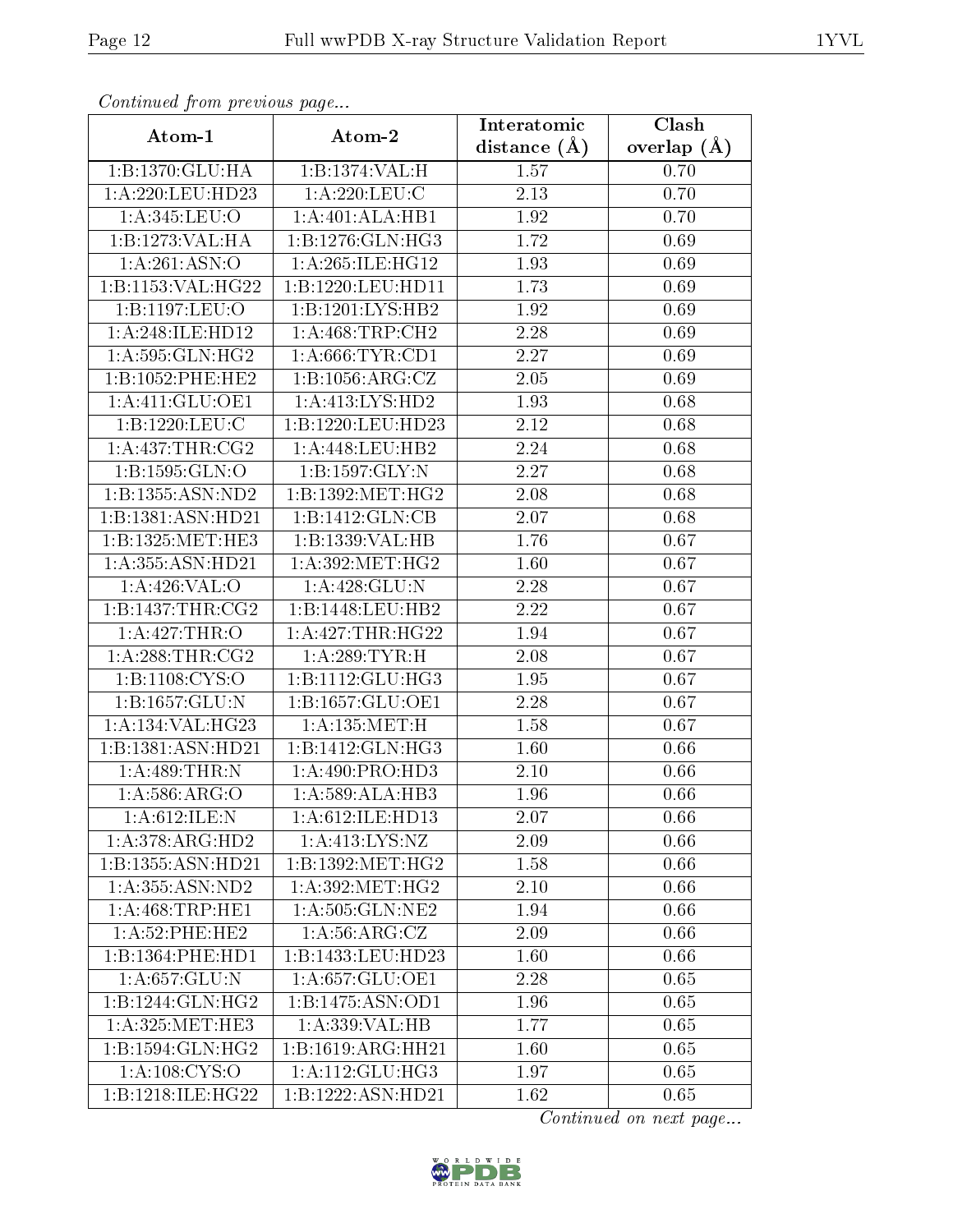|                                                      |                      | Interatomic    | $\overline{\text{Clash}}$ |
|------------------------------------------------------|----------------------|----------------|---------------------------|
| Atom-1                                               | Atom-2               | distance $(A)$ | overlap $(A)$             |
| 1:B:1380:PHE:CE2                                     | 1:B:1411:GLU:HG2     | 2.32           | 0.65                      |
| 1:B:1468:TRP:HE1                                     | 1:B:1505:GLN:NE2     | 1.95           | 0.64                      |
| 1: A: 552: PHE: H                                    | 1:A:608:ARG:HH11     | 1.46           | 0.64                      |
| 1:B:1592:LYS:HA                                      | 1:B:1625:GLU:OE1     | 1.97           | 0.64                      |
| 1: A:218: ILE:HG22                                   | 1:A:222:ASN:HD21     | 1.63           | 0.64                      |
| 1:B:1678:GLY:HA2                                     | 1:B:1681:TYR:CD2     | 2.33           | 0.64                      |
| 1:A:381:ASN:HD21                                     | 1:A:412:GLN:HB2      | 1.61           | 0.64                      |
| 1:B:1427:THR:O                                       | 1:B:1427:THR:HG23    | 1.96           | 0.64                      |
| 1:B:1489:THR:N                                       | 1:B:1490:PRO:HD3     | 2.12           | 0.64                      |
| 1: A:170: TYR: OH                                    | 1: A:203:TYR:CG      | 2.52           | 0.64                      |
| 1:B:1424:LEU:CD1                                     | 1:B:1424:LEU:H       | 2.08           | 0.64                      |
| 1:B:1430:LEU:HB2                                     | 1:B:1484:LEU:HA      | 1.81           | 0.63                      |
| 1: A:20: GLN:NE2                                     | 1: A:511:LYS:HD2     | 2.13           | 0.63                      |
| 1:A:153:VAL:HG21                                     | 1: A:269: SER: HB3   | 1.80           | 0.63                      |
| 1: A: 33: TYR: C                                     | 1: A:34:LEU:HD12     | 2.18           | 0.63                      |
| 1: A:236:LEU:O                                       | 1: A:240: LYS: HG2   | 1.98           | 0.63                      |
| 1:B:1236:LEU:O                                       | 1: B: 1240: LYS: HG2 | 1.99           | 0.63                      |
| $1: A:174: \overline{\text{C} \text{YS}: \text{SG}}$ | 1: A: 199: LEU: HD22 | 2.38           | 0.63                      |
| 1:A:340:GLN:HB2                                      | 1:B:1172:PHE:CZ      | 2.34           | 0.63                      |
| 1:B:1205:MET:CE                                      | 1:B:1205:MET:HA      | 2.29           | 0.63                      |
| 1: B: 1288: THR: CG2                                 | 1:B:1289:TYR:H       | 2.08           | 0.63                      |
| 1:A:195:GLU:HA                                       | 1:A:198:LEU:HD13     | 1.79           | 0.62                      |
| 1: A:646: ASP:OD2                                    | 1: A:682: SER: HB2   | 1.98           | 0.62                      |
| 1:B:1198:LEU:C                                       | 1:B:1200:LYS:H       | 2.02           | 0.62                      |
| 1: A:381: ASN:ND2                                    | 1: A: 412: GLN: HB2  | 2.14           | 0.62                      |
| $1:B:1033:\overline{\mathrm{TYR:O}}$                 | 1:B:1034:LEU:HD12    | 1.99           | 0.62                      |
| 1:A:683:ARG:NE                                       | 1: A:683:ARG:HA      | 2.14           | 0.62                      |
| 1:B:1332:PRO:HD2                                     | 1:B:1468:TRP:CZ3     | 2.34           | 0.62                      |
| 1:B:1033:TYR:C                                       | 1:B:1034:LEU:HD12    | 2.19           | 0.61                      |
| 1:B:1635:THR:HG22                                    | 1:B:1638:GLU:OE1     | 2.00           | 0.61                      |
| 1:B:1245:SER:O                                       | 1:B:1248:ILE:HG22    | 2.00           | 0.61                      |
| 1: A:170: TYR:OH                                     | 1: A:203:TYR:CD1     | 2.53           | 0.61                      |
| 1:A:360:VAL:HG22                                     | 1: A:437:THR:HB      | 1.83           | 0.61                      |
| 1:B:1170:TYR:C                                       | 1:B:1170:TYR:HD2     | 2.04           | 0.61                      |
| 1:B:1381:ASN:HD21                                    | 1:B:1412:GLN:CG      | 2.13           | 0.61                      |
| 1: A:170: TYR: HD2                                   | 1: A:170: TYR: C     | 2.04           | 0.61                      |
| 1: A: 430: LEU: HB2                                  | 1:A:484:LEU:HA       | 1.82           | 0.61                      |
| 1: A: 33: TYR: O                                     | 1: A:34:LEU:HD12     | 2.00           | 0.60                      |
| 1:B:1611:ALA:HB1                                     | 1:B:1634:TYR:O       | 2.00           | 0.60                      |
| 1:A:142:LEU:HD23                                     | 1:A:262:TRP:CE3      | 2.37           | 0.60                      |
| 1: A:205:MET:HA                                      | 1: A:205: MET:CE     | 2.31           | 0.60                      |

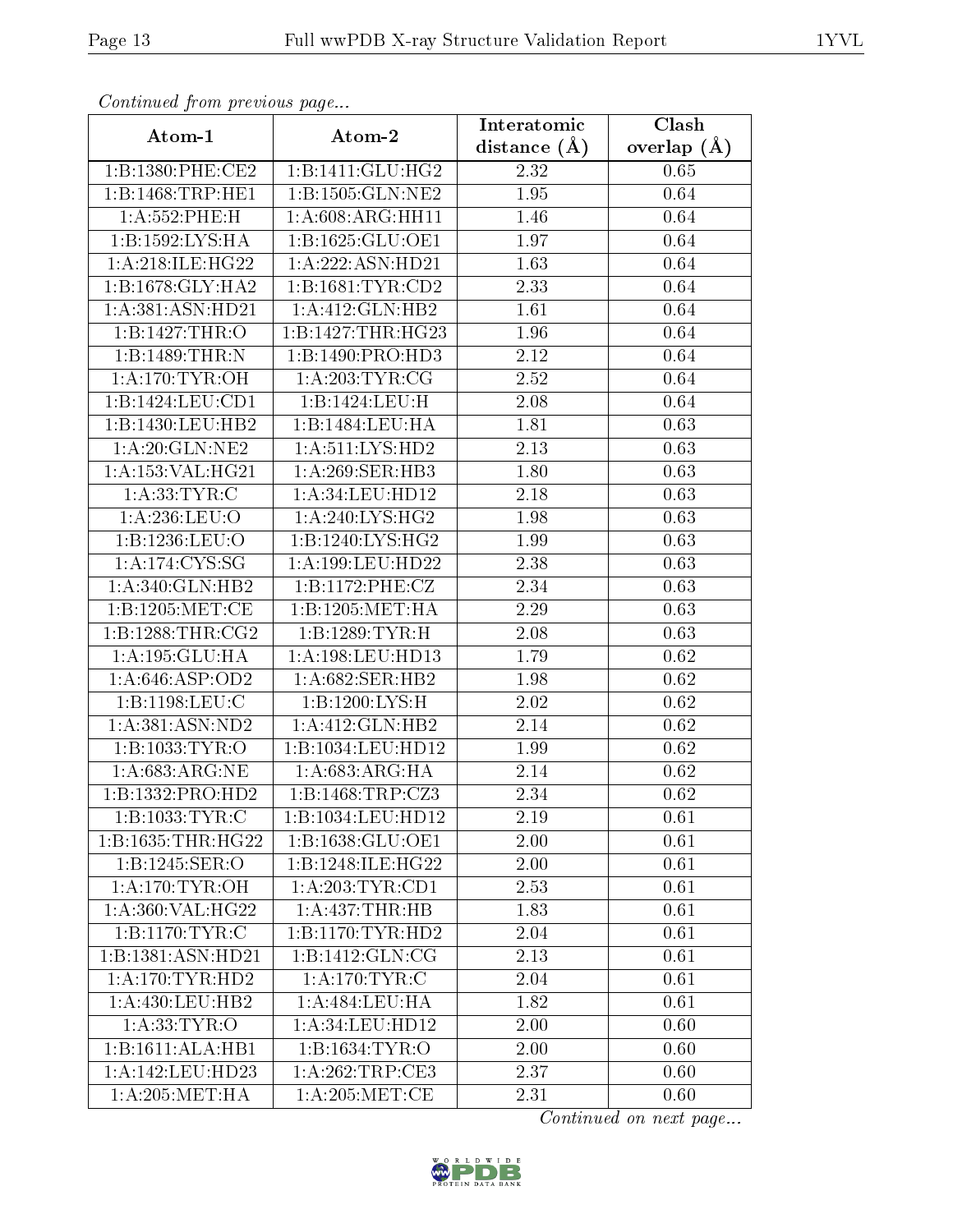|                      | Atom-2               | Interatomic      | Clash         |
|----------------------|----------------------|------------------|---------------|
| Atom-1               |                      | distance $(\AA)$ | overlap $(A)$ |
| 1: A:683:ARG:HA      | 1:A:683:ARG:CZ       | 2.31             | 0.60          |
| 1: A:487:PHE:HA      | 1: A:490: PRO:HG3    | 1.84             | 0.60          |
| 1: A:635:THR:HG22    | 1:A:638:GLU:OE1      | 2.01             | 0.60          |
| 1: A: 554: PHE: O    | 1: A: 557: TRP: HB3  | 2.00             | 0.60          |
| 1: A:654: MET:HE2    | 1: A:654: MET:HA     | 1.84             | 0.60          |
| 1:B:1195:GLU:HB3     | 1: B: 1197: LEU: HG  | 1.83             | 0.60          |
| 1:B:1454:PRO:HG3     | 1:B:1474:TYR:CZ      | 2.37             | 0.60          |
| 1:B:1512:ARG:HD3     | 1:B:1573:TRP:O       | 2.02             | 0.60          |
| 1: B: 1570: LEU: CD2 | 1:B:1574:ASN:HD21    | 2.15             | 0.60          |
| 1: A:111: GLU:OE2    | 1:A:114:LYS:HD2      | 2.02             | 0.59          |
| 1:A:245:SER:O        | 1:A:248:ILE:HG22     | 2.02             | 0.59          |
| 1:A:454:PRO:HG3      | 1: A:474: TYR: CZ    | 2.38             | 0.59          |
| 1:B:1262:TRP:O       | 1:B:1266:VAL:HG12    | 2.01             | 0.59          |
| 1: A:262:TRP:O       | 1:A:266:VAL:HG12     | 2.03             | 0.59          |
| 1: A:426: VAL:HG12   | 1:A:427:THR:N        | 2.09             | 0.59          |
| 1: A:170:TYR:C       | 1: A:170: TYR: CD2   | 2.76             | 0.59          |
| 1:B:1464:LEU:N       | 1:B:1465:PRO:HD2     | 2.18             | 0.59          |
| 1:B:1672:ASP:HB2     | 1:B:1675:HIS:CB      | 2.32             | $0.59\,$      |
| 1: A:464:LEU: N      | 1: A:465: PRO:HD2    | 2.17             | 0.59          |
| 1:B:1649:ARG:NH1     | 1:B:1681:TYR:HB3     | 2.18             | 0.59          |
| 1: A:266: VAL:HG13   | 1:A:312:LEU:HD21     | 1.85             | 0.59          |
| 1: A:672: ASP:HB2    | 1: A:675: HIS: CB    | 2.31             | 0.59          |
| 1: B: 1170: TYR: C   | 1:B:1170:TYR:CD2     | 2.76             | 0.59          |
| 1:B:1350:LYS:O       | 1:B:1351:LEU:HD23    | 2.03             | 0.58          |
| 1: A: 524: GLU: C    | 1: A:526:LEU:H       | 2.07             | 0.58          |
| 1:B:1220:LEU:O       | 1:B:1220:LEU:HD23    | 2.04             | 0.58          |
| 1:B:1612:ILE:HD11    | 1:B:1639:LEU:HD21    | 1.85             | 0.58          |
| 1:A:498:LEU:HD21     | 1: A:542:PHE:CE1     | 2.39             | 0.58          |
| 1:A:220:LEU:HD23     | 1: A:220: LEU:O      | 2.03             | 0.58          |
| 1:A:142:LEU:HD23     | 1: A:262:TRP:CZ3     | 2.37             | 0.58          |
| 1: A: 552: PHE: O    | 1: A: 552: PHE: HD1  | 1.86             | 0.58          |
| 1:B:1031:ARG:NH1     | 1:B:1112:GLU:OE1     | 2.36             | 0.58          |
| 1:B:1314:GLN:HA      | 1:B:1448:LEU:HD22    | 1.84             | 0.58          |
| 1:B:1612:ILE:N       | 1:B:1612:ILE:CD1     | 2.55             | 0.58          |
| 1:B:1111:GLU:OE2     | 1:B:1114:LYS:HD2     | 2.04             | 0.57          |
| 1: A:579:MET:SD      | 1: A:600: LEU: HD11  | 2.45             | 0.57          |
| 1:B:1423:PRO:HG2     | 1:B:1425:ILE:O       | 2.03             | 0.57          |
| 1:B:1651:TYR:O       | 1: B: 1652: LYS: HG2 | 2.05             | 0.57          |
| 1:B:1601:LEU:CD2     | 1:B:1614:PHE:HB3     | 2.33             | 0.57          |
| 1:B:1650:ASN:O       | 1:B:1652:LYS:HG3     | 2.05             | 0.57          |
| 1:A:31:ARG:NH1       | 1: A:112: GLU:OE1    | 2.38             | 0.57          |

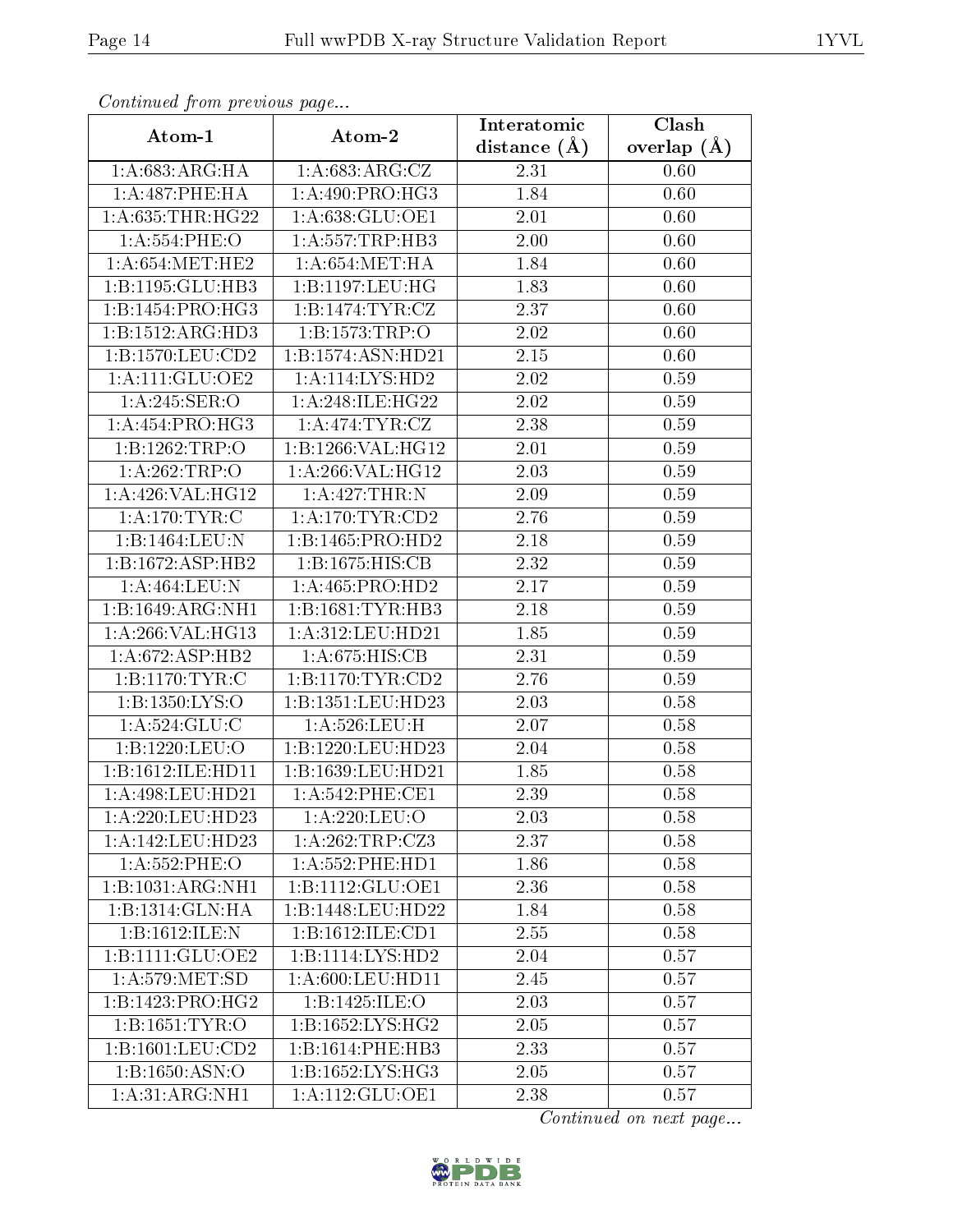| contentava promo procto ao pago |                     | Interatomic    | Clash         |
|---------------------------------|---------------------|----------------|---------------|
| Atom-1                          | Atom-2              | distance $(A)$ | overlap $(A)$ |
| 1:A:363:LEU:HD22                | 1: A:366: LYS: HD3  | 1.87           | 0.57          |
| 1:B:1266:VAL:HG13               | 1:B:1312:LEU:HD21   | 1.86           | 0.57          |
| 1:B:1597:GLY:HA2                | 1:B:1665:LYS:HB2    | 1.86           | 0.57          |
| 1:B:1012:SER:HA                 | 1:B:1015:LEU:HD11   | 1.87           | 0.57          |
| 1:B:1482:ARG:NH1                | 1:B:1482:ARG:HB3    | 2.17           | 0.57          |
| 1:B:1527:LEU:HD21               | 1:B:1535:GLY:O      | 2.03           | 0.57          |
| 1:B:1363:LEU:HD22               | 1:B:1366:LYS:HD3    | 1.86           | 0.57          |
| 1:B:1591:LEU:C                  | 1:B:1593:ASP:H      | 2.08           | 0.57          |
| 1: A:591:LEU:O                  | 1:A:617:VAL:HG21    | 2.05           | 0.57          |
| 1:B:1153:VAL:CG2                | 1:B:1220:LEU:HD11   | 2.35           | 0.57          |
| 1: B: 1651: TYR: O              | 1:B:1662:ASN:CB     | 2.47           | 0.57          |
| 1:A:551:ASN:CB                  | 1: A:608: ARG:HD3   | 2.16           | 0.56          |
| 1:B:1619:ARG:NH1                | 1:B:1625:GLU:HA     | 2.19           | 0.56          |
| 1:A:370:GLU:HA                  | 1: A:373:THR:HB     | 1.88           | 0.56          |
| 1: A:170:TYR:OH                 | 1: A:203:TYR:CD2    | 2.59           | 0.56          |
| 1:B:1478:VAL:HG12               | 1:B:1479:ALA:N      | 2.20           | 0.56          |
| 1:B:1546:ASN:HD22               | 1:B:1546:ASN:C      | 2.08           | 0.56          |
| 1:B:1487:PHE:HA                 | 1:B:1490:PRO:HG3    | 1.87           | 0.56          |
| 1: B: 1668: TYR: CB             | 1:B:1669:PRO:HD3    | 2.32           | 0.56          |
| 1: A: 153: VAL: CG2             | 1: A:220: LEU: HD11 | 2.36           | 0.56          |
| 1:A:378:ARG:HB2                 | 1: A:429: GLU:OE2   | 2.06           | 0.56          |
| 1: B: 1579: MET:HG2             | 1:B:1582:ILE:HG12   | 1.86           | 0.56          |
| 1:A:177:LEU:HD23                | 1: A:180:ARG:NH2    | 2.20           | 0.56          |
| 1:A:664:LEU:O                   | 1:A:673:LYS:HD3     | 2.06           | 0.56          |
| 1:B:1664:LEU:O                  | 1:B:1673:LYS:HD3    | 2.05           | 0.56          |
| 1:A:12:SER:HA                   | 1: A: 15: LEU: HD11 | 1.88           | 0.56          |
| 1:B:1482:ARG:C                  | 1:B:1483:ASN:OD1    | 2.44           | 0.56          |
| 1:B:1586:ARG:O                  | 1:B:1589:ALA:HB3    | 2.05           | 0.56          |
| 1: A: 350: LYS:O                | 1:A:351:LEU:HD23    | 2.06           | 0.55          |
| 1: B: 1579: MET: SD             | 1:B:1600:LEU:HD12   | 2.46           | 0.55          |
| $1: A:570: LE\overline{U:CD2}$  | 1: A:574: ASN: HD21 | 2.18           | 0.55          |
| 1: A:59: ASP:O                  | 1: A:63: GLN: HG2   | 2.07           | 0.55          |
| 1:Bi:1135:MET:O                 | 1:B:1139:GLN:HG2    | 2.07           | 0.55          |
| 1:B:1546:ASN:HD21               | 1:B:1550:LYS:C      | 2.10           | 0.55          |
| 1: A:651:TYR:O                  | 1: A:652:LYS:HG2    | 2.06           | 0.55          |
| 1:B:1002:SER:HB2                | 1:B:1039:GLU:OE2    | 2.06           | 0.55          |
| 1:B:1370:GLU:HG3                | 1:B:1374:VAL:HG23   | 1.89           | 0.55          |
| 1:B:1248:ILE:HD11               | 1:B:1472:LEU:HA     | 1.89           | 0.55          |
| 1:B:1583:SER:HB3                | 1:B:1586:ARG:HB2    | 1.89           | 0.55          |
| 1: A:654: MET:CE                | 1: A:654: MET:HA    | 2.36           | 0.55          |
| 1:B:1654:MET:HA                 | 1:B:1654:MET:CE     | 2.37           | 0.55          |

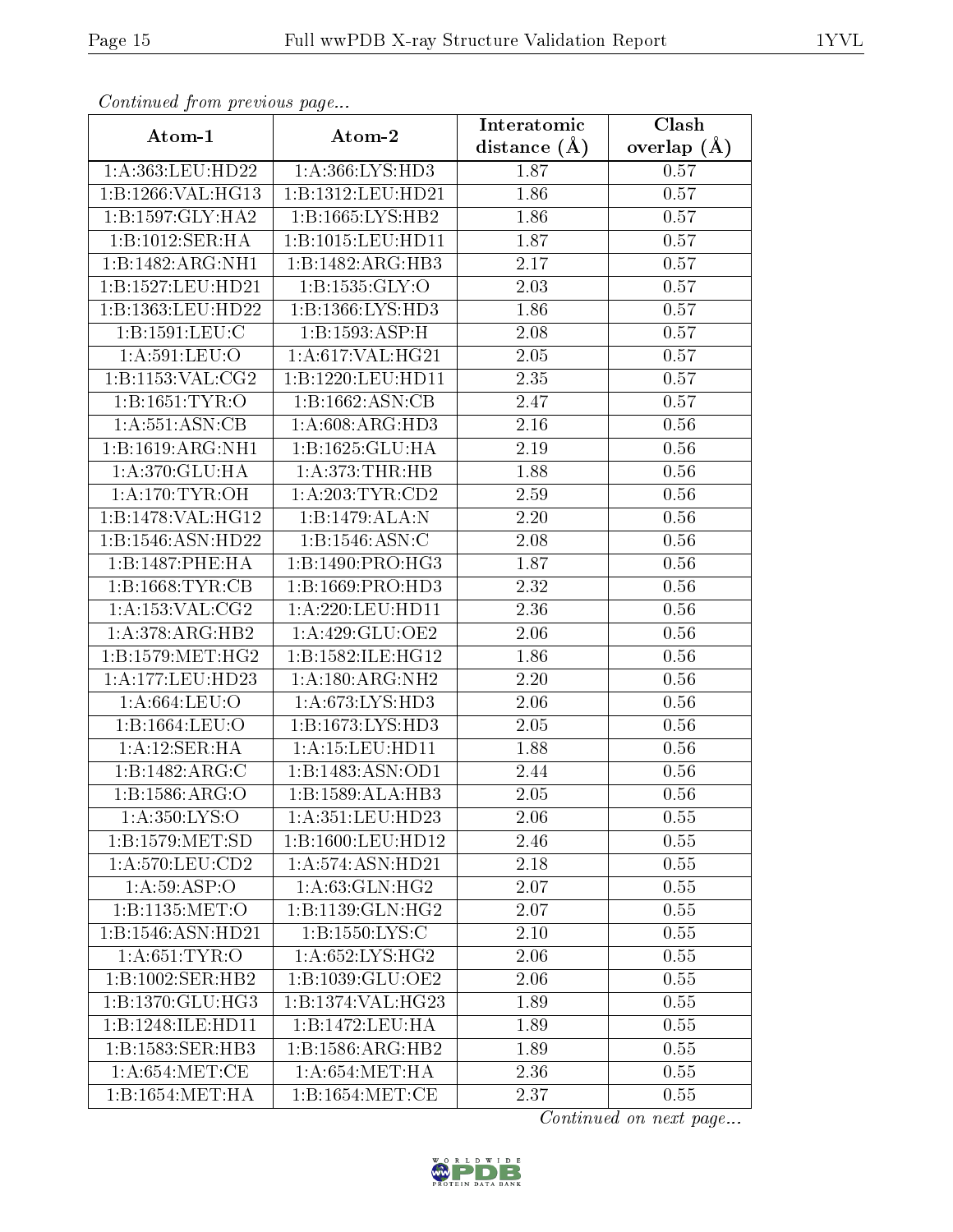| continuou promo provio uo pugo  |                       | Interatomic    | Clash         |
|---------------------------------|-----------------------|----------------|---------------|
| Atom-1                          | Atom-2                | distance $(A)$ | overlap $(A)$ |
| 1:A:478:VAL:HG12                | 1:A:479:ALA:N         | 2.22           | 0.55          |
| 1: A:29: GLU:OE2                | 1:A:82:ASN:HB3        | 2.07           | 0.55          |
| 1:A:351:LEU:O                   | 1:A:354:LEU:HB2       | 2.07           | 0.55          |
| 1: A:617: VAL:CG1               | 1: A:626: PRO:HB3     | 2.37           | 0.55          |
| 1:B:1029:GLU:OE2                | 1:B:1082:ASN:HB3      | 2.07           | 0.55          |
| 1:A:172:PHE:CZ                  | 1:B:1340:GLN:HB2      | 2.42           | 0.54          |
| 1: A:355: ASN:ND2               | 1: A:392:MET:CG       | 2.67           | 0.54          |
| 1: A:579:MET:HB3                | 1: A:582: ILE: HD11   | 1.89           | 0.54          |
| 1: A:651: TYR:O                 | 1: A:662: ASN:CB      | 2.47           | 0.54          |
| 1:B:1351:LEU:O                  | 1:B:1354:LEU:HB2      | 2.07           | 0.54          |
| 1:B:1591:LEU:HD11               | $1:$ B:1600:LEU:HD22  | 1.88           | 0.54          |
| 1: A: 120: GLN: C               | 1:A:122:PHE:H         | 2.09           | 0.54          |
| 1: A:668:TYR:CB                 | 1: A:669: PRO:HD3     | 2.31           | $0.54\,$      |
| 1:B:1355:ASN:ND2                | 1:B:1392:MET:CG       | 2.67           | 0.54          |
| 1: A:261: ASN:O                 | 1: A:264:THR:HG22     | 2.07           | 0.54          |
| 1: A:595: GLN:O                 | 1: A:598:THR:CG2      | 2.49           | 0.54          |
| 1:A:175:LYS:O                   | 1:A:179:ASN:HB2       | 2.07           | 0.54          |
| 1:B:1594:GLN:HB2                | 1:B:1625:GLU:OE1      | 2.07           | 0.54          |
| 1: A:376: GLY:O                 | 1: A:377:PHE:C        | 2.46           | 0.54          |
| 1:B:1370:GLU:HA                 | 1:B:1373:THR:HB       | 1.89           | 0.54          |
| 1:B:1059:ASP:O                  | 1:B:1063:GLN:HG2      | 2.08           | 0.54          |
| 1:A:435:PHE:O                   | 1:A:449:GLU:HA        | 2.08           | 0.54          |
| 1: A:540:THR:CA                 | 1:A:544:LYS:HB3       | 2.38           | 0.54          |
| 1:B:1177:LEU:HD23               | 1:B:1180:ARG:NH2      | 2.22           | 0.54          |
| 1:B:1454:PRO:HG3                | 1:B:1474:TYR:CE1      | 2.43           | 0.54          |
| 1: A:586: ARG:HD2               | 1:A:590:LEU:CD1       | 2.38           | 0.54          |
| 1: A:650: ASN:O                 | 1: A:652:LYS:HG3      | 2.07           | 0.54          |
| 1:B:1649:ARG:HD2                | 1:B:1681:TYR:CD1      | 2.43           | 0.54          |
| 1:B:1175:LYS:O                  | 1:B:1179:ASN:HB2      | 2.08           | 0.54          |
| 1:B:1218:ILE:HG22               | 1:B:1222:ASN:ND2      | 2.23           | 0.54          |
| 1: A:326: PRO:O                 | 1: A:329: PRO:HD3     | 2.08           | 0.54          |
| $1: A:370: GLU: \overline{HG3}$ | 1:A:374:VAL:H G23     | 1.89           | 0.54          |
| 1: A:364: PHE: HD1              | $1: A: 433:$ LEU:HD23 | 1.73           | 0.54          |
| 1: A:318: VAL:HG22              | 1:A:319:VAL:N         | 2.21           | 0.53          |
| 1:B:1110:LYS:HA                 | 1:B:1113:ARG:HH21     | 1.73           | 0.53          |
| 1:A:168:ASP:HB3                 | 1:B:1406:HIS:CD2      | 2.43           | 0.53          |
| 1: A:170: TYR: CE1              | 1: A:202:MET:HB3      | 2.43           | 0.53          |
| 1:A:489:THR:N                   | 1:A:490:PRO:CD        | 2.71           | 0.53          |
| 1:B:1011:ASP:O                  | 1:B:1013:LYS:N        | 2.41           | 0.53          |
| 1: A:318: VAL: CG2              | 1: A:319: VAL: N      | 2.72           | 0.53          |
| 1:B:1336:LYS:HA                 | 1:B:1458:ILE:HG13     | 1.89           | 0.53          |

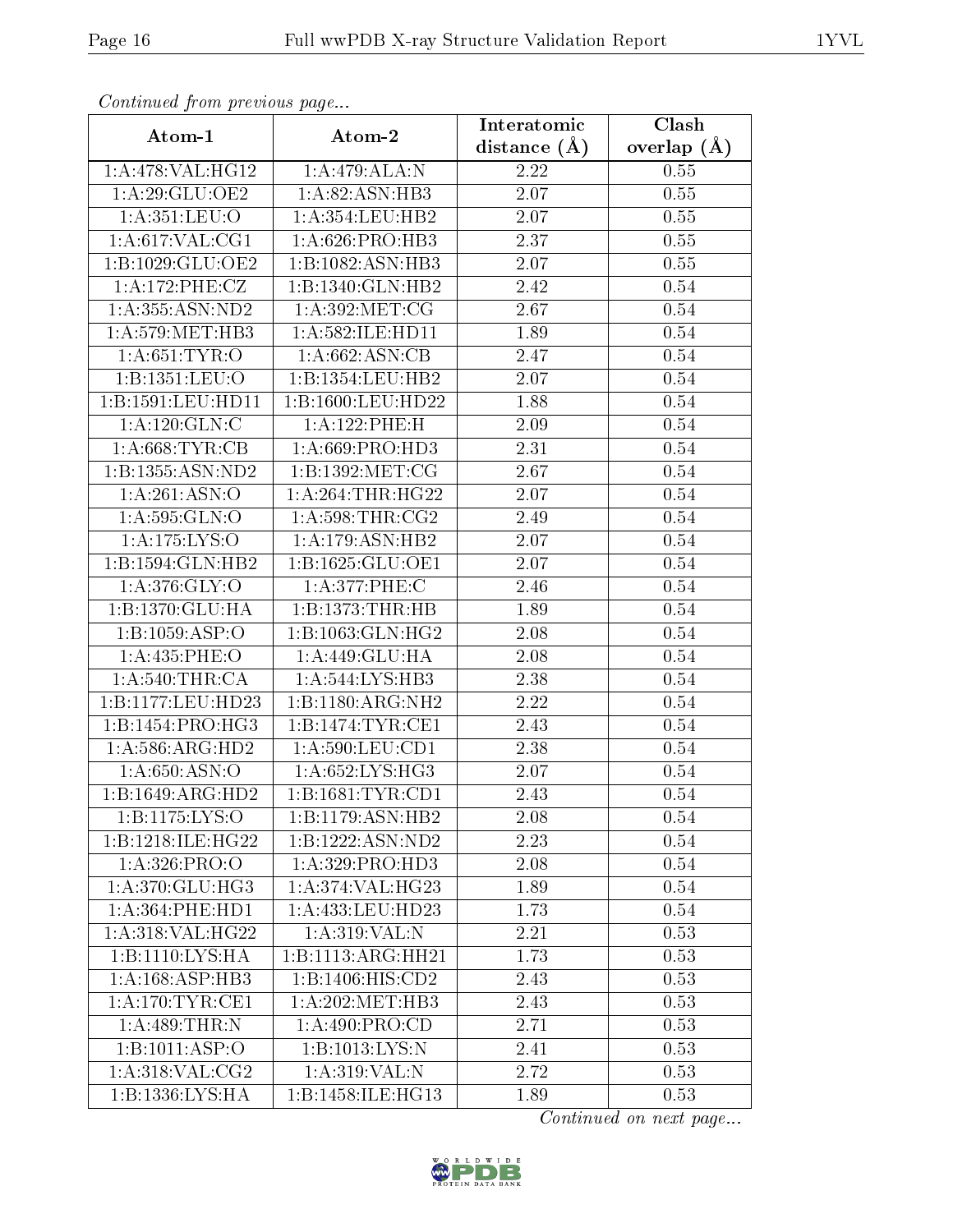| $\sum_{i=1}^{n}$<br>Atom-1   | Atom-2               | Interatomic    | Clash         |
|------------------------------|----------------------|----------------|---------------|
|                              |                      | distance $(A)$ | overlap $(A)$ |
| 1:B:1425:ILE:HD13            | 1:B:1429:GLU:HB3     | 1.90           | 0.53          |
| 1:A:11:ASP:O                 | 1: A: 13: LYS: N     | 2.42           | 0.53          |
| 1:A:595:GLN:HE21             | 1: A:596: PRO:HD2    | 1.73           | 0.53          |
| 1: A:612: ILE:H              | 1:A:612:ILE:CD1      | 2.14           | 0.53          |
| 1:B:1318:VAL:HG22            | 1:B:1319:VAL:N       | 2.22           | 0.53          |
| 1: A:570: LEU:O              | 1: A:574: ASN:ND2    | 2.42           | 0.53          |
| 1:A:611:ALA:HB1              | 1: A:634:TYR:O       | 2.08           | 0.53          |
| 1: A:91: GLN:O               | 1: A:95: GLN:HB2     | 2.09           | 0.53          |
| 1: B: 1376: GLY:O            | 1:B:1377:PHE:C       | 2.46           | 0.53          |
| 1:A:406:HIS:O                | 1:A:407:LEU:HD23     | 2.08           | 0.53          |
| 1: A:218: ILE:HG22           | 1: A: 222: ASN: ND2  | 2.24           | 0.53          |
| 1:B:1157:GLU:HB2             | 1:B:1272:GLN:NE2     | 2.23           | 0.53          |
| 1: A:594: GLN: HG3           | 1: A:598:THR:HG21    | 1.90           | 0.52          |
| 1: A:643:THR:HG22            | 1: A:646:ASP:H       | 1.73           | 0.52          |
| 1: A:595: GLN: HG2           | 1: A:666:TYR:CE1     | 2.44           | 0.52          |
| 1:A:368:VAL:O                | 1:A:371:ARG:HG3      | 2.10           | 0.52          |
| 1: B: 1195: GLU: OE1         | 1:B:1197:LEU:CD1     | 2.56           | 0.52          |
| 1:B:1199:LEU:H               | 1:B:1199:LEU:HD12    | 1.75           | 0.52          |
| 1:B:1380:PHE:HE2             | 1:B:1411:GLU:HG2     | 1.73           | 0.52          |
| 1:B:1435:PHE:O               | 1:B:1449:GLU:HA      | 2.10           | 0.52          |
| 1:B:1483:ASN:C               | 1:B:1485:SER:H       | 2.12           | 0.52          |
| 1:A:361:LYS:HB3              | 1: A: 387: THR: HG22 | 1.90           | 0.52          |
| 1: A:284: GLU:OE2            | 1:A:298:LYS:HE2      | 2.10           | 0.52          |
| 1:A:632:GLU:OE1              | 1: A:633: PRO:HD2    | 2.10           | 0.52          |
| 1:B:1091:GLN:O               | 1:B:1095:GLN:HB2     | 2.10           | 0.52          |
| 1:B:1361:LYS:HB3             | 1:B:1387:THR:HG22    | 1.91           | 0.52          |
| 1: A:615:THR:HG23            | 1: A:629: HIS:O      | $2.09\,$       | 0.52          |
| 1: B: 1368: VAL: O           | 1:B:1371:ARG:HG3     | 2.09           | 0.52          |
| 1: A: 454: PRO:HG3           | 1: A:474:TYR:CE1     | 2.45           | 0.52          |
| 1:A:482:ARG:C                | 1:A:483:ASN:OD1      | 2.48           | 0.52          |
| $1:A:552:PHE:\overline{CD1}$ | $1: A:552:$ PHE:C    | 2.83           | 0.52          |
| 1:B:1284:GLU:OE2             | 1:B:1298:LYS:HE2     | 2.10           | 0.52          |
| 1:B:1570:LEU:O               | 1:B:1574:ASN:ND2     | 2.43           | 0.52          |
| 1:A:279:LYS:HE3              | 1: A:279: LYS:CA     | 2.36           | 0.52          |
| 1:B:1241:ARG:O               | 1:B:1244:GLN:HB2     | 2.10           | 0.52          |
| 1:B:1318:VAL:CG2             | 1:B:1319:VAL: N      | 2.72           | 0.52          |
| 1:A:552:PHE:CB               | 1:A:553:PRO:HD2      | 2.40           | 0.52          |
| 1:B:1550:LYS:HG2             | 1: B: 1552: PHE: CZ  | 2.45           | 0.52          |
| 1:B:1593:ASP:OD2             | 1:B:1593:ASP:O       | 2.27           | 0.52          |
| 1:B:1594:GLN:HB2             | 1:B:1625:GLU:CD      | 2.31           | 0.52          |
| 1:B:1643:THR:HG22            | 1:B:1646:ASP:H       | 1.74           | 0.52          |

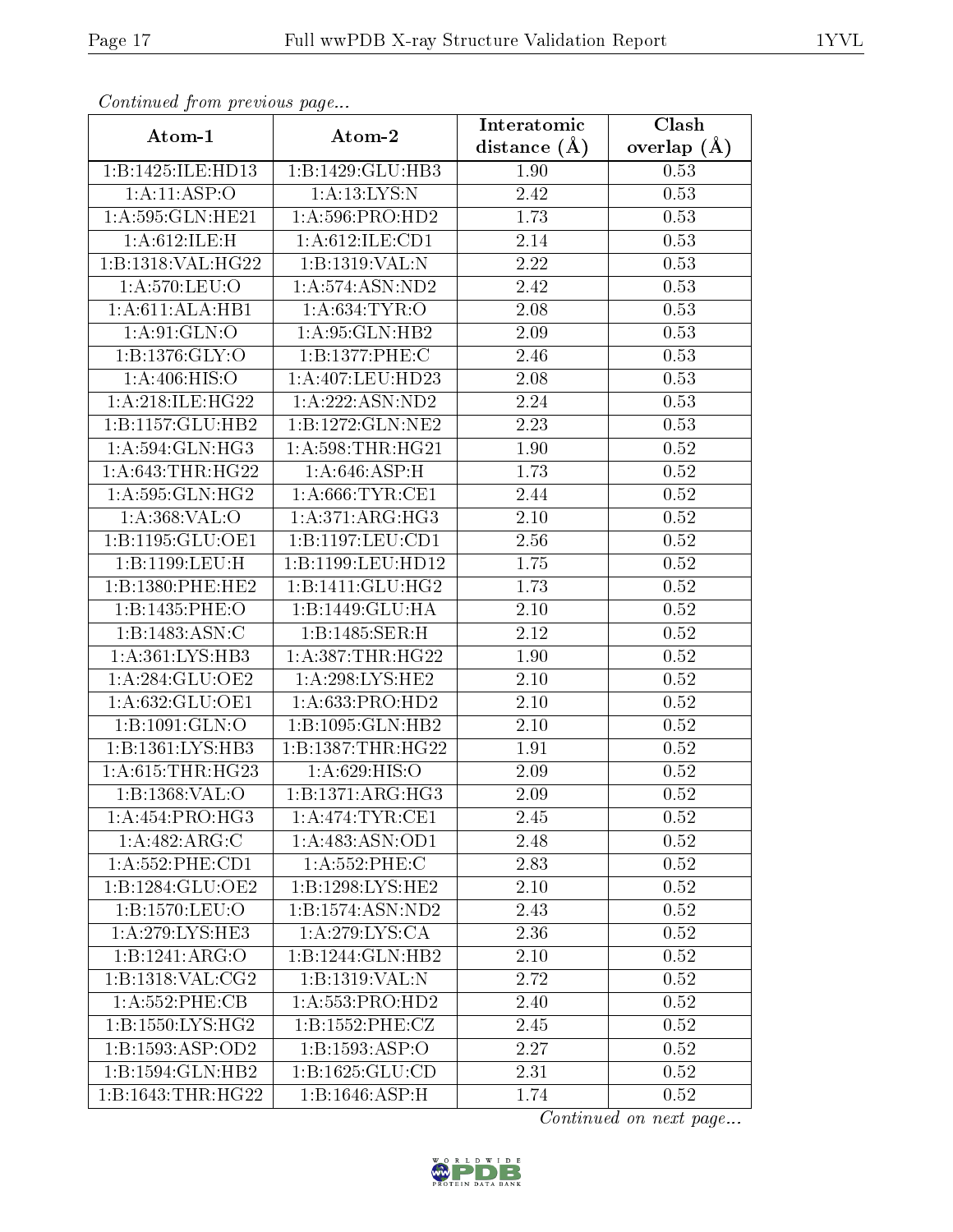| contentava promono ao pago          |                                | Interatomic    | Clash             |
|-------------------------------------|--------------------------------|----------------|-------------------|
| Atom-1                              | Atom-2                         | distance $(A)$ | overlap $(A)$     |
| 1:A:527:LEU:CD1                     | 1:A:535:GLY:HA3                | 2.40           | 0.52              |
| 1: A: 552:PHE: CZ                   | 1: A:608:ARG:HA                | 2.45           | 0.51              |
| 1:A:291:HIS:HA                      | 1:A:296:LYS:NZ                 | 2.25           | 0.51              |
| $1:A:496:\overline{\text{ALA:HB2}}$ | 1:A:533:PRO:O                  | 2.10           | $\overline{0}.51$ |
| $1: A:603:$ PHE: $CD1$              | 1:A:612:ILE:HG22               | 2.46           | 0.51              |
| 1:B:1599:PHE:HB2                    | 1:B:1615:THR:O                 | 2.11           | 0.51              |
| 1:A:241:ARG:O                       | 1: A:244: GLN:HB2              | 2.11           | 0.51              |
| 1:A:482:ARG:HB3                     | 1: A:482: ARG:NH1              | 2.15           | 0.51              |
| 1:A:682:SER:O                       | 1: A:683:ARG:HG2               | 2.10           | 0.51              |
| 1: B: 1624: GLY: C                  | 1:B:1626:PRO:HD2               | 2.31           | 0.51              |
| 1:A:171:ASP:OD1                     | 1:A:175:LYS:HE3                | 2.11           | 0.51              |
| 1: A:290: GLU:O                     | 1: A:291:HIS:HB2               | 2.11           | 0.51              |
| 1:B:1147:ARG:HG3                    | 1:B:1147:ARG:NH1               | 2.26           | 0.51              |
| 1:B:1326:PRO:O                      | 1:B:1329:PRO:HD3               | 2.10           | 0.51              |
| 1:B:1341:PHE:HE2                    | 1:B:1433:LEU:HD11              | 1.76           | 0.51              |
| 1:B:1544:LYS:NZ                     | 1:B:1544:LYS:HB2               | 2.25           | 0.51              |
| 1:A:355:ASN:HD21                    | 1: A:392:MET:HG3               | 1.76           | 0.51              |
| 1:B:1145:LYS:O                      | 1:B:1148:ASN:HB3               | 2.11           | 0.51              |
| 1:B:1291:HIS:HA                     | 1:B:1296:LYS:NZ                | 2.26           | 0.51              |
| 1:B:1368: VAL: HB                   | 1:B:1371:ARG:CG                | 2.41           | 0.51              |
| 1: A:110:LYS:HA                     | 1:A:113:ARG:HH21               | 1.74           | 0.51              |
| 1:B:1147:ARG:HG3                    | 1:B:1147:ARG:HH11              | 1.74           | 0.51              |
| 1:B:1340:GLN:HA                     | 1:B:1407:LEU:O                 | 2.11           | 0.51              |
| 1:A:121:ARG:C                       | 1:A:123:ASN:H                  | 2.14           | 0.51              |
| 1:A:341:PHE:HE2                     | 1: A: 433: LEU: HD11           | 1.76           | 0.51              |
| 1:A:426:VAL:C                       | 1: A:428: GLU: H               | 2.14           | 0.51              |
| 1:B:1289:TYR:CE1                    | 1:B:1292:ASP:HA                | 2.46           | 0.51              |
| 1:B:1632:GLU:OE1                    | 1:B:1633:PRO:HD2               | 2.11           | 0.51              |
| 1:A:231:LEU:HD21                    | 1:A:263:PHE:CD1                | 2.46           | 0.51              |
| 1:B:1588:ARG:HG3                    | 1:B:1628:PHE:CD2               | 2.45           | 0.51              |
| 1: B: 1666: TYR: HA                 | 1:B:1671:ILE:O                 | 2.11           | 0.51              |
| 1: A:617: VAL:HGI1                  | 1: A:626: PRO:HB3              | 1.93           | 0.50              |
| $1:B:1316:\overline{\text{SER:CB}}$ | $1:B:1349:\overline{VAL:HG23}$ | 2.41           | 0.50              |
| 1:B:1352:GLN:C                      | 1:B:1354:LEU:H                 | 2.14           | 0.50              |
| 1: A:352: GLN: C                    | 1: A:354:LEU:H                 | 2.14           | 0.50              |
| 1:A:483:ASN:C                       | 1: A:485: SER:H                | 2.14           | 0.50              |
| 1: A:594: GLN: HE21                 | 1: A:670: ASN:HD21             | 1.59           | 0.50              |
| 1:B:1261:ASN:O                      | 1:B:1264:THR:HG22              | 2.11           | 0.50              |
| 1:B:1489:THR:N                      | 1:B:1490:PRO:CD                | 2.73           | 0.50              |
| 1:A:466:SER:O                       | 1:A:469:ALA:HB3                | 2.11           | 0.50              |
| 1:A:537:ILE:N                       | 1:A:537:ILE:HD12               | 2.27           | 0.50              |

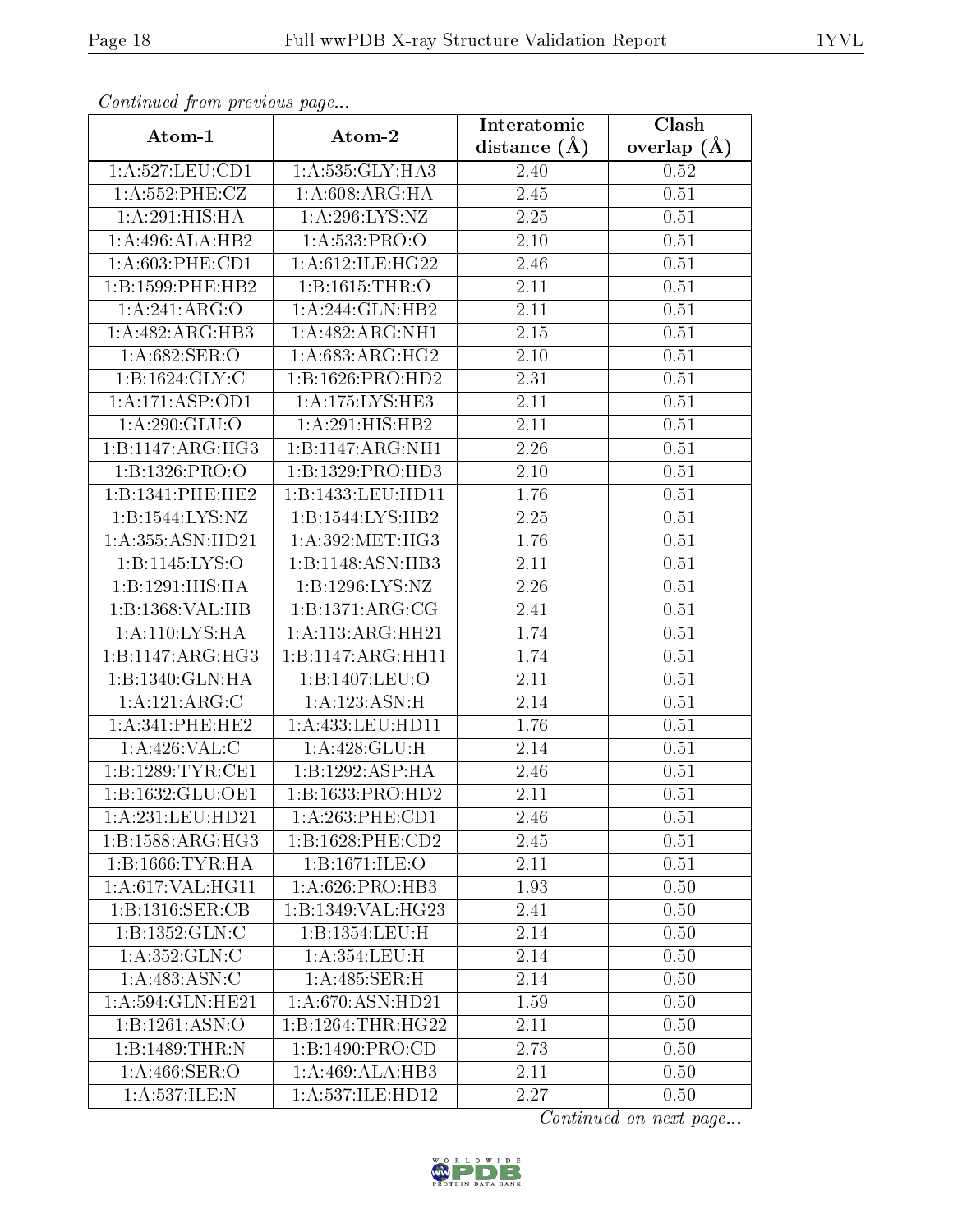| Atom-1              | Atom-2                       | Interatomic       | $\overline{\text{Clash}}$ |
|---------------------|------------------------------|-------------------|---------------------------|
|                     |                              | distance $(\AA)$  | overlap $(A)$             |
| 1:A:600:LEU:HD12    | 1: A:601:LEU:H               | 1.76              | 0.50                      |
| 1:B:1171:ASP:OD1    | 1:B:1175:LYS:HE3             | 2.12              | 0.50                      |
| 1:B:1197:LEU:HD23   | 1:B:1197:LEU:N               | 2.27              | 0.50                      |
| 1:B:1613:THR:OG1    | 1:B:1631:VAL:HG23            | 2.11              | 0.50                      |
| 1:B:1157:GLU:HB2    | 1:B:1272:GLN:HE21            | 1.76              | 0.50                      |
| 1:B:1483:ASN:N      | 1:B:1483:ASN:OD1             | 2.44              | 0.50                      |
| 1:A:602:ARG:NH2     | 2:C:440:PTR:OH               | 2.44              | 0.50                      |
| 1:A:145:LYS:O       | 1:A:148:ASN:HB3              | 2.11              | 0.50                      |
| 1: A:325: MET:HE2   | 1:A:339:VAL:HG11             | 1.93              | 0.50                      |
| 1: A:596: PRO:O     | 1: A:617: VAL:O              | 2.30              | 0.50                      |
| 1: A:666:TYR:HA     | 1: A:671: ILE: O             | 2.12              | 0.50                      |
| 1: B: 1395: SER:H   | 1:B:1398:GLY:HA2             | 1.76              | 0.50                      |
| 1:B:1260:GLN:HE22   | 1:B:1399:SER:HA              | 1.76              | 0.50                      |
| 1:B:1362:VAL:HG22   | 1:B:1435:PHE:CE1             | 2.47              | 0.50                      |
| 1: B: 1594: GLN: CG | 1:B:1619:ARG:HE              | 2.21              | 0.50                      |
| 1:A:219:GLU:HA      | 1:A:222:ASN:HD22             | 1.77              | 0.50                      |
| 1:A:512:ARG:NH1     | 1: A:574: ASN:O              | 2.35              | 0.50                      |
| 1:B:1071:PHE:CE1    | 1:B:1079:LEU:HB3             | 2.46              | 0.50                      |
| 1:B:1232:ILE:HD13   | 1:B:1315:SER:OG              | 2.11              | 0.50                      |
| 1:B:1345:LEU:O      | 1:B:1401:ALA:HB1             | 2.12              | 0.50                      |
| 1:B:1466:SER:O      | 1:B:1469:ALA:HB3             | $2.10\,$          | 0.50                      |
| 1:B:1470:SER:HB3    | 1:B:1487:PHE:CE2             | 2.47              | 0.50                      |
| 1: A:350: LYS:O     | 1: A:350: LYS: HG2           | 2.12              | 0.50                      |
| 1: A:586: ARG:HD2   | 1:A:590:LEU:HD11             | 1.94              | 0.50                      |
| 1:B:1483:ASN:O      | 1:B:1485:SER:N               | 2.45              | 0.50                      |
| 1:B:1501:VAL:O      | 1:B:1504:TRP:HB2             | $\overline{2.11}$ | $0.50\,$                  |
| 1: A:583:SER:O      | 1: A:587: GLU:HB2            | 2.12              | 0.50                      |
| 1:B:1057:PHE:HE2    | 1:B:1095:GLN:HG3             | 1.77              | 0.50                      |
| 1:B:1653:VAL:HG22   | 1:B:1663:PRO:HD3             | 1.94              | 0.50                      |
| 1:B:1010:LEU:HD11   | 1:B:1116:LEU:HD23            | 1.94              | 0.49                      |
| 1:B:1273:VAL:HA     | 1: B: 1276: GLN: CG          | 2.42              | 0.49                      |
| 1:B:1290:GLU:O      | 1:B:1291:HIS:HB2             | 2.12              | 0.49                      |
| 1:A:226:LEU:HD23    | 1:A:227:THR:N                | 2.26              | 0.49                      |
| 1: A: 535: GLY: O   | 1: A:536:LEU:HG              | 2.11              | 0.49                      |
| 1: A:57:PHE:CE2     | 1: A:61: LEU: HD11           | 2.48              | 0.49                      |
| 1: A: 195: GLU: CA  | 1: A: 198: LEU: HD13         | 2.42              | 0.49                      |
| 1:A:368:VAL:HB      | 1: A:371:ARG:CG              | 2.41              | 0.49                      |
| 1:B:1003:GLN:OE1    | 1:B:1112:GLU:OE1             | 2.29              | 0.49                      |
| 1:B:1219:GLU:HA     | 1:B:1222:ASN:HD22            | 1.76              | 0.49                      |
| 1:B:1239:TRP:CZ2    | 1:B:1256:LEU:HD21            | 2.46              | 0.49                      |
| 1:A:486:PHE:CZ      | $1:A:491:P\overline{RO:HD2}$ | 2.47              | 0.49                      |

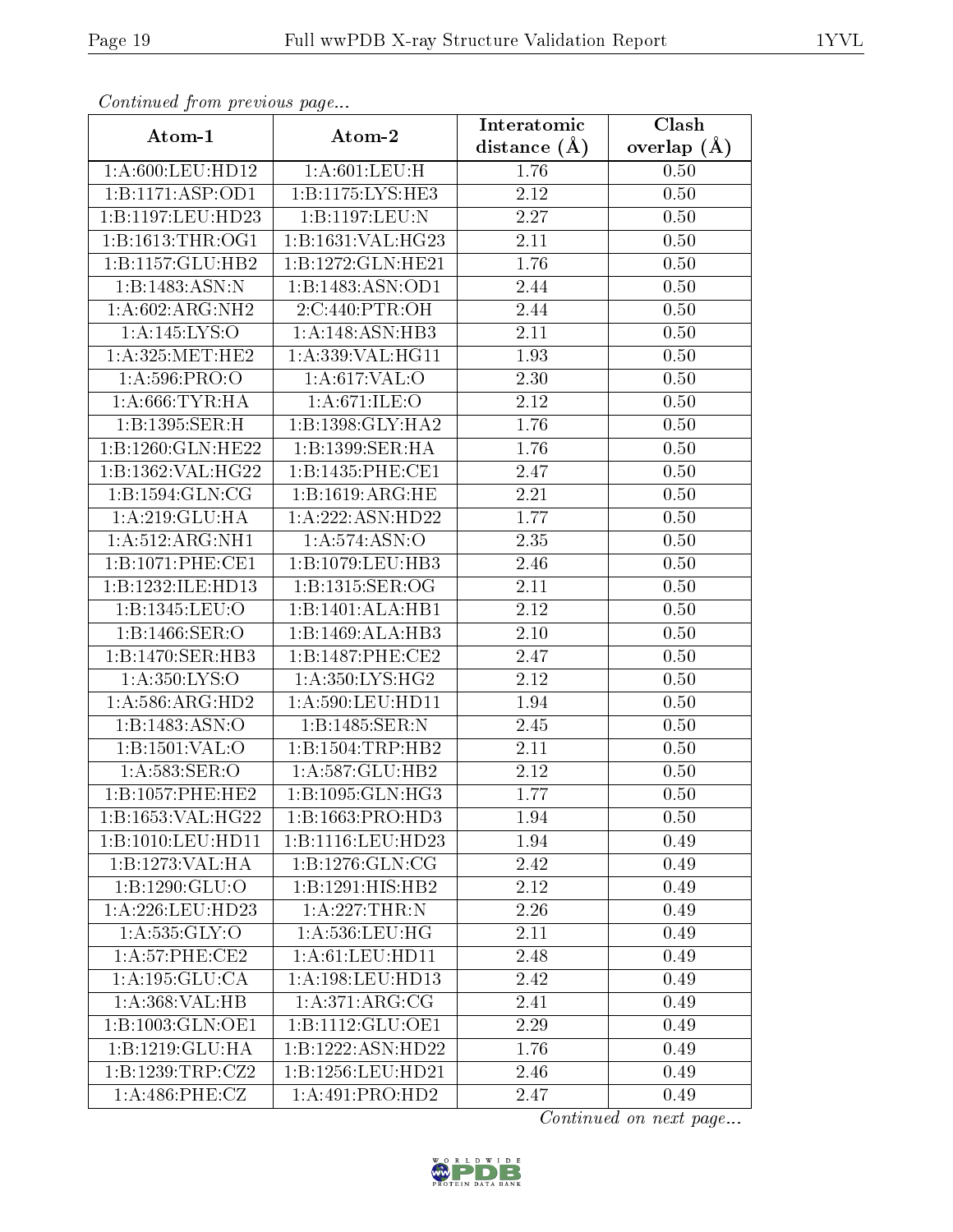| Atom-1               | Atom-2                        | Interatomic    | Clash           |
|----------------------|-------------------------------|----------------|-----------------|
|                      |                               | distance $(A)$ | overlap $(\AA)$ |
| 1:B:1057:PHE:CE2     | 1:B:1095:GLN:HG3              | 2.47           | 0.49            |
| 1:A:169:GLU:HA       | 1:B:1406:HIS:CE1              | 2.47           | 0.49            |
| 1:B:1425:ILE:CD1     | 1:B:1429:GLU:HB3              | 2.42           | 0.49            |
| 1:A:220:LEU:C        | 1:A:220:LEU:CD2               | 2.81           | 0.49            |
| 1: A:170: TYR:OH     | 1:A:203:TYR:CE1               | 2.65           | 0.49            |
| 1:A:218:ILE:HG12     | 1: A:301: LEU:HD21            | 1.95           | 0.49            |
| 1:A:395:SER:H        | 1:A:398:GLY:HA2               | 1.77           | 0.49            |
| 1:A:57:PHE:HE2       | 1: A:95: GLN:HG3              | 1.77           | 0.49            |
| 1:B:1003:GLN:HB3     | 1:B:1039:GLU:OE1              | 2.13           | 0.49            |
| 1: A:147: ARG: HG3   | 1:A:147:ARG:HH11              | 1.77           | 0.49            |
| 1: A:289:TYR:CE1     | 1: A:292: ASP: HA             | 2.48           | 0.49            |
| 1: A:584:LYS:HE2     | 1: A:602:ARG:NH2              | 2.28           | 0.49            |
| 1:B:1455:VAL:HG12    | 1:B:1456:VAL:N                | 2.27           | 0.49            |
| 1: B: 1284: GLU: HG2 | 1: B: 1288: THR: OG1          | 2.13           | 0.49            |
| 1: A:600:LEU:O       | 1: A:614:PHE:HA               | 2.13           | 0.49            |
| 1:B:1220:LEU:C       | 1:B:1220:LEU:CD2              | 2.81           | 0.49            |
| 1:B:1594:GLN:NE2     | 1:B:1618:GLU:O                | 2.46           | 0.49            |
| 1:A:147:ARG:NH1      | 1:A:147:ARG:HG3               | 2.28           | 0.48            |
| 1:A:239:TRP:CZ2      | 1: A:256:LEU:HD21             | 2.48           | 0.48            |
| 1: A:643:THR:HB      | 1:A:646:ASP:OD2               | 2.13           | 0.48            |
| 1: B: 1170: TYR: OH  | 1:B:1203:TYR:CE2              | 2.66           | 0.48            |
| 1:B:1204:LEU:O       | 1:B:1204:LEU:HD13             | 2.12           | 0.48            |
| 1:B:1226:LEU:HD23    | 1:B:1227:THR:N                | 2.28           | 0.48            |
| 1:B:1495:TRP:HB2     | 1:B:1537:ILE:HD11             | 1.93           | 0.48            |
| 1: A:470: SER:HB3    | 1:A:487:PHE:CE2               | 2.48           | 0.48            |
| 1:A:232:ILE:HD13     | 1: A:315: SER:OG              | 2.13           | 0.48            |
| 1: A:483:ASN:N       | 1: A:483: ASN:OD1             | 2.45           | 0.48            |
| 1:B:1494:ARG:O       | 1:B:1497:GLN:N                | 2.39           | 0.48            |
| 1: A:10:LEU:HD11     | 1: A:116: LEU: HD23           | 1.94           | 0.48            |
| 1: A:426: VAL:CG1    | 1:A:427:THR:H                 | 2.11           | 0.48            |
| 1:B:1325:MET:HE2     | 1:B:1339:VAL:HG11             | 1.96           | 0.48            |
| 1:B:1355:ASN:HD21    | $1:B:1392:MET:H\overline{G3}$ | 1.78           | 0.48            |
| 1:B:1570:LEU:HD22    | 1:B:1574:ASN:HD21             | 1.76           | 0.48            |
| 1:B:1560:SER:HB2     | 1:B:1609:GLU:O                | 2.13           | 0.48            |
| 1: A:170: TYR: CG    | 1:A:202:MET:SD                | 3.07           | 0.48            |
| 1: A: 366: LYS: HE3  | 1:A:367:ASP:OD2               | 2.14           | 0.48            |
| 1: A:411: GLU:HG3    | 1: A: 413: LYS: CE            | 2.41           | 0.48            |
| 1: A:57:PHE:CE2      | 1:A:95:GLN:HG3                | 2.48           | 0.48            |
| 1:B:1007:LEU:HD11    | 1:B:1112:GLU:HB3              | 1.96           | 0.48            |
| 1:B:1668:TYR:HB3     | 1: B: 1669: PRO: CD           | 2.35           | 0.48            |
| 1: A:284: GLU:HG2    | 1: A:288:THR:OG1              | 2.12           | 0.48            |

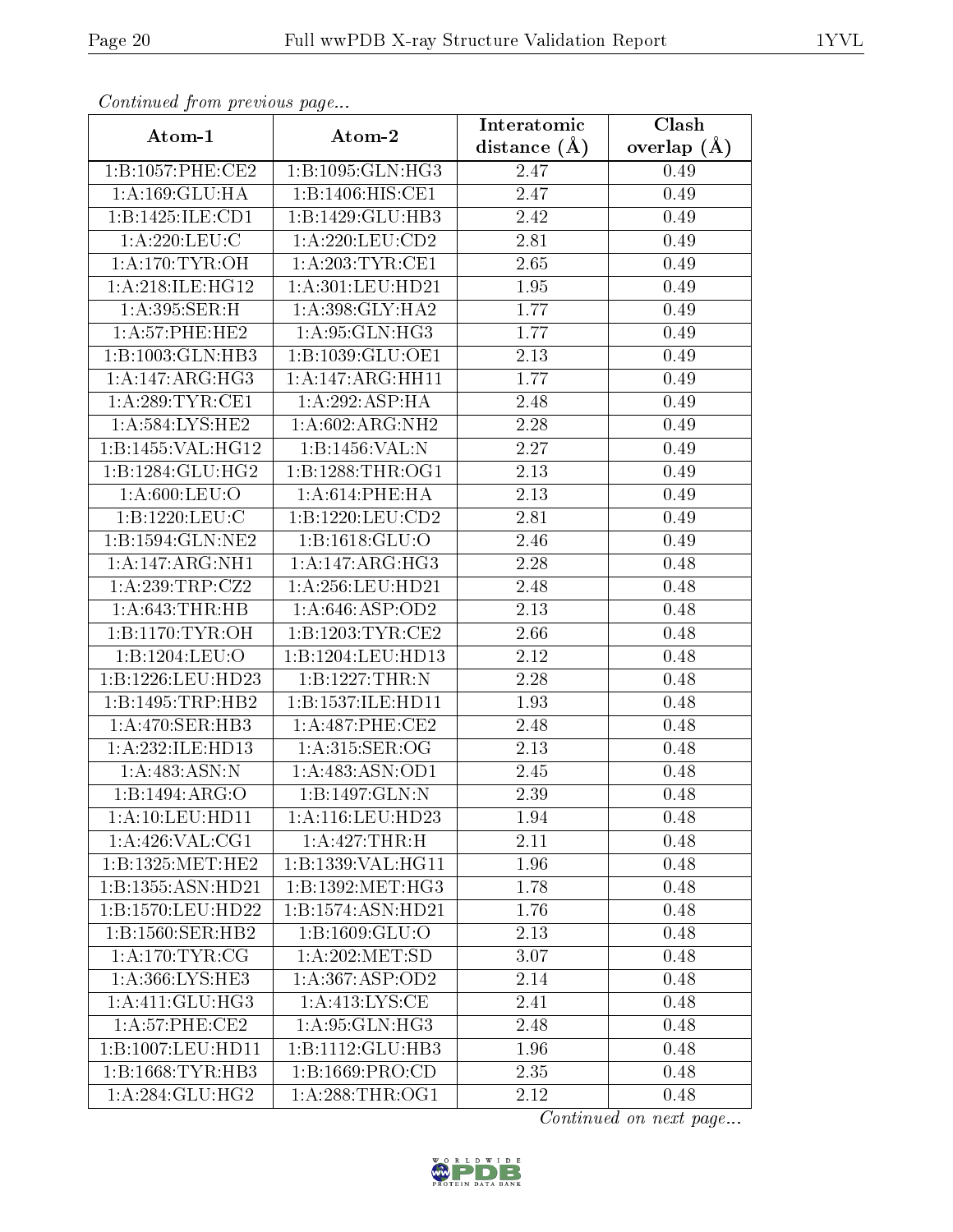| Continuation provided puga |                     | Interatomic       | Clash         |
|----------------------------|---------------------|-------------------|---------------|
| Atom-1                     | Atom-2              | distance $(A)$    | overlap $(A)$ |
| 1:B:1657:GLU:HB2           | 1:B:1659:ILE:HG22   | 1.96              | 0.48          |
| 1: A:316: SER: CB          | 1:A:349:VAL:HG23    | 2.43              | 0.48          |
| 1:A:586:ARG:O              | 1: A:590: LEU: HD13 | 2.14              | 0.48          |
| 1:B:1050:VAL:HG22          | 1:B:1099:ILE:HD11   | 1.95              | 0.48          |
| 1:B:1486:PHE:CZ            | 1:B:1491:PRO:HD2    | 2.49              | 0.48          |
| 1:B:1616:TRP:CE2           | 1:B:1629:HIS:HB2    | 2.49              | 0.48          |
| 1:B:1221:LEU:HD13          | 1:B:1304:ARG:HB3    | 1.95              | 0.48          |
| 1:B:1594:GLN:HG3           | 1:B:1596:PRO:HD3    | 1.95              | 0.48          |
| 1:B:1333:LEU:HB2           | 1:B:1471:ILE:HD12   | $\overline{1.95}$ | 0.48          |
| 1:A:409:LEU:HD23           | 1: A:409:LEU:HA     | 1.67              | 0.48          |
| 1:A:71:PHE:CE1             | 1:A:79:LEU:HB3      | 2.49              | 0.48          |
| 1: B: 1057: PHE: CE2       | 1:B:1061:LEU:HD11   | 2.49              | 0.48          |
| 1:B:1218:ILE:HG12          | 1:B:1301:LEU:HD21   | 1.96              | 0.48          |
| 1:B:1425:ILE:HD12          | 1:B:1425:ILE:O      | 2.13              | 0.48          |
| 1:B:1646:ASP:CG            | 1:B:1682:SER:HB2    | 2.34              | 0.48          |
| 1: A: 7: LEU: HD11         | 1: A:112: GLU:HB3   | 1.96              | 0.47          |
| 1:A:483:ASN:O              | 1: A:485: SER: N    | 2.47              | 0.47          |
| 1:A:527:LEU:HD11           | 1: A: 535: GLY: HA3 | 1.96              | 0.47          |
| 1:B:1331:ARG:HG3           | 1:B:1464:LEU:HD22   | 1.96              | 0.47          |
| 1:A:260:GLN:HE22           | 1: A:399: SER: HA   | 1.79              | 0.47          |
| 1: A:653: VAL:HG22         | 1: A:663: PRO:HD3   | 1.94              | 0.47          |
| 1: B: 1170: TYR: OH        | 1:B:1203:TYR:CZ     | 2.65              | 0.47          |
| 1: B: 1288: THR: CG2       | 1:B:1289:TYR:N      | 2.68              | 0.47          |
| 1: A:516: VAL:HG12         | 1:A:520:ASN:HD21    | 1.79              | 0.47          |
| 1: A:570:LEU:HD22          | 1:A:574:ASN:HD21    | 1.78              | 0.47          |
| 1:B:1191:ASP:C             | 1:B:1193:LYS:H      | 2.18              | 0.47          |
| 1: B: 1668: TYR:O          | 1:B:1670:ASN:N      | 2.47              | 0.47          |
| 1: A: 133: THR: HG23       | 1:A:137:ASP:OD2     | 2.14              | 0.47          |
| 1:A:204:LEU:O              | 1:A:204:LEU:HD13    | 2.14              | 0.47          |
| 1:B:1474:TYR:CD2           | 1:B:1474:TYR:C      | 2.88              | 0.47          |
| 1:B:1516:VAL:HG12          | 1:B:1520:ASN:HD21   | 1.79              | 0.47          |
| 1:B:1643:THR:HB            | 1:B:1646:ASP:OD2    | 2.13              | 0.47          |
| 1:A:163:LEU:HD13           | 1:A:209:LYS:HB3     | 1.96              | 0.47          |
| 1:A:273:VAL:HA             | 1: A:276: GLN:CG    | 2.42              | 0.47          |
| 1: A:588: ARG:O            | 1: A:589:ALA:C      | 2.53              | 0.47          |
| 1:B:1094:PHE:CG            | 1:B:1101:MET:HB2    | 2.49              | 0.47          |
| 1:B:1426:VAL:CG1           | 1:B:1427:THR:N      | 2.77              | 0.47          |
| 1:B:1572:LEU:HD21          | 1:B:1645:PRO:HG3    | 1.96              | 0.47          |
| 1: A:32: GLN: HE21         | 1: A: 33: TYR: HE2  | 1.62              | 0.47          |
| 1:A:524:GLU:O              | 1: A:526:LEU: N     | 2.48              | 0.47          |
| 1: A: 557: TRP: CE3        | 1:A:558:ILE:HG12    | 2.49              | 0.47          |

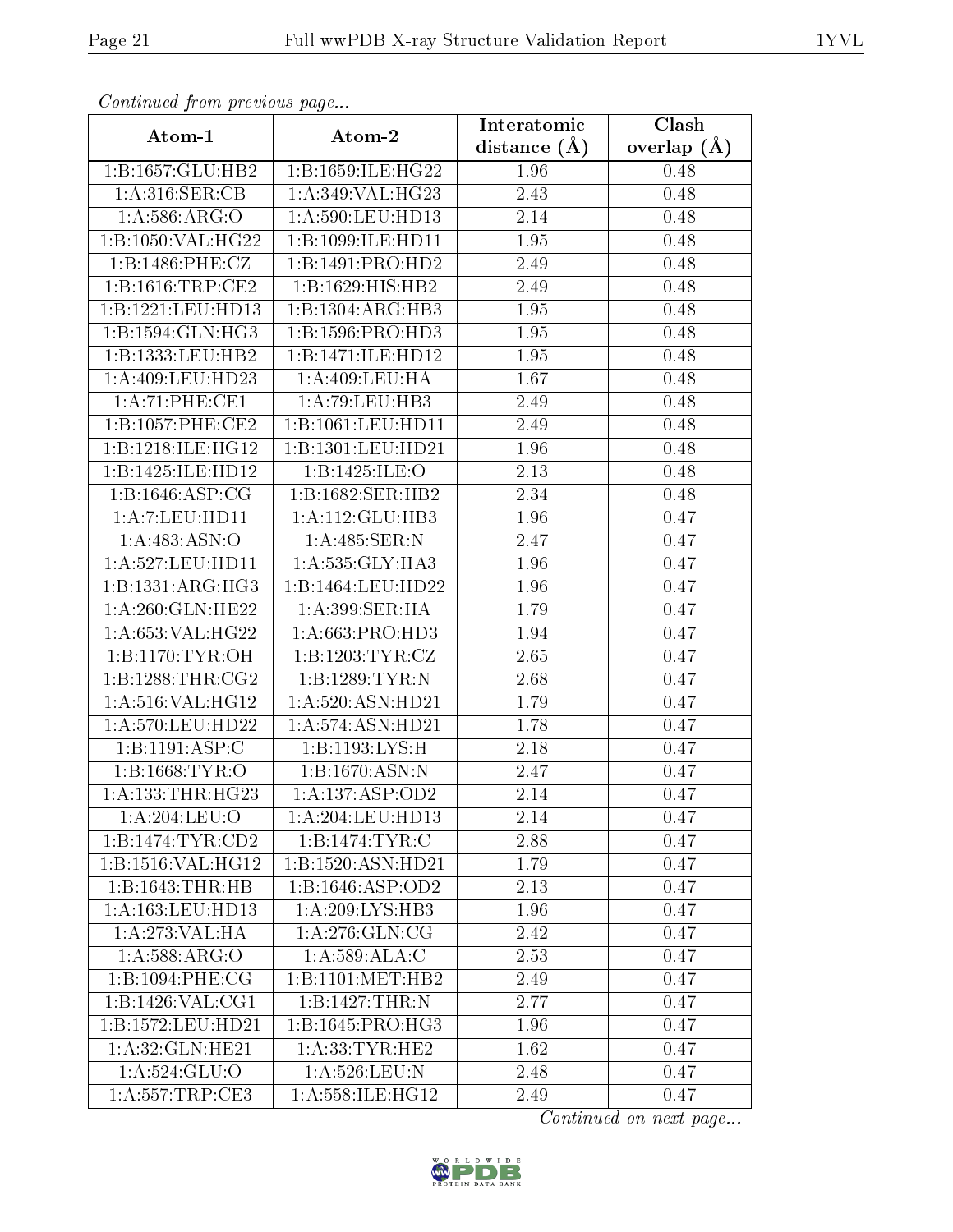| contentava promo provisão pago  |                              | Interatomic       | Clash         |
|---------------------------------|------------------------------|-------------------|---------------|
| Atom-1                          | Atom-2                       | distance $(A)$    | overlap $(A)$ |
| 1:A:94:PHE:CG                   | 1: A:101: MET:HB2            | 2.50              | 0.47          |
| 1:B:1279:LYS:HE3                | 1:B:1279:LYS:CA              | 2.35              | 0.47          |
| 1:B:1455:VAL:CG1                | 1:B:1456:VAL:N               | 2.78              | 0.47          |
| 1:B:1554:PHE:O                  | 1:B:1557:TRP:HB3             | 2.15              | 0.47          |
| 1:B:1591:LEU:C                  | 1:B:1593:ASP:N               | 2.68              | 0.47          |
| 1: A: 101: MET:O                | 1:A:105:ILE:HG13             | 2.14              | 0.47          |
| 1:A:157:GLU:HB2                 | 1:A:272:GLN:HE21             | 1.78              | 0.47          |
| 1:B:1350:LYS:HG2                | 1:B:1350:LYS:O               | 2.14              | 0.47          |
| 1:B:1557:TRP:CE3                | 1:B:1558:ILE:HG12            | 2.49              | 0.47          |
| 1:B:1594:GLN:OE1                | 1:B:1617:VAL:HB              | 2.14              | 0.47          |
| 1:B:1617:VAL:HG12               | 1:B:1628:PHE:CD1             | 2.50              | 0.47          |
| 1: A: 356: TYR: CE2             | 1:A:391:ASN:OD1              | 2.67              | 0.47          |
| 1:A:657:GLU:HB2                 | 1:A:659:ILE:HG22             | 1.96              | 0.47          |
| 1:B:1356:TYR:CE2                | 1:B:1391:ASN:OD1             | 2.67              | 0.47          |
| 1:B:1570:LEU:HD23               | 1:B:1574:ASN:HD21            | 1.80              | 0.47          |
| 1:B:1589:ALA:O                  | 1:B:1592:LYS:HB2             | 2.15              | 0.47          |
| 1: B: 1594: GLN: CG             | 1:B:1625:GLU:HG3             | 2.44              | 0.47          |
| 1: A:170: TYR: CB               | 1:A:202:MET:SD               | 3.03              | 0.47          |
| 1:A:455:VAL:HG12                | 1:A:456:VAL:N                | 2.28              | 0.46          |
| 1: A: 524: GLU: C               | 1: A:526:LEU: N              | 2.67              | 0.46          |
| 1: A:540:THR:O                  | 1:A:544:LYS:HB3              | 2.15              | 0.46          |
| 1:B:1041:GLN:HB2                | 1:B:1043:TRP:CE2             | 2.50              | $0.46\,$      |
| 1:B:1224:THR:HA                 | 1:B:1227:THR:HG23            | 1.96              | 0.46          |
| 1:B:1368: VAL: HB               | 1:B:1371:ARG:HD2             | 1.97              | 0.46          |
| 1:A:248:ILE:HD12                | 1: A:248: ILE: HA            | 1.74              | 0.46          |
| 1: A:50: VAL:HG22               | 1: A:99: ILE: HD11           | 1.97              | 0.46          |
| 1: A:110: LYS: HG2              | 1:A:113:ARG:NH2              | $\overline{2}.30$ | 0.46          |
| $1: A: 45: HIS: \overline{ND1}$ | 1: A:52: PHE: HD1            | 2.13              | 0.46          |
| 1:B:1045:HIS:ND1                | 1:B:1052:PHE:HD1             | 2.14              | 0.46          |
| 1:B:1439:LEU:O                  | 1:B:1445: VAL: HA            | 2.15              | 0.46          |
| 1:B:1654:MET:HA                 | 1:B:1654:MET:HE2             | 1.95              | 0.46          |
| 1:B:1342:THR:HB                 | $1:B:1405:ARG:\overline{HA}$ | 1.98              | 0.46          |
| 1: A:476: MET:SD                | 1: A:501:VAL:HG21            | 2.56              | 0.46          |
| 1: A:224:THR:HA                 | 1: A:227:THR:HG23            | 1.97              | 0.46          |
| 1:A:368:VAL:HB                  | 1:A:371:ARG:HG3              | 1.97              | 0.46          |
| 1:B:1248:ILE:HD12               | 1:B:1248:ILE:HA              | 1.77              | 0.46          |
| 1:A:590:LEU:N                   | 1:A:590:LEU:HD12             | 2.30              | 0.46          |
| 1: A:615:THR:HA                 | 1: A:629: HIS:O              | 2.16              | 0.46          |
| 1:B:1080:GLN:O                  | 1:B:1084:ARG:HB2             | 2.16              | 0.46          |
| 1:B:1110:LYS:HG2                | 1:B:1113:ARG:NH2             | 2.31              | 0.46          |
| 1:B:1332:PRO:HD2                | 1:B:1468:TRP:CH2             | 2.50              | 0.46          |

![](_page_21_Picture_6.jpeg)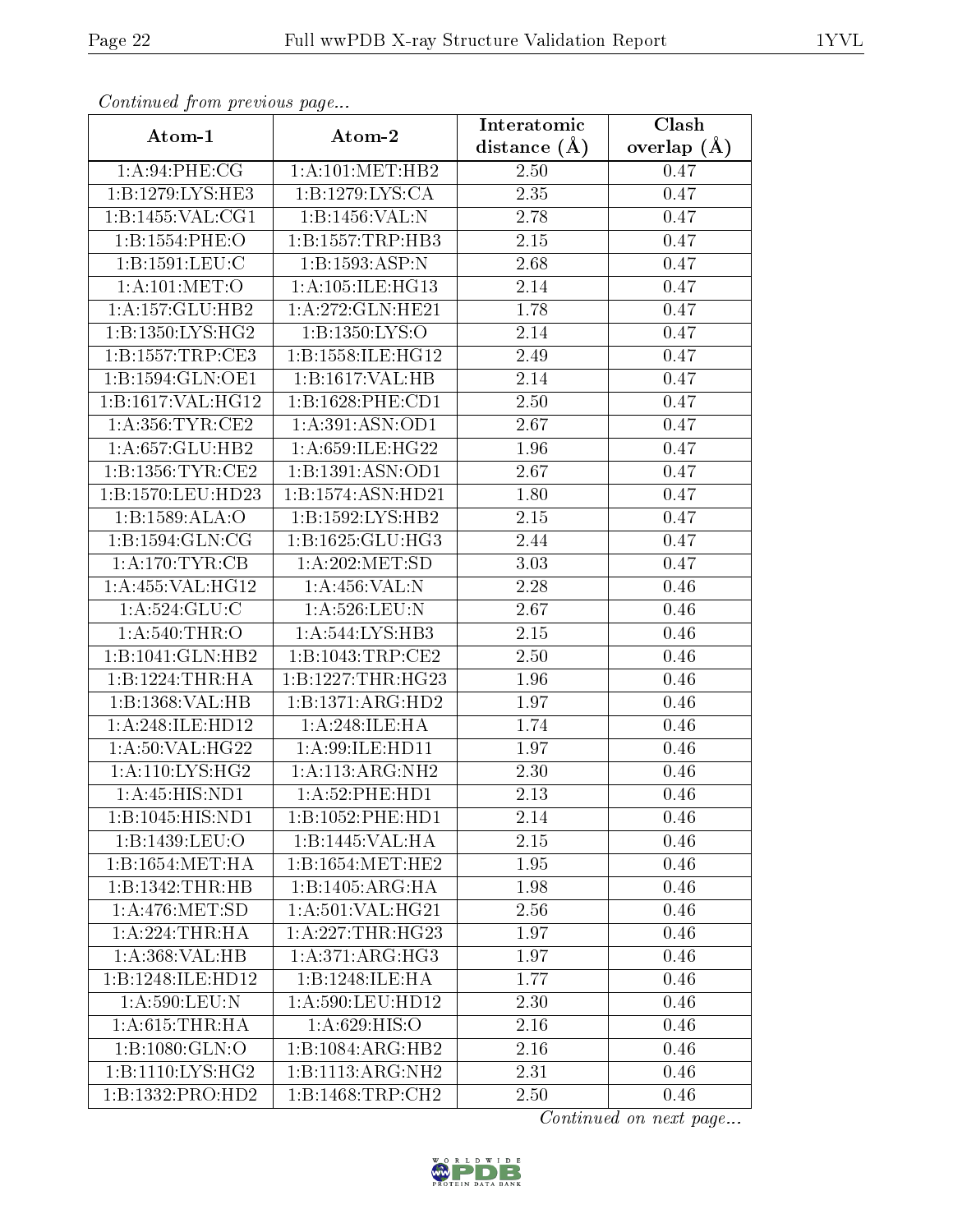|                                     | Atom-2               | Interatomic      | $\overline{\text{Clash}}$ |
|-------------------------------------|----------------------|------------------|---------------------------|
| Atom-1                              |                      | distance $(\AA)$ | overlap $(A)$             |
| 1:B:1659:ILE:HG23                   | 1:B:1659:ILE:O       | 2.16             | 0.46                      |
| 1:B:1667:LEU:HD13                   | 1:B:1677:PHE:CE1     | $2.51\,$         | 0.46                      |
| 1: A:325: MET:HE3                   | 1:A:336:LYS:HB3      | 1.97             | 0.46                      |
| 1: A:474:TYR:CD2                    | 1: A:474: TYR: C     | 2.89             | 0.46                      |
| 1: A:613:THR:OG1                    | 1:A:631:VAL:HG23     | 2.16             | 0.46                      |
| 1:B:1198:LEU:O                      | 1:B:1200:LYS:N       | 2.49             | 0.46                      |
| 1:A:336:LYS:HD3                     | 1:A:339:VAL:HG21     | 1.98             | 0.45                      |
| 1:A:368:VAL:HB                      | 1: A:371: ARG:HD2    | 1.97             | 0.45                      |
| 1:B:1214:VAL:HG11                   | 1:B:1297:ASN:ND2     | 2.31             | 0.45                      |
| 1:B:1615:THR:HG23                   | 1: B: 1629: HIS: O   | 2.16             | 0.45                      |
| 1: A:41: GLN:HB2                    | 1: A: 43: TRP: CE2   | 2.51             | 0.45                      |
| 1: A: 455: VAL: CG1                 | 1:A:456:VAL:N        | 2.79             | 0.45                      |
| 1: A:597: GLY:HA3                   | 1: A:665:LYS:CB      | 2.31             | 0.45                      |
| 1:B:1325:MET:HE3                    | 1:B:1336:LYS:HB3     | 1.99             | 0.45                      |
| 1: B: 1669: PRO: O                  | 1:B:1670:ASN:HB2     | 2.16             | 0.45                      |
| 1:A:142:LEU:HD23                    | 1: A:262:TRP:CD2     | 2.51             | 0.45                      |
| 1:B:1310:GLN:HE21                   | 1:B:1446:ILE:HG12    | 1.81             | 0.45                      |
| 1:B:1592:LYS:CA                     | 1:B:1625:GLU:OE1     | 2.65             | 0.45                      |
| 1: A:587: GLU:OE1                   | 1: A:588:ARG:NH1     | 2.49             | 0.45                      |
| 1:B:1336:LYS:HD3                    | $1:$ B:1339:VAL:HG21 | 1.97             | 0.45                      |
| 1:B:1368: VAL: HB                   | 1:B:1371:ARG:HG3     | 1.97             | 0.45                      |
| 1:B:1532:SER:C                      | 1:B:1534:ASP:H       | 2.19             | 0.45                      |
| 1:A:221:LEU:HD13                    | 1: A:304: ARG:HB3    | 1.98             | 0.45                      |
| 1: A:612: ILE:N                     | 1:A:612:ILE:CD1      | 2.77             | 0.45                      |
| 1: A:679: LYS: HG3                  | 1: A:680:TYR:N       | 2.31             | 0.45                      |
| 1: A:83: ILE: HA                    | 1:A:83:ILE:HD13      | 1.80             | 0.45                      |
| 1: A:288:THR:CG2                    | 1: A:289:TYR:N       | 2.67             | 0.45                      |
| 1:A:524:GLU:HA                      | 1: A:528: GLY:O      | 2.16             | 0.45                      |
| 1: A:170: TYR:OH                    | 1: A:203:TYR:CE2     | 2.69             | 0.45                      |
| 1:A:157:GLU:HB2                     | 1:A:272:GLN:NE2      | 2.32             | 0.45                      |
| 1:A:439:LEU:O                       | 1:A:445:VAL:HA       | 2.17             | 0.45                      |
| $1: A:599:$ PHE:CE1                 | 1:A:667:LEU:HD13     | 2.51             | 0.45                      |
| 1:B:1335:LEU:O                      | 1:B:1457:VAL:HA      | 2.16             | 0.45                      |
| 1:B:1625:GLU:N                      | 1:B:1626:PRO:CD      | 2.79             | 0.45                      |
| 1:B:1523:GLY:O                      | 1:B:1527:LEU:N       | 2.46             | 0.45                      |
| 1:A:244:GLN:HG2                     | 1:A:475:ASN:OD1      | 2.17             | 0.45                      |
| $1:B:1097: \overline{\text{ASP:N}}$ | 1:B:1098:PRO:HD3     | 2.32             | 0.45                      |
| 1:B:1099:ILE:HD12                   | 1:B:1099:ILE:H       | 1.82             | 0.45                      |
| 1:B:1547:ILE:HGI2                   | 1:B:1548:ASN:N       | 2.31             | $0.45\,$                  |
| 1: A:398: GLY:O                     | 1:A:399:SER:HB3      | 2.17             | 0.44                      |
| 1:B:1349:VAL:HG12                   | 1: B: 1351: LEU: HG  | 2.00             | 0.44                      |

![](_page_22_Picture_6.jpeg)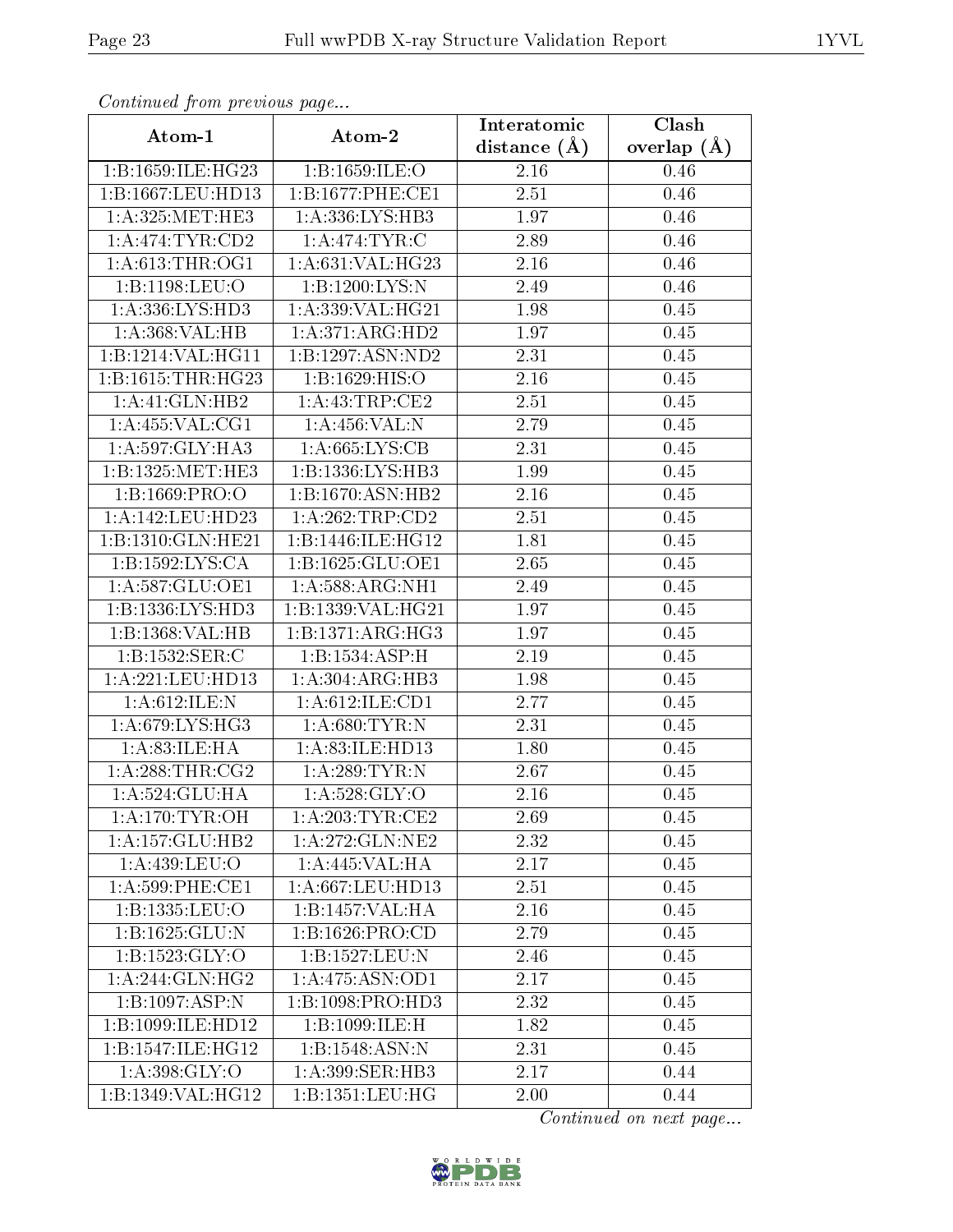| contentava promono ao pago |                      | Interatomic    | Clash         |
|----------------------------|----------------------|----------------|---------------|
| Atom-1                     | Atom-2               | distance $(A)$ | overlap $(A)$ |
| 1:B:1635:THR:HG23          | 1:B:1637:LYS:H       | 1.82           | 0.44          |
| 1: A:170:TYR:HB2           | 1: A:202: MET:SD     | $2.57\,$       | 0.44          |
| 1:A:177:LEU:HD23           | 1:A:180:ARG:HH21     | 1.82           | 0.44          |
| 1:B:1477:LEU:HD13          | 1:B:1491:PRO:HB2     | 1.98           | 0.44          |
| 1:B:1532:SER:C             | 1:B:1534:ASP:N       | 2.70           | 0.44          |
| 1:B:1600:LEU:O             | 1:B:1614:PHE:HA      | 2.17           | 0.44          |
| 1:A:166:LEU:HD23           | 1: A: 166: LEU: HA   | 1.74           | 0.44          |
| 1: A:214:VAL:HG11          | 1: A:297: ASN:ND2    | 2.32           | 0.44          |
| 1: A:669: PRO:O            | 1: A:670: ASN: HB2   | 2.18           | 0.44          |
| 1: A:80: GLN:O             | 1:A:84:ARG:HB2       | 2.17           | 0.44          |
| 1:B:1366:LYS:HE3           | 1:B:1367:ASP:OD2     | 2.16           | 0.44          |
| 1:B:1512:ARG:CD            | 1:B:1573:TRP:O       | 2.66           | 0.44          |
| 1: A:427:THR:CG2           | 1:A:427:THR:O        | 2.65           | 0.44          |
| 1: A:248: ILE: HG13        | 1: A:472:LEU:HD23    | 2.00           | 0.44          |
| 1: A:609: GLU:HB3          | 1: A:636: LYS: NZ    | 2.33           | 0.44          |
| 1:B:1495:TRP:CE2           | 1:B:1499:SER:HB3     | 2.53           | 0.44          |
| 1:B:1625:GLU:N             | 1:B:1626:PRO:HD2     | 2.32           | 0.44          |
| 1: A:275: GLN: HE21        | 1:A:275:GLN:CA       | 2.31           | 0.44          |
| 1: A:325: MET:HE3          | 1:A:339:VAL:CB       | 2.47           | 0.44          |
| 1: A: 331: ARG: HG3        | 1: A: 464: LEU: HD22 | 1.99           | 0.44          |
| 1:A:478:VAL:HG12           | 1:A:479:ALA:H        | 1.83           | 0.44          |
| 1:B:1142:LEU:HD23          | 1:B:1262:TRP:CZ3     | 2.53           | 0.44          |
| 1:B:1667:LEU:HD12          | 1:B:1667:LEU:HA      | 1.72           | 0.44          |
| 1: A:635:THR:HG23          | 1: A:637:LYS:H       | 1.83           | 0.44          |
| 1: A:668:TYR:O             | 1: A:670: ASN:N      | 2.49           | 0.44          |
| 1:B:1003:GLN:N             | 1:B:1039:GLU:OE1     | 2.39           | 0.44          |
| 1:B:1198:LEU:C             | 1:B:1200:LYS:N       | 2.71           | 0.44          |
| 1:B:1643:THR:O             | 1:B:1647:ILE:HG13    | 2.18           | 0.44          |
| 1: A:606: SER: HG          | 2:C:440:PTR:P        | 2.40           | 0.44          |
| 1:B:1032:GLN:HE21          | 1:B:1033:TYR:HE2     | 1.62           | 0.44          |
| 1: B: 1525: LYS: HG2       | 1:B:1547:ILE:HD11    | 2.00           | 0.44          |
| 1: A: 552: PHE: HD1        | 1:A:552:PHE:C        | 2.21           | 0.44          |
| 1: A: 575: ASP: OD2        | 1: A:680: TYR:OH     | 2.33           | 0.44          |
| 1: A:668:TYR:HB3           | 1: A:669: PRO:CD     | 2.35           | 0.44          |
| 1:B:1364:PHE:O             | 1:B:1365:ASP:HB2     | 2.18           | 0.44          |
| 1:B:1654:MET:HE1           | 1:B:1660:PRO:HD3     | 1.99           | 0.44          |
| 1:A:169:GLU:O              | 1: A:172:PHE:HB3     | 2.18           | 0.43          |
| 1:A:469:ALA:HB2            | 1: A: 555: TRP: CD1  | 2.53           | 0.43          |
| 1: A:643:THR:O             | 1:A:647:ILE:HG13     | 2.18           | 0.43          |
| 1:B:1145:LYS:HB3           | 1:B:1227:THR:HB      | 1.99           | 0.43          |
| 1:B:1194:GLN:O             | 1:B:1195:GLU:CB      | 2.66           | 0.43          |

![](_page_23_Picture_6.jpeg)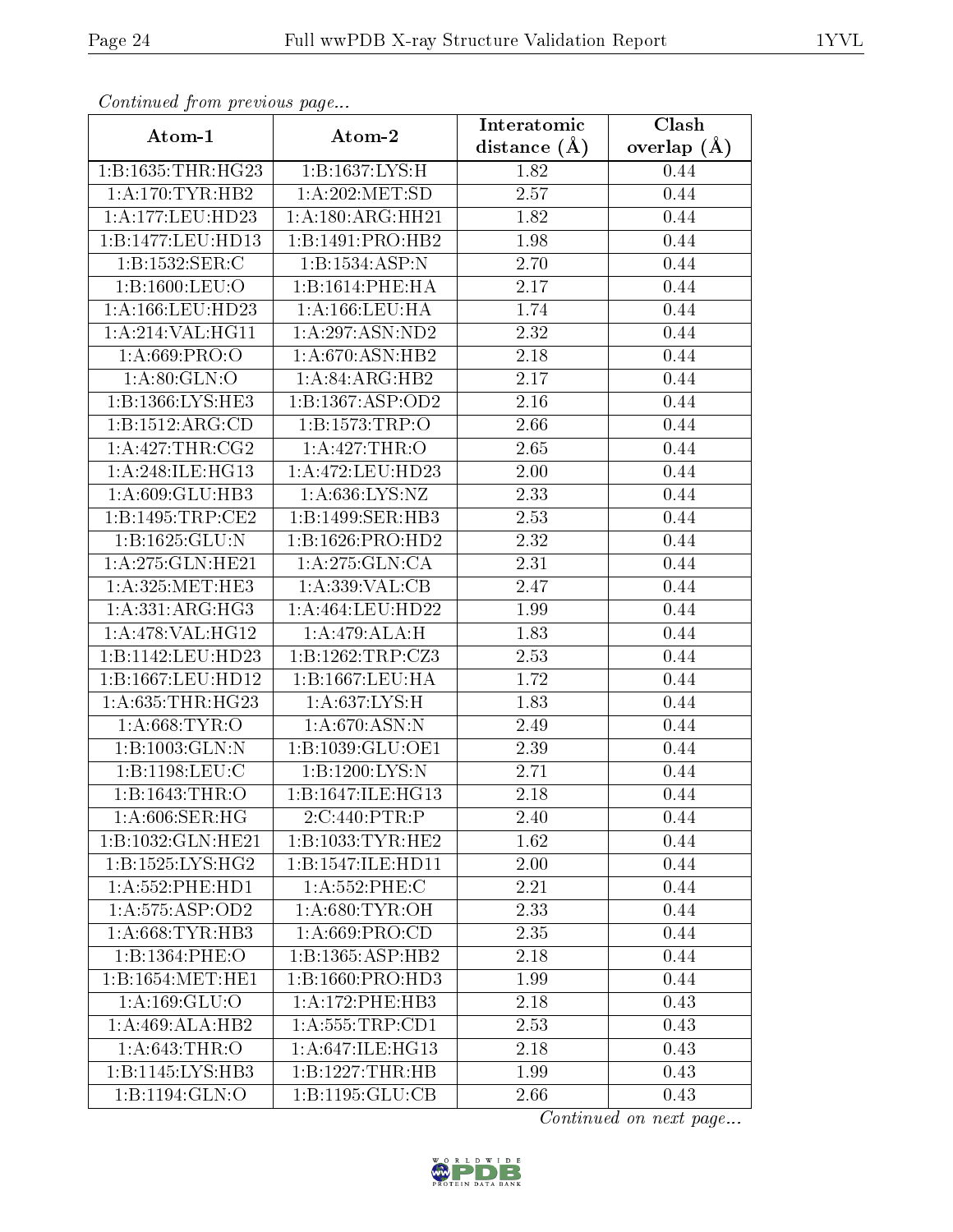| $\sum_{i=1}^{n}$     |                             | Interatomic    | Clash         |  |  |
|----------------------|-----------------------------|----------------|---------------|--|--|
| Atom-1               | Atom-2                      | distance $(A)$ | overlap $(A)$ |  |  |
| 1:B:1512:ARG:HD2     | 1:B:1574:ASN:O              | 2.18           | 0.43          |  |  |
| 1:B:1599:PHE:CD1     | 1:B:1666:TYR:O              | 2.71           | 0.43          |  |  |
| 1:A:12:SER:HA        | 1: A: 15: LEU: CG           | 2.48           | 0.43          |  |  |
| 1:A:160:ILE:CD1      | 1:A:213:VAL:HG11            | 2.48           | 0.43          |  |  |
| 1:A:76:ASN:O         | 1: A:80: GLN: HG3           | 2.18           | 0.43          |  |  |
| 1:B:1169:GLU:O       | 1:B:1172:PHE:HB3            | 2.19           | 0.43          |  |  |
| 1:B:1552:PHE:HZ      | 1: B: 1605: GLU:O           | 2.02           | 0.43          |  |  |
| 1: A: 532: SER: OG   | 1: A:533: PRO:HD2           | 2.18           | 0.43          |  |  |
| 1: A:97: ASP:N       | 1: A:98: PRO:HD3            | 2.33           | 0.43          |  |  |
| 1: B: 1596: PRO:HG3  | 1:B:1619:ARG:HG2            | 2.00           | 0.43          |  |  |
| 1:A:349:VAL:HG12     | 1: A:351:LEU:HG             | 2.00           | 0.43          |  |  |
| 1: A:501:VAL:O       | 1: A:504:TRP:HB2            | 2.18           | 0.43          |  |  |
| 1:B:1012:SER:HA      | 1:B:1015:LEU:CG             | 2.48           | 0.43          |  |  |
| 1:B:1291:HIS:HA      | 1:B:1296:LYS:HZ3            | 1.83           | 0.43          |  |  |
| 1: A: 189: LYS: O    | 1: A: 193: LYS: HG2         | 2.18           | 0.43          |  |  |
| 1:A:369:ASN:HB3      | 1: A:373:THR:OG1            | 2.18           | 0.43          |  |  |
| $1: A:506:$ PHE:C    | 1: A:508: SER:H             | 2.21           | 0.43          |  |  |
| 1:A:570:LEU:HD23     | 1:A:574:ASN:HD21            | 1.84           | 0.43          |  |  |
| 1: A:99: ILE: HD12   | 1:A:99:ILE:H                | 1.82           | 0.43          |  |  |
| 1:B:1046:ALA:O       | 1:B:1053:ALA:HB2            | 2.19           | 0.43          |  |  |
| 1:B:1204:LEU:HD22    | 1:B:1204:LEU:HA             | 1.90           | 0.43          |  |  |
| 1: B: 1643: THR: CG2 | 1:B:1645:PRO:CD             | 2.90           | 0.43          |  |  |
| 1: A: 148: ASN: O    | 1:A:149:VAL:CC              | 2.57           | 0.43          |  |  |
| 1:A:225:GLU:HB2      | 1:A:308:LEU:HD21            | 2.00           | 0.43          |  |  |
| 1: A: 413: LYS: O    | 1: A:414: ASN:ND2           | 2.50           | 0.43          |  |  |
| 1:B:1231:LEU:HD21    | 1:B:1263:PHE:CD1            | 2.53           | 0.43          |  |  |
| 1: A: 196: GLN:O     | 1: A: 199: LEU: HB2         | 2.19           | 0.43          |  |  |
| 1:A:477:LEU:HD13     | 1:A:491:PRO:HB2             | 2.00           | 0.43          |  |  |
| 1: A:634:TYR:HB3     | 1: A:639:LEU:CD1            | 2.49           | 0.43          |  |  |
| 1:B:1101:MET:O       | 1:B:1105:ILE:HG13           | 2.18           | 0.43          |  |  |
| 1:B:1364:PHE:CD1     | 1:B:1433:LEU:HD23           | 2.46           | 0.43          |  |  |
| 1:B:1478:VAL:HG12    | 1:B:1479:ALA:H              | 1.82           | 0.43          |  |  |
| 1:B:1473:TRP:CE2     | 1:B:1539:TRP:HB2            | 2.54           | 0.43          |  |  |
| 1: A:361: LYS: HG3   | 1:A:436:GLU:HB2             | 2.01           | 0.43          |  |  |
| 1:A:123:ASN:C        | 1:A:125:ALA:H               | 2.23           | 0.42          |  |  |
| 1:A:512:ARG:HD3      | 1:A:573:TRP:O               | 2.19           | 0.42          |  |  |
| 1:A:522:LEU:HD21     | 1: A:581:PHE:CD2            | 2.54           | 0.42          |  |  |
| 1: A:473:TRP:NE1     | 1: A:539:TRP:HB2            | 2.35           | 0.42          |  |  |
| 1:B:1011:ASP:C       | 1:B:1013:LYS:H              | 2.22           | 0.42          |  |  |
| 1:B:1369:ASN:HB3     | 1:B:1373:THR:OG1            | 2.19           | 0.42          |  |  |
| 1: A: 16: GLU: O     | $1:\overline{A:19:HIS:HB2}$ | 2.20           | 0.42          |  |  |

![](_page_24_Picture_6.jpeg)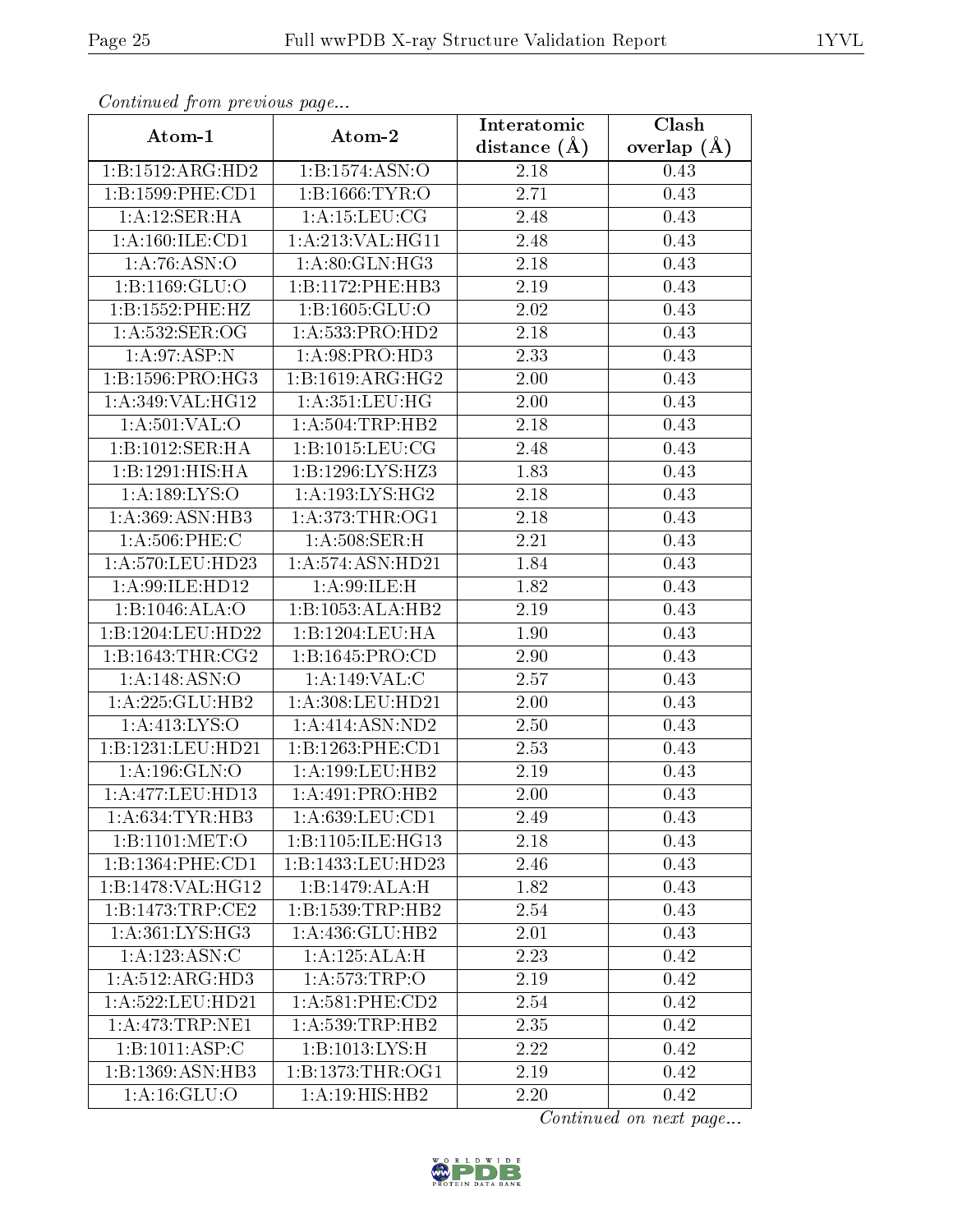| $P$ . The set of $P$ is the $P$ is the set of $P$ and $P$ is the set of $P$ |                     | Interatomic    | Clash           |
|-----------------------------------------------------------------------------|---------------------|----------------|-----------------|
| Atom-1                                                                      | Atom-2              | distance $(A)$ | overlap $(\AA)$ |
| 1: A:260: GLN:O                                                             | $1:A:264$ : THR: HB | 2.19           | 0.42            |
| 1: A:360: VAL:HA                                                            | 1: A:436: GLU:O     | 2.20           | 0.42            |
| 1:B:1012:SER:HA                                                             | 1:B:1015:LEU:CD1    | 2.48           | 0.42            |
| 1:B:1441:GLN:CB                                                             | 1:B:1442:PRO:CD     | 2.93           | 0.42            |
| 1:B:1480:GLU:HG3                                                            | 1:B:1480:GLU:H      | 1.70           | 0.42            |
| 1: A:120: GLN: C                                                            | 1:A:122:PHE:N       | 2.72           | 0.42            |
| 1: A:256:LEU:O                                                              | 1: A:259:LEU: N     | 2.52           | 0.42            |
| 1: A:478: VAL:HG12                                                          | 1: A:480: GLU: H    | 1.83           | 0.42            |
| 1:B:1122:PHE:O                                                              | 1:B:1123:ASN:HB2    | 2.20           | 0.42            |
| 1: A: 163: LEU: HD13                                                        | 1:A:209:LYS:CB      | 2.48           | 0.42            |
| 1: A:594: GLN: NE2                                                          | 1: A:670: ASN:ND2   | 2.67           | 0.42            |
| 1:B:1231:LEU:HD11                                                           | 1:B:1263:PHE:CE1    | 2.54           | 0.42            |
| 1:B:1325:MET:HE3                                                            | 1:B:1339:VAL:CB     | 2.46           | 0.42            |
| 1:B:1592:LYS:HA                                                             | 1:B:1625:GLU:CD     | 2.39           | 0.42            |
| 1: A:115: ILE: O                                                            | 1:A:119:ALA:HB2     | 2.20           | 0.42            |
| 1:A:11:ASP:C                                                                | 1: A: 13: LYS: H    | 2.22           | 0.42            |
| 1:B:1115:ILE:O                                                              | 1:B:1119:ALA:HB2    | 2.20           | 0.42            |
| 1:B:1224:THR:CA                                                             | 1:B:1227:THR:HG23   | 2.50           | 0.42            |
| 1: B: 1325: MET:CE                                                          | 1:B:1336:LYS:HB3    | 2.49           | 0.42            |
| 1:B:1506:PHE:C                                                              | 1:B:1508:SER:H      | 2.23           | 0.42            |
| 1:B:1515:ASN:OD1                                                            | 1:B:1518:GLN:HG3    | 2.19           | 0.42            |
| 1:B:1625:GLU:HB3                                                            | 1:B:1626:PRO:HD3    | 2.01           | 0.42            |
| 1: A: 139: GLN:O                                                            | 1:A:143:ASP:OD2     | 2.38           | 0.42            |
| 1: A:218: ILE: O                                                            | 1: A:219: GLU:C     | 2.58           | 0.42            |
| 1: A:521: MET:SD                                                            | 1: A:581:PHE:HB3    | 2.60           | 0.42            |
| 1:A:616:TRP:CZ2                                                             | 1: A:663:PRO:HG3    | 2.55           | 0.42            |
| 1: A:668:TYR:C                                                              | 1: A:670: ASN:H     | 2.23           | 0.42            |
| 1:B:1277:LEU:HD23                                                           | 1:B:1277:LEU:HA     | 1.77           | 0.42            |
| 1:B:1478:VAL:HG12                                                           | 1:B:1480:GLU:H      | 1.84           | 0.42            |
| 1:B:1483:ASN:C                                                              | 1:B:1485:SER:N      | 2.73           | 0.42            |
| 1: A:591:LEU:HB3                                                            | 1: A:617: VAL: CG2  | 2.49           | 0.42            |
| $1: A:643:THR: \overline{CG2}$                                              | 1: A:645: PRO:CD    | 2.92           | 0.42            |
| 1: A:659: ILE:HG23                                                          | 1: A:659: ILE:O     | 2.19           | 0.42            |
| 1:B:1007:LEU:C                                                              | 1:B:1009:GLN:H      | 2.23           | 0.42            |
| 1:B:1616:TRP:HE1                                                            | 1:B:1618:GLU:CD     | 2.23           | 0.42            |
| 1:A:142:LEU:HD23                                                            | 1: A:262:TRP:CH2    | 2.55           | 0.42            |
| 1:A:280:LEU:HD23                                                            | 1:A:280:LEU:HA      | 1.88           | 0.42            |
| 1:A:594:GLN:HE21                                                            | 1: A:670:ASN:ND2    | 2.17           | 0.42            |
| 1:A:76:ASN:OD1                                                              | 1: A:79:LEU:HG      | 2.19           | 0.42            |
| 1:B:1007:LEU:HD23                                                           | 1:B:1116:LEU:HD21   | 2.02           | 0.42            |
| 1:B:1076:ASN:OD1                                                            | 1: B: 1079: LEU: HG | 2.20           | 0.42            |

![](_page_25_Picture_6.jpeg)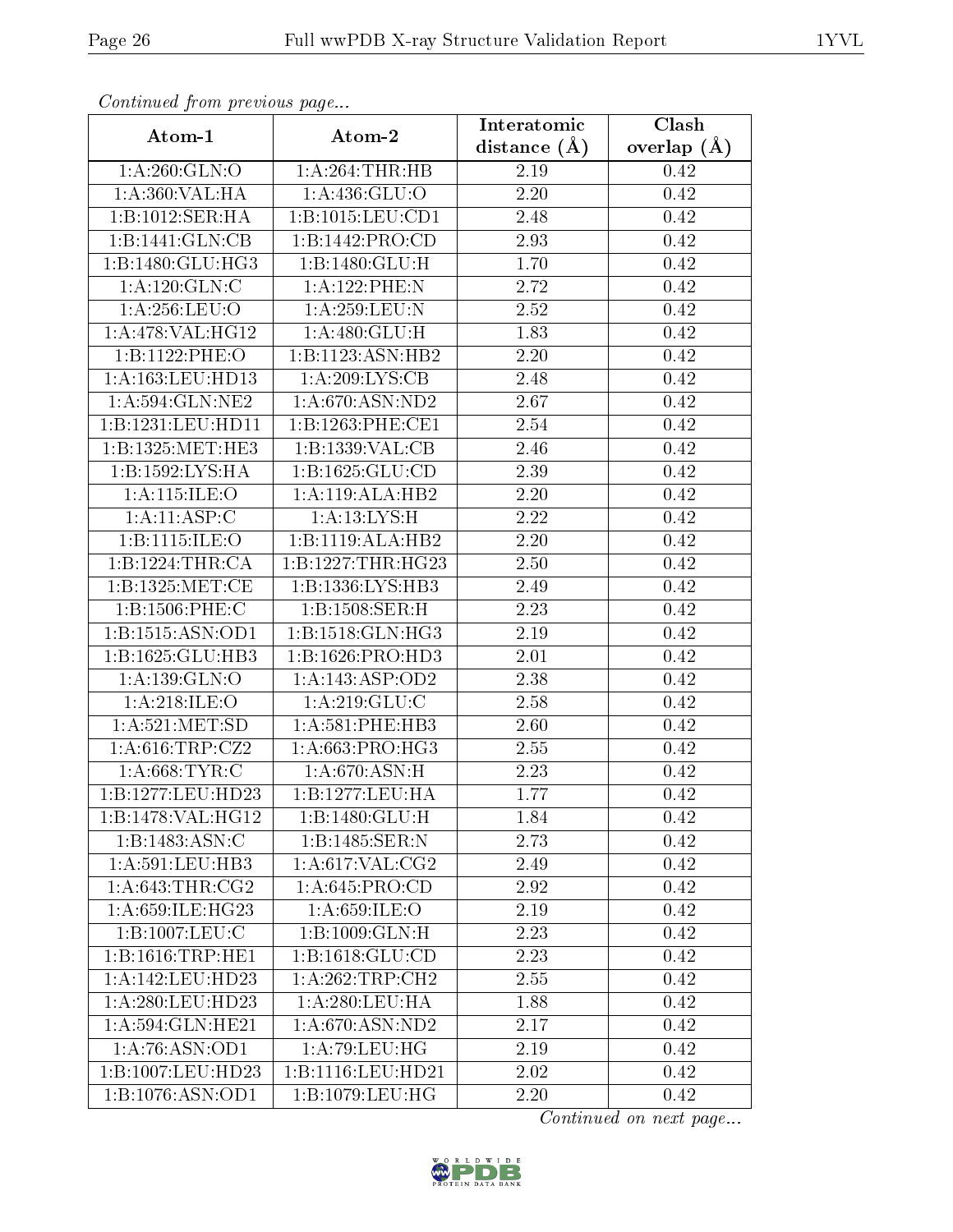| $\frac{1}{r}$ . $\frac{1}{r}$ . $\frac{1}{r}$ . $\frac{1}{r}$ . $\frac{1}{r}$ . $\frac{1}{r}$ . $\frac{1}{r}$ |                                | Interatomic       | Clash         |
|---------------------------------------------------------------------------------------------------------------|--------------------------------|-------------------|---------------|
| Atom-1                                                                                                        | Atom-2                         | distance $(\AA)$  | overlap $(A)$ |
| 1: B: 1316: SER: OG                                                                                           | 1:B:1347:LEU:HG                | $2.20\,$          | 0.42          |
| 1:A:12:SER:HA                                                                                                 | 1: A: 15: LEU: CD1             | 2.49              | 0.42          |
| 1:B:1164:GLU:OE1                                                                                              | 1:B:1279:LYS:HD3               | 2.19              | 0.42          |
| 1:B:1031:ARG:HA                                                                                               | 1:B:1038:LEU:CD1               | 2.50              | 0.41          |
| 1:B:1299:GLN:O                                                                                                | 1:B:1300:VAL:C                 | 2.58              | 0.41          |
| 1:B:1593:ASP:OD2                                                                                              | 1:B:1593:ASP:C                 | 2.58              | 0.41          |
| 1:B:1682:SER:O                                                                                                | 1:B:1683:ARG:OXT               | 2.37              | 0.41          |
| 1: A: 552: PHE:H                                                                                              | 1: A:608: ARG:CD               | 2.34              | 0.41          |
| 1: A: 7: LEU: C                                                                                               | 1: A:9: GLN:H                  | 2.22              | 0.41          |
| 1:B:1331:ARG:HD3                                                                                              | 1:B:1468:TRP:HB2               | 2.02              | 0.41          |
| 1: B: 1366: LYS: O                                                                                            | 1:B:1368:VAL:HG23              | 2.20              | 0.41          |
| 1:B:1041:GLN:HE21                                                                                             | 1:B:1056:ARG:HE                | 1.69              | 0.41          |
| 1:B:1634:TYR:HB3                                                                                              | 1:B:1639:LEU:CD1               | 2.50              | 0.41          |
| 1:A:226:LEU:HD23                                                                                              | 1: A:226:LEU:C                 | $\overline{2.41}$ | 0.41          |
| 1:A:235:GLU:HB3                                                                                               | 1:A:259:LEU:HD21               | 2.02              | 0.41          |
| 1:A:495:TRP:CE2                                                                                               | 1:A:499:SER:HB3                | 2.54              | 0.41          |
| 1: A:600:LEU:HD12                                                                                             | 1: A:601:LEU: N                | 2.36              | 0.41          |
| 1:B:1016:GLU:O                                                                                                | 1:B:1019:HIS:HB2               | 2.20              | 0.41          |
| 1:B:1280:LEU:HD23                                                                                             | 1:B:1280:LEU:HA                | 1.83              | 0.41          |
| 1:B:1314:GLN:HG2                                                                                              | 1:B:1448:LEU:HD23              | 2.02              | 0.41          |
| 1:B:1430:LEU:HD13                                                                                             | $1:B:1454: \overline{PRO:HB2}$ | 2.02              | 0.41          |
| 1:A:231:LEU:HD11                                                                                              | 1: A:263:PHE:CE1               | 2.56              | 0.41          |
| $1: A:364:$ PHE:HB2                                                                                           | 1:A:382:ILE:CD1                | 2.47              | 0.41          |
| 1:A:378:ARG:CD                                                                                                | 1:A:413:LYS:NZ                 | 2.82              | 0.41          |
| 1:A:512:ARG:HD2                                                                                               | 1: A:574: ASN:O                | 2.20              | 0.41          |
| 1:B:1275:GLN:HE21                                                                                             | 1:B:1275:GLN:CA                | 2.31              | 0.41          |
| 1:B:1393:GLU:O                                                                                                | 1:B:1398:GLY:HA2               | 2.21              | 0.41          |
| 1: A: 193: LYS:C                                                                                              | 1: A: 195: GLU: H              | 2.23              | 0.41          |
| 1: A: 336: LYS: HA                                                                                            | 1: A: 458: ILE: HG13           | 2.01              | 0.41          |
| 1:B:1256:LEU:O                                                                                                | 1:B:1257:ASP:C                 | 2.59              | 0.41          |
| 1:B:1306:PHE:HE1                                                                                              | 1:B:1444:LEU:CD1               | 2.33              | 0.41          |
| 1:B:1599:PHE:HB3                                                                                              | 1:B:1616:TRP:HB3               | 2.02              | 0.41          |
| 1:B:1625:GLU:O                                                                                                | 1:B:1626:PRO:C                 | 2.58              | 0.41          |
| 1: A:277:LEU:HA                                                                                               | 1:A:277:LEU:HD23               | 1.79              | 0.41          |
| 1: A:325: MET:CE                                                                                              | 1:A:339:VAL:HG11               | 2.50              | 0.41          |
| 1:B:1083:ILE:HD13                                                                                             | 1:B:1083:ILE:HA                | 1.81              | 0.41          |
| 1:A:204:LEU:HD22                                                                                              | 1: A:204:LEU:HA                | 1.90              | 0.41          |
| 1: A:314: GLN: HA                                                                                             | 1:A:448:LEU:HD22               | 2.02              | 0.41          |
| 1:A:45:HIS:CG                                                                                                 | 1: A:52: PHE: HD1              | 2.38              | 0.41          |
| 1:B:1075:ASN:O                                                                                                | 1:B:1077:PHE:N                 | 2.53              | 0.41          |
| 1: B: 1148: ASN: O                                                                                            | 1:B:1149:VAL:C                 | 2.59              | 0.41          |

![](_page_26_Picture_6.jpeg)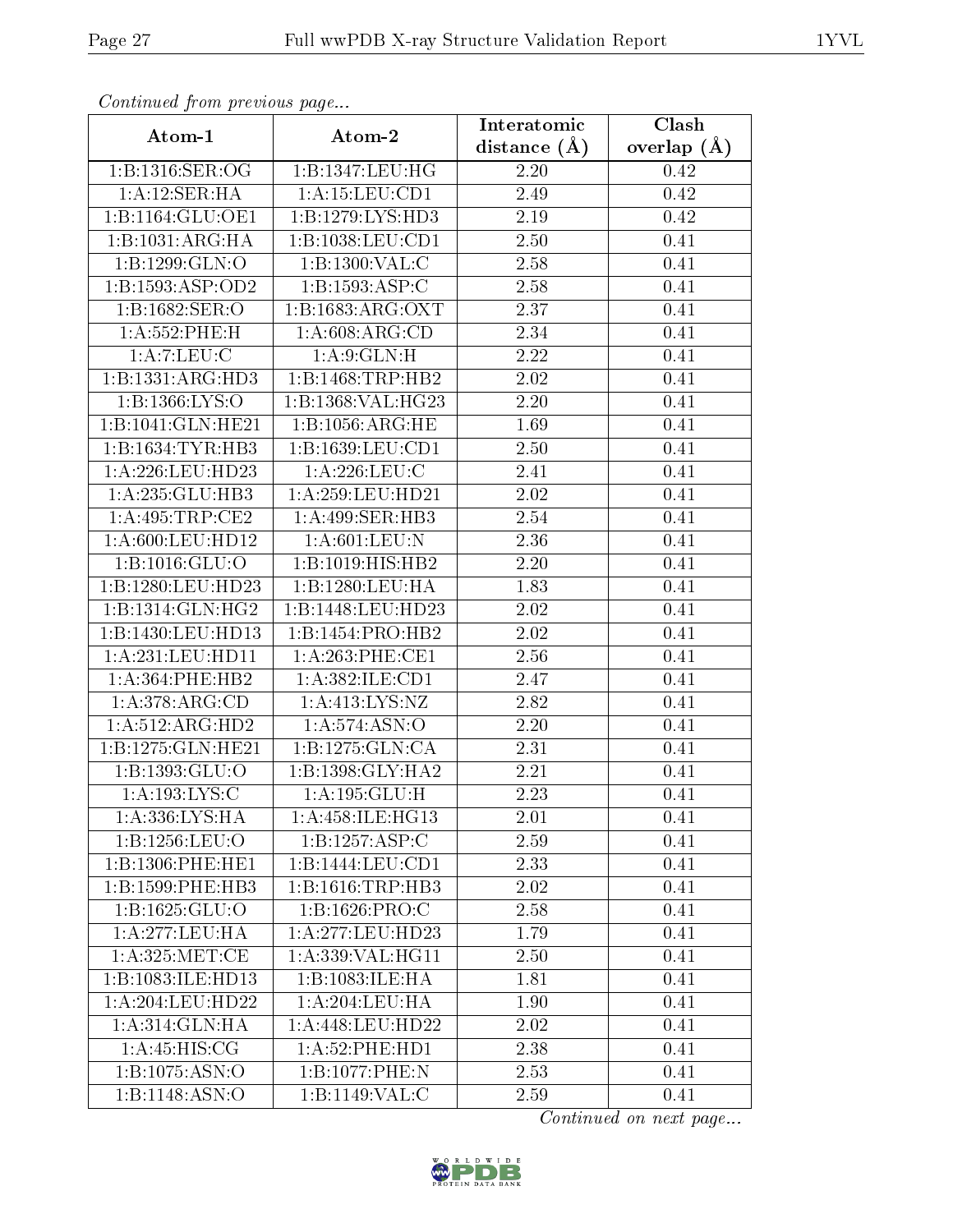| . <i>. . .</i><br>Atom-1           | $\cdots$ $\cdots$<br>Atom-2 | Interatomic      | $\overline{\text{Clash}}$ |
|------------------------------------|-----------------------------|------------------|---------------------------|
|                                    |                             | distance $(\AA)$ | overlap $(\AA)$           |
| $1:B:1398:\overline{\text{GLY:O}}$ | 1:B:1399:SER:HB3            | 2.21             | 0.41                      |
| 1: B: 1437: THR: CG2               | 1:B:1448:LEU:HD12           | 2.50             | 0.41                      |
| 1:B:1572:LEU:HD12                  | 1:B:1572:LEU:N              | 2.36             | 0.41                      |
| 1:A:231:LEU:HD11                   | 1:A:263:PHE:CD1             | 2.56             | 0.41                      |
| 1:B:1495:TRP:CZ2                   | 1:B:1499:SER:HB3            | 2.56             | 0.41                      |
| 1:B:1668:TYR:C                     | 1:B:1670:A SN:H             | 2.22             | 0.41                      |
| 1: B: 1045: HIS: CG                | 1:B:1052:PHE:HD1            | 2.39             | 0.41                      |
| 1:A:177:LEU:HD23                   | 1: A: 177: LEU: HA          | 1.86             | 0.41                      |
| 1: A:341:PHE:CE1                   | 1:A:407:LEU:HB3             | 2.55             | 0.41                      |
| 1:B:1166:LEU:HD23                  | 1:B:1166:LEU:HA             | 1.73             | 0.41                      |
| 1: B: 1547: ILE: CG2               | 1:B:1550:LYS:HD3            | 2.39             | 0.41                      |
| 1: A:579:MET:HG2                   | 1:A:582:ILE:HG13            | 2.03             | 0.40                      |
| 1:B:1210:ARG:HD3                   | 1:B:1294:ILE:HG13           | 2.04             | 0.40                      |
| 1:B:1425:ILE:O                     | 1:B:1426:VAL:O              | 2.39             | 0.40                      |
| 1: A: 164: GLU: OE1                | 1: A:279: LYS: HD3          | 2.21             | 0.40                      |
| 1: A: 430: LEU: C                  | 1:A:431:HIS:HD2             | 2.24             | 0.40                      |
| 1:A:472:LEU:HD22                   | 1: A:501:VAL:CG1            | 2.50             | 0.40                      |
| 1:A:494:ARG:O                      | 1:A:497:GLN:N               | 2.41             | 0.40                      |
| 1: A: 554: PHE: O                  | 1:A:557:TRP:N               | 2.54             | 0.40                      |
| 1: A: 568: HIS: O                  | 1:A:569:LEU:HD23            | 2.21             | 0.40                      |
| 1: A:634:TYR:HB3                   | 1: A:639:LEU:HD11           | 2.02             | 0.40                      |
| 1:B:1231:LEU:HD11                  | 1:B:1263:PHE:CD1            | 2.57             | 0.40                      |
| 1:A:11:ASP:HB2                     | 1: A:14:PHE:CE1             | 2.56             | 0.40                      |
| 1:A:121:ARG:C                      | 1:A:123:ASN:N               | 2.74             | 0.40                      |
| 1: A:579: MET:HG2                  | 1: A:582: ILE: CG1          | 2.52             | 0.40                      |
| 1: A:616:TRP:CD1                   | 1: A:663:PRO:HB2            | 2.56             | 0.40                      |
| 1:B:1099:ILE:O                     | 1:B:1103:MET:HG3            | 2.21             | 0.40                      |
| 1:B:1544:LYS:HB2                   | 1:B:1544:LYS:HZ2            | 1.85             | 0.40                      |
| 1: B: 1579: MET: HB3               | 1:B:1582:ILE:HD11           | 2.03             | 0.40                      |
| 1:B:1642:VAL:HG12                  | 1:B:1647:ILE:HG13           | 2.02             | 0.40                      |
| 1:A:430:LEU:HD13                   | 1: A: 454: PRO: HB2         | 2.03             | 0.40                      |
| 1: A:594: GLN: NE2                 | 1: A:670: ASN:HD21          | 2.19             | 0.40                      |
| 1:B:1325:MET:CE                    | 1:B:1339:VAL:HG11           | 2.51             | 0.40                      |
| 1:B:1375:LYS:C                     | 1:B:1377:PHE:H              | 2.25             | 0.40                      |
| 1:B:1617:VAL:CG1                   | 1:B:1628:PHE:HD1            | 2.35             | 0.40                      |
| 1:A:11:ASP:HB2                     | 1:A:14:PHE:HE1              | 1.87             | 0.40                      |
| 1: A:325:MET:CE                    | 1:A:336:LYS:HB3             | 2.51             | 0.40                      |
| 1:B:1256:LEU:O                     | 1:B:1259:LEU:N              | 2.55             | 0.40                      |
| 1:B:1341:PHE:CE1                   | 1:B:1407:LEU:HB3            | 2.57             | 0.40                      |

There are no symmetry-related clashes.

![](_page_27_Picture_6.jpeg)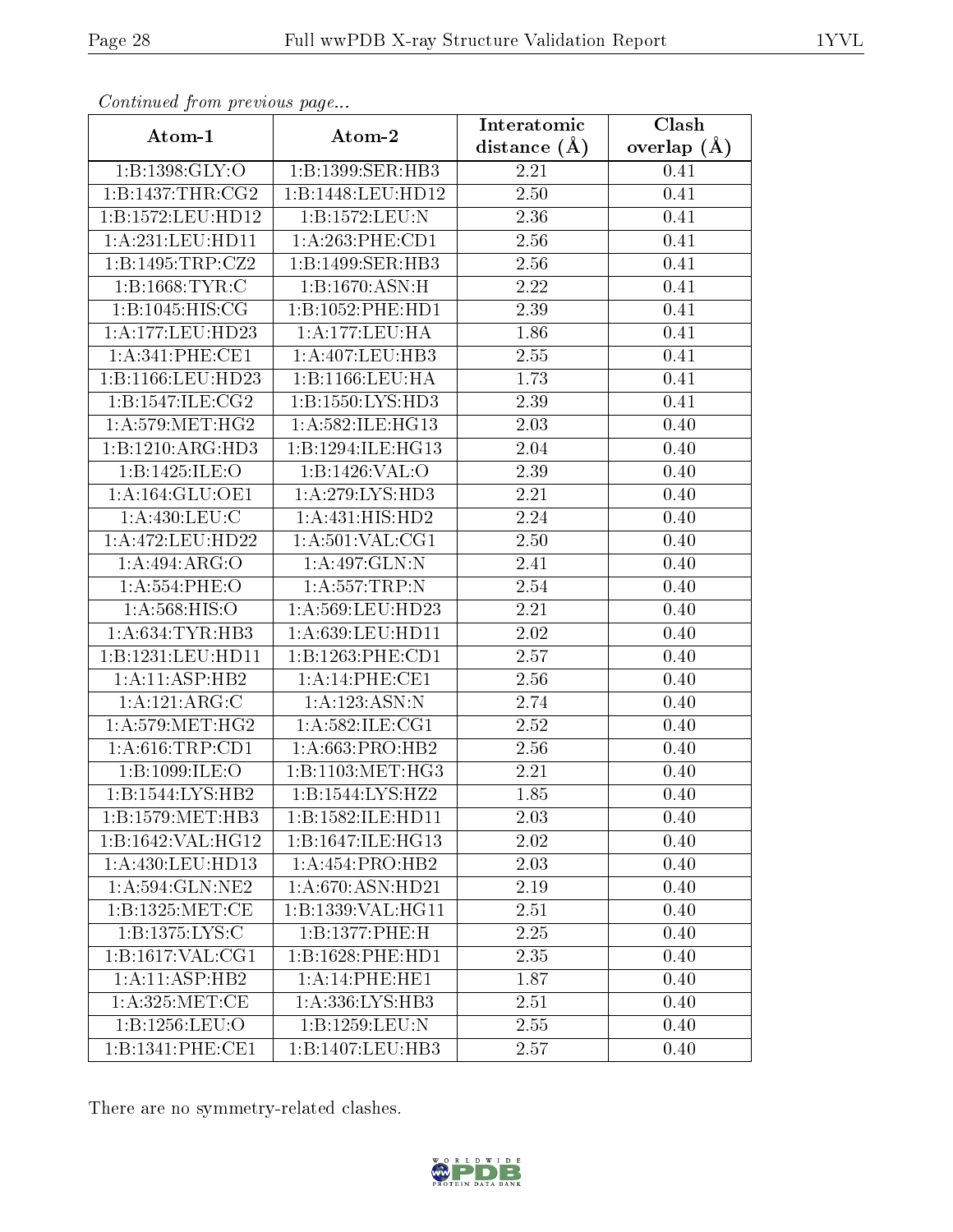### 5.3 Torsion angles (i)

#### 5.3.1 Protein backbone (i)

In the following table, the Percentiles column shows the percent Ramachandran outliers of the chain as a percentile score with respect to all X-ray entries followed by that with respect to entries of similar resolution.

The Analysed column shows the number of residues for which the backbone conformation was analysed, and the total number of residues.

| Mol            | Chain | Analysed          | Favoured    | Allowed     | Outliers   |                | Percentiles |  |
|----------------|-------|-------------------|-------------|-------------|------------|----------------|-------------|--|
|                | А     | $640/683$ (94\%)  | 525 (82%)   | 92 $(14\%)$ | 23 $(4\%)$ | 3              | 19          |  |
|                | Β     | 643/683 (94%)     | 520 (81%)   | 91 $(14\%)$ | $32(5\%)$  | $\overline{2}$ | 12          |  |
| $\overline{2}$ | C     | $3/5(60\%)$       | 3 $(100\%)$ |             |            | 100            | 100         |  |
| 2              | D     | $3/5(60\%)$       | 3 $(100\%)$ |             |            | 100            | 100         |  |
| All            | All   | $1289/1376(94\%)$ | 1051 (82%)  | 183 (14%)   | 55 (4%)    | $\overline{2}$ | 15          |  |

All (55) Ramachandran outliers are listed below:

| Mol            | Chain                   | Res  | Type                      |
|----------------|-------------------------|------|---------------------------|
| $\mathbf{1}$   | $\boldsymbol{A}$        | 427  | THR                       |
| $\mathbf{1}$   | $\overline{\mathrm{B}}$ | 1426 | <b>VAL</b>                |
| $\overline{1}$ | $\overline{\mathrm{B}}$ | 1547 | <b>ILE</b>                |
| $\overline{1}$ | B                       | 1548 | <b>ASN</b>                |
| $\mathbf{1}$   | $\boldsymbol{B}$        | 1595 | <b>GLN</b>                |
| $\mathbf{1}$   | $\overline{\mathrm{B}}$ | 1596 | PRO                       |
| $\overline{1}$ | $\overline{\mathrm{B}}$ | 1627 | <b>ASP</b>                |
| $\mathbf{1}$   | $\overline{\rm A}$      | 12   | <b>SER</b>                |
| $\mathbf{1}$   | $\overline{\rm A}$      | 134  | <b>VAL</b>                |
| $\overline{1}$ | $\overline{A}$          | 483  | <b>ASN</b>                |
| $\overline{1}$ | $\overline{A}$          | 484  | LEU                       |
| $\mathbf{1}$   | B                       | 1012 | <b>SER</b>                |
| $\mathbf{1}$   | $\overline{\mathrm{B}}$ | 1195 | $\overline{\mathrm{GLU}}$ |
| $\mathbf{1}$   | $\, {\bf B}$            | 1298 | <b>LYS</b>                |
| $\overline{1}$ | $\overline{\mathrm{B}}$ | 1483 | $\overline{\mathrm{ASN}}$ |
| $\mathbf{1}$   | $\overline{B}$          | 1484 | <b>LEU</b>                |
| $\mathbf{1}$   | $\boldsymbol{B}$        | 1623 | <b>GLY</b>                |
| $\overline{1}$ | $\overline{A}$          | 257  | <b>ASP</b>                |
| $\overline{1}$ | $\overline{A}$          | 298  | $\overline{\text{LYS}}$   |
| $\overline{1}$ | $\overline{A}$          | 332  | PRO                       |
| $\mathbf{1}$   | $\overline{A}$          | 333  | <b>LEU</b>                |
| $\mathbf 1$    | $\overline{\rm A}$      | 353  | $\operatorname{GLU}$      |

![](_page_28_Picture_11.jpeg)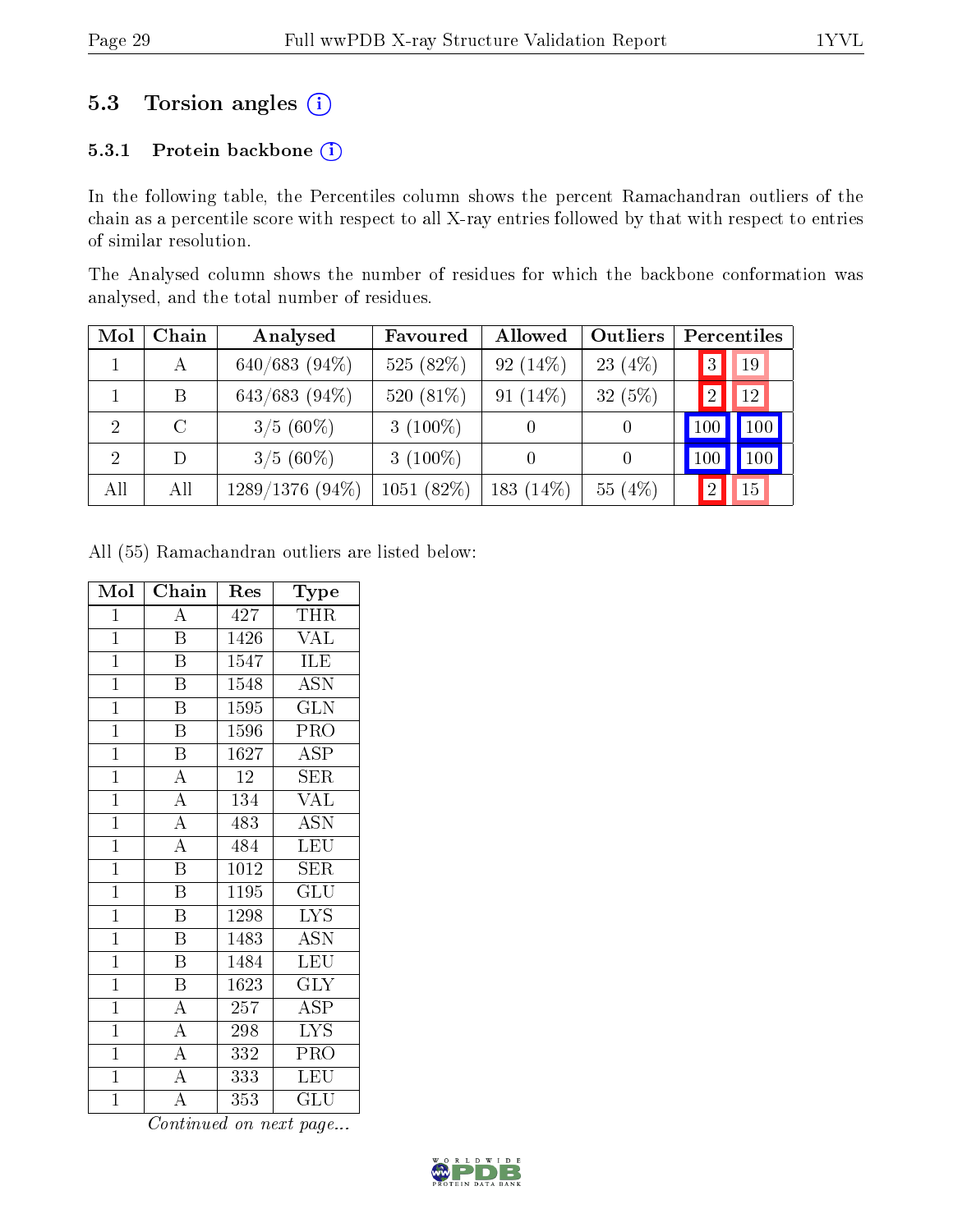| $\overline{\text{Mol}}$ | Chain                   | $\operatorname{Res}% \left( \mathcal{N}\right) \equiv\operatorname{Res}(\mathcal{N}_{0})\cap\mathcal{N}_{1}$ | Type                      |
|-------------------------|-------------------------|--------------------------------------------------------------------------------------------------------------|---------------------------|
| 1                       | $\overline{A}$          | 373                                                                                                          | THR                       |
| $\mathbf 1$             | $\boldsymbol{A}$        | $\overline{377}$                                                                                             | $\overline{\rm PHE}$      |
| $\overline{1}$          | $\overline{\rm A}$      | 394                                                                                                          | $\overline{\mathrm{GLU}}$ |
| $\overline{1}$          | $\overline{\rm A}$      | 507                                                                                                          | $\overline{\text{SER}}$   |
| $\overline{1}$          | $\overline{A}$          | 593                                                                                                          | $\overline{\text{ASP}}$   |
| $\mathbf{1}$            | $\overline{\rm A}$      | 598                                                                                                          | <b>THR</b>                |
| $\overline{1}$          | $\overline{\mathrm{B}}$ | 1192                                                                                                         | $\overline{\text{GLN}}$   |
| $\mathbf{1}$            | $\overline{\text{B}}$   | 1199                                                                                                         | LEU                       |
| $\mathbf 1$             | $\overline{\mathrm{B}}$ | 1257                                                                                                         | $\overline{\text{ASP}}$   |
| $\mathbf 1$             | $\overline{\mathrm{B}}$ | $\overline{1332}$                                                                                            | $\overline{\text{PRO}}$   |
| $\mathbf 1$             | $\overline{\mathrm{B}}$ | 1353                                                                                                         | $\overline{\text{GLU}}$   |
| $\mathbf 1$             | $\overline{\mathrm{B}}$ | 1373                                                                                                         | <b>THR</b>                |
| $\mathbf 1$             | $\overline{B}$          | 1377                                                                                                         | $\overline{\rm PHE}$      |
| $\mathbf 1$             | $\overline{\mathrm{B}}$ | 1394                                                                                                         | $\overline{\text{GLU}}$   |
| $\mathbf 1$             | $\overline{\mathrm{B}}$ | 1507                                                                                                         | SER                       |
| $\mathbf 1$             | $\overline{B}$          | $\overline{15}27$                                                                                            | LEU                       |
| $\mathbf{1}$            | $\overline{\rm A}$      | $\overline{2}0$                                                                                              | $\overline{\text{GLN}}$   |
| $\mathbf 1$             | $\boldsymbol{A}$        | 525                                                                                                          | $\overline{\text{LYS}}$   |
| $\mathbf 1$             | $\overline{\mathrm{B}}$ | 1020                                                                                                         | $\overline{\text{GLN}}$   |
| $\mathbf{1}$            | $\overline{\mathrm{B}}$ | 1333                                                                                                         | LEU                       |
| $\mathbf{1}$            | $\overline{\mathrm{B}}$ | 1626                                                                                                         | $\overline{\text{PRO}}$   |
| $\mathbf 1$             | $\overline{\mathrm{B}}$ | $\overline{1639}$                                                                                            | LEU                       |
| $\mathbf{1}$            | A                       | 491                                                                                                          | $\overline{\text{PRO}}$   |
| $\mathbf{1}$            | $\overline{\mathrm{B}}$ | 1491                                                                                                         | $\overline{\text{PRO}}$   |
| $\mathbf 1$             | $\overline{\rm A}$      | 76                                                                                                           | <b>ASN</b>                |
| $\mathbf{1}$            | $\overline{\rm A}$      | 189                                                                                                          | $\overline{\text{LYS}}$   |
| $\mathbf 1$             | $\overline{\mathrm{B}}$ | 1076                                                                                                         | <b>ASN</b>                |
| $\mathbf 1$             | $\overline{\mathrm{B}}$ | 1350                                                                                                         | $\overline{\text{LYS}}$   |
| $\mathbf 1$             | $\overline{\rm A}$      | $\overline{223}$                                                                                             | $\overline{\text{VAL}}$   |
| $\mathbf 1$             | $\overline{\mathrm{B}}$ | 1223                                                                                                         | VAL                       |
| $\mathbf 1$             | $\overline{\mathrm{B}}$ | 1423                                                                                                         | PRO                       |
| $\mathbf 1$             | $\overline{\rm A}$      | 626                                                                                                          | PRO                       |
| $\mathbf 1$             | $\overline{B}$          | 1624                                                                                                         | $\overline{\text{GLY}}$   |

Continued from previous page...

#### 5.3.2 Protein sidechains (i)

In the following table, the Percentiles column shows the percent sidechain outliers of the chain as a percentile score with respect to all X-ray entries followed by that with respect to entries of similar resolution.

The Analysed column shows the number of residues for which the sidechain conformation was analysed, and the total number of residues.

![](_page_29_Picture_8.jpeg)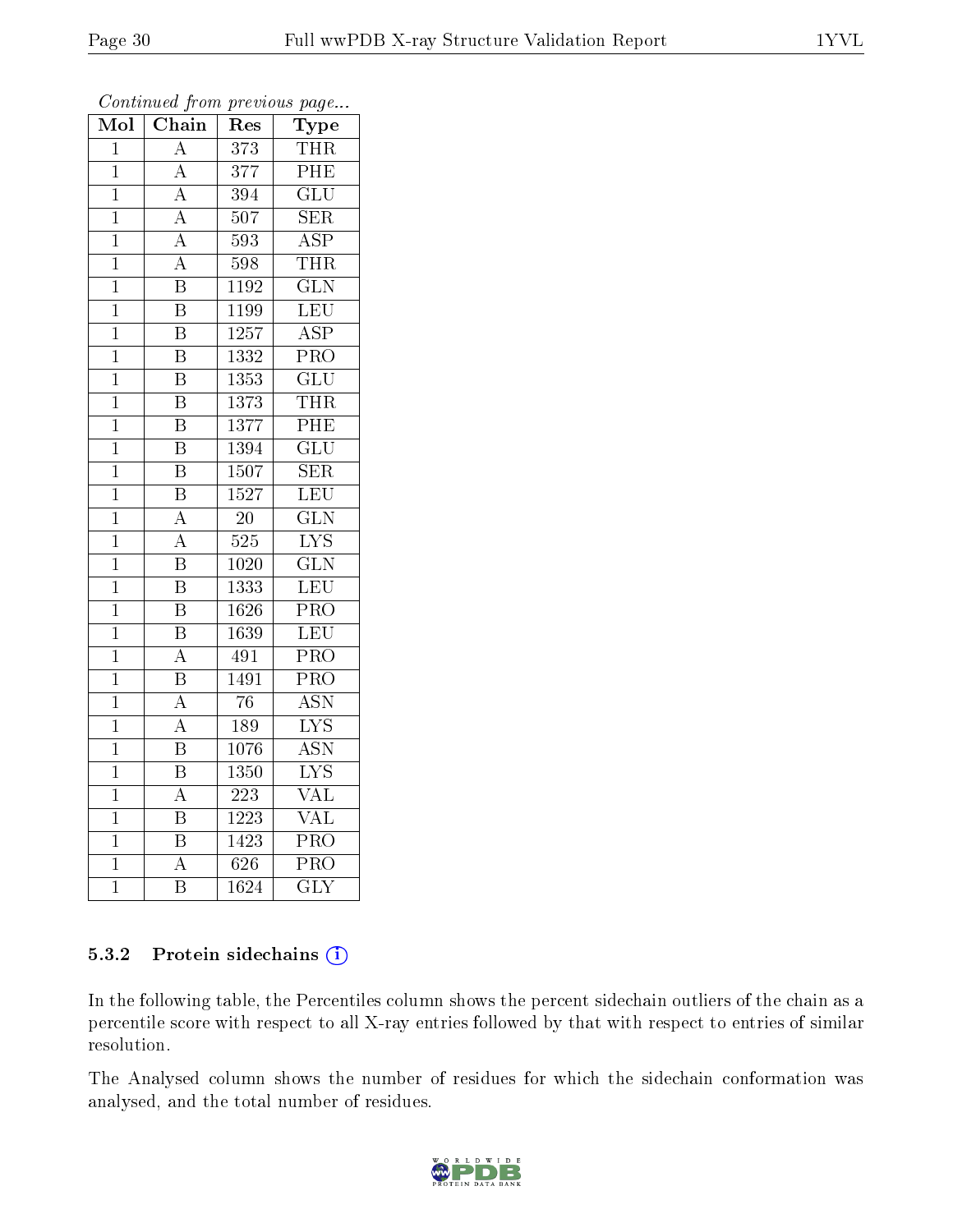| Mol            | Chain         | Analysed          | Rotameric     | Outliers         | Percentiles            |
|----------------|---------------|-------------------|---------------|------------------|------------------------|
|                | А             | 599/634 (94%)     | 549 (92%)     | $50(8\%)$        | 39<br>11               |
|                | B             | $603/634$ (95%)   | 549 (91%)     | 54 (9%)          | 35<br>9                |
| $\overline{2}$ | $\mathcal{C}$ | $4/4$ (100%)      | $4(100\%)$    | $\left( \right)$ | 100<br>100             |
| $\mathcal{D}$  | D             | $4/4$ (100\%)     | $4(100\%)$    | $\theta$         | 100<br>10 <sup>C</sup> |
| All            | All           | $1210/1276$ (95%) | 1106 $(91\%)$ | $104(9\%)$       | 37                     |

All (104) residues with a non-rotameric sidechain are listed below:

| Mol            | $\overline{\text{Chain}}$           | Res              | Type                    |
|----------------|-------------------------------------|------------------|-------------------------|
| $\mathbf 1$    | $\overline{A}$                      | $\overline{12}$  | $\overline{\text{SER}}$ |
| $\mathbf{1}$   | $\overline{\rm A}$                  | $\overline{2}4$  | $\overline{\text{ASP}}$ |
| $\overline{1}$ | $\overline{A}$                      | $\overline{31}$  | $\overline{\rm{ARG}}$   |
| $\mathbf 1$    | $\overline{\rm A}$                  | 93               | <b>ASN</b>              |
| $\mathbf 1$    | $\overline{A}$                      | $\overline{100}$ | $\overline{\text{GLN}}$ |
| $\overline{1}$ | $\overline{A}$                      | $\overline{108}$ | $\overline{\text{CYS}}$ |
| $\overline{1}$ | $\frac{\overline{A}}{\overline{A}}$ | $\overline{110}$ | <b>LYS</b>              |
| $\overline{1}$ |                                     | $\overline{118}$ | $\overline{\text{ASN}}$ |
| $\mathbf{1}$   | $\overline{A}$                      | 121              | $\overline{\rm{ARG}}$   |
| $\mathbf 1$    | $\overline{A}$                      | $\overline{134}$ | $\overline{\text{VAL}}$ |
| $\overline{1}$ | $\overline{A}$                      | $\overline{154}$ | <b>MET</b>              |
| $\overline{1}$ |                                     | $\overline{170}$ | <b>TYR</b>              |
| $\overline{1}$ | $\frac{\overline{A}}{\overline{A}}$ | $\overline{202}$ | <b>MET</b>              |
| $\mathbf{1}$   | $\overline{A}$                      | $\overline{204}$ | LEU                     |
| $\overline{1}$ | $\overline{A}$                      | $\overline{226}$ | LEU                     |
| $\overline{1}$ | $\overline{A}$                      | $\overline{227}$ | <b>THR</b>              |
| $\mathbf 1$    | $\frac{\overline{A}}{A}$            | $\overline{236}$ | $\overline{\text{LEU}}$ |
| $\overline{1}$ |                                     | 241              | $\overline{\rm{ARG}}$   |
| $\mathbf{1}$   | $\overline{A}$                      | 275              | $\overline{\text{GLN}}$ |
| $\overline{1}$ | $\overline{\rm A}$                  | $\overline{279}$ | $\overline{\text{LYS}}$ |
| $\mathbf{1}$   | $\overline{A}$                      | $\overline{302}$ | TRP                     |
| $\overline{1}$ | $\overline{A}$                      | $\overline{308}$ | $\overline{\text{LEU}}$ |
| $\overline{1}$ | $\overline{A}$                      | $\overline{331}$ | $\overline{\text{ARG}}$ |
| $\overline{1}$ | $\overline{A}$                      | $\overline{337}$ | <b>THR</b>              |
| $\overline{1}$ | $\overline{A}$                      | 340              | $\overline{\text{GLN}}$ |
| $\mathbf 1$    | $\overline{A}$                      | $\overline{342}$ | THR                     |
| $\overline{1}$ | $\overline{A}$                      | $\overline{354}$ | LEU                     |
| $\mathbf 1$    | $\overline{A}$                      | 355              | <b>ASN</b>              |
| $\mathbf 1$    | $\overline{A}$                      | 379              | $\overline{\text{LYS}}$ |
| $\mathbf{1}$   | $\overline{\rm A}$                  | 396              | THR                     |
| $\overline{1}$ | $\overline{\rm A}$                  | 434              | $\overline{\text{SER}}$ |
| $\mathbf 1$    | $\overline{A}$                      | 466              | $\overline{\text{SER}}$ |
| $\overline{1}$ | $\overline{\rm A}$                  | 480              | $\overline{\text{GLU}}$ |

![](_page_30_Picture_7.jpeg)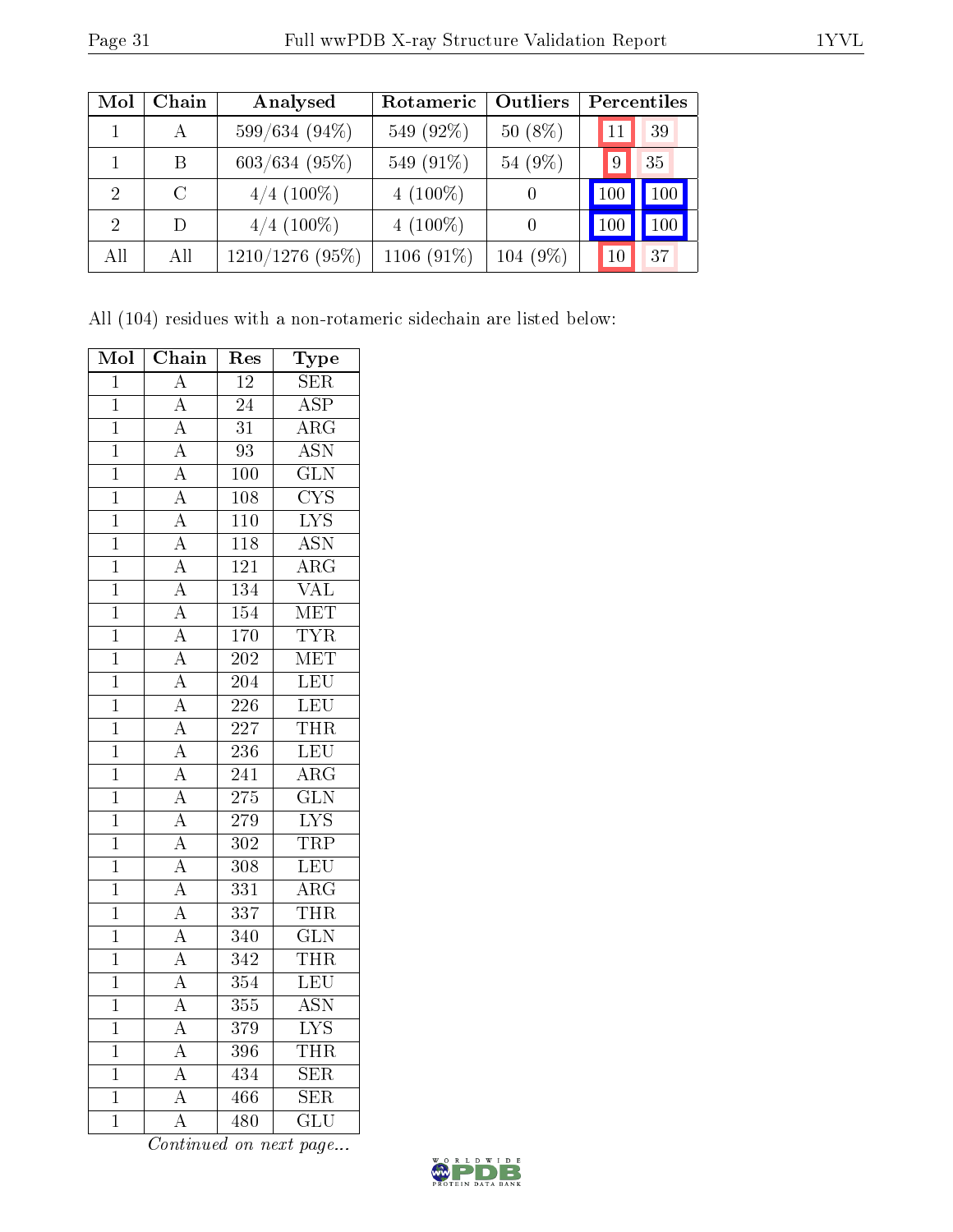| Mol            | Chain                               | Res               | Type                      |
|----------------|-------------------------------------|-------------------|---------------------------|
| $\mathbf{1}$   | $\overline{\rm A}$                  | 482               | $\rm{ARG}$                |
| $\mathbf{1}$   | $\overline{A}$                      | 483               | $\overline{ASN}$          |
| $\mathbf{1}$   | $\overline{A}$                      | 498               | <b>LEU</b>                |
| $\overline{1}$ | $\overline{A}$                      | 507               | $\overline{\text{SER}}$   |
| $\mathbf{1}$   | $\frac{\overline{A}}{\overline{A}}$ | $52\overline{1}$  | $\overline{\text{MET}}$   |
| $\mathbf{1}$   |                                     | 536               | <b>LEU</b>                |
| $\mathbf{1}$   | $\frac{\overline{A}}{A}$            | 539               | <b>TRP</b>                |
| $\mathbf{1}$   |                                     | 552               | PHE                       |
| $\mathbf{1}$   | $\frac{\overline{A}}{A}$            | 586               | $\rm{ARG}$                |
| $\mathbf{1}$   |                                     | 588               | $\overline{\rm{ARG}}$     |
| $\mathbf{1}$   | $\frac{\overline{A}}{A}$            | 602               | $\rm{ARG}$                |
| $\mathbf{1}$   |                                     | 612               | <b>ILE</b>                |
| $\mathbf{1}$   | $\overline{A}$                      | 631               | <b>VAL</b>                |
| $\overline{1}$ | $\overline{A}$                      | $63\overline{2}$  | $\overline{\text{GLU}}$   |
| $\mathbf{1}$   | $\frac{\overline{A}}{A}$            | $\overline{636}$  | $\overline{\text{LYS}}$   |
| $\mathbf{1}$   |                                     | 645               | $\overline{PRO}$          |
| $\mathbf{1}$   | $\overline{A}$                      | 683               | $\overline{\rm{ARG}}$     |
| $\mathbf{1}$   | $\overline{\mathrm{B}}$             | 1012              | <b>SER</b>                |
| $\overline{1}$ | $\overline{\mathrm{B}}$             | 1024              | $\overline{\text{ASP}}$   |
| $\mathbf{1}$   | $\overline{\mathrm{B}}$             | 1031              | $\overline{\text{ARG}}$   |
| $\mathbf{1}$   | $\overline{\mathrm{B}}$             | 1093              | <b>ASN</b>                |
| $\mathbf{1}$   | $\overline{\mathrm{B}}$             | 1100              | $\overline{\text{GLN}}$   |
| $\mathbf{1}$   | $\overline{\mathbf{B}}$             | 1110              | $\overline{\text{LYS}}$   |
| $\mathbf{1}$   | $\overline{\mathrm{B}}$             | 1118              | $\overline{\mathrm{ASN}}$ |
| $\mathbf{1}$   | $\overline{\mathrm{B}}$             | 1135              | $\overline{\text{MET}}$   |
| $\mathbf{1}$   | $\overline{\text{B}}$               | 1154              | MET                       |
| $\mathbf{1}$   | $\overline{\mathrm{B}}$             | 1170              | <b>TYR</b>                |
| $\mathbf{1}$   | $\overline{\mathrm{B}}$             | 1197              | <b>LEU</b>                |
| $\overline{1}$ | $\overline{\mathrm{B}}$             | $\overline{1202}$ | $\overline{\text{MET}}$   |
| 1              | Β                                   | 1204              | LEU                       |
| 1              | $\boldsymbol{B}$                    | 1226              | LEU                       |
| $\mathbf 1$    | $\overline{\mathrm{B}}$             | 1227              | THR                       |
| $\mathbf 1$    | B                                   | 1236              | LEU                       |
| $\mathbf 1$    | $\overline{\mathrm{B}}$             | 1241              | $\overline{\rm{ARG}}$     |
| $\mathbf 1$    | Β                                   | 1275              | $\widetilde{{\rm GLN}}$   |
| $\mathbf 1$    | $\overline{\mathrm{B}}$             | 1279              | $\overline{\text{LYS}}$   |
| 1              | B                                   | 1302              | TRP                       |
| $\mathbf 1$    | B                                   | 1308              | $\overline{\text{LEU}}$   |
| $\mathbf{1}$   | Β                                   | 1331              | $\widehat{\rm{ARG}}$      |
| $\mathbf{1}$   | B                                   | 1337              | <b>THR</b>                |
| $\mathbf{1}$   | $\overline{\mathrm{B}}$             | 1340              | $\overline{\text{GLN}}$   |
| $\mathbf 1$    | B                                   | 1342              | THR                       |

![](_page_31_Picture_6.jpeg)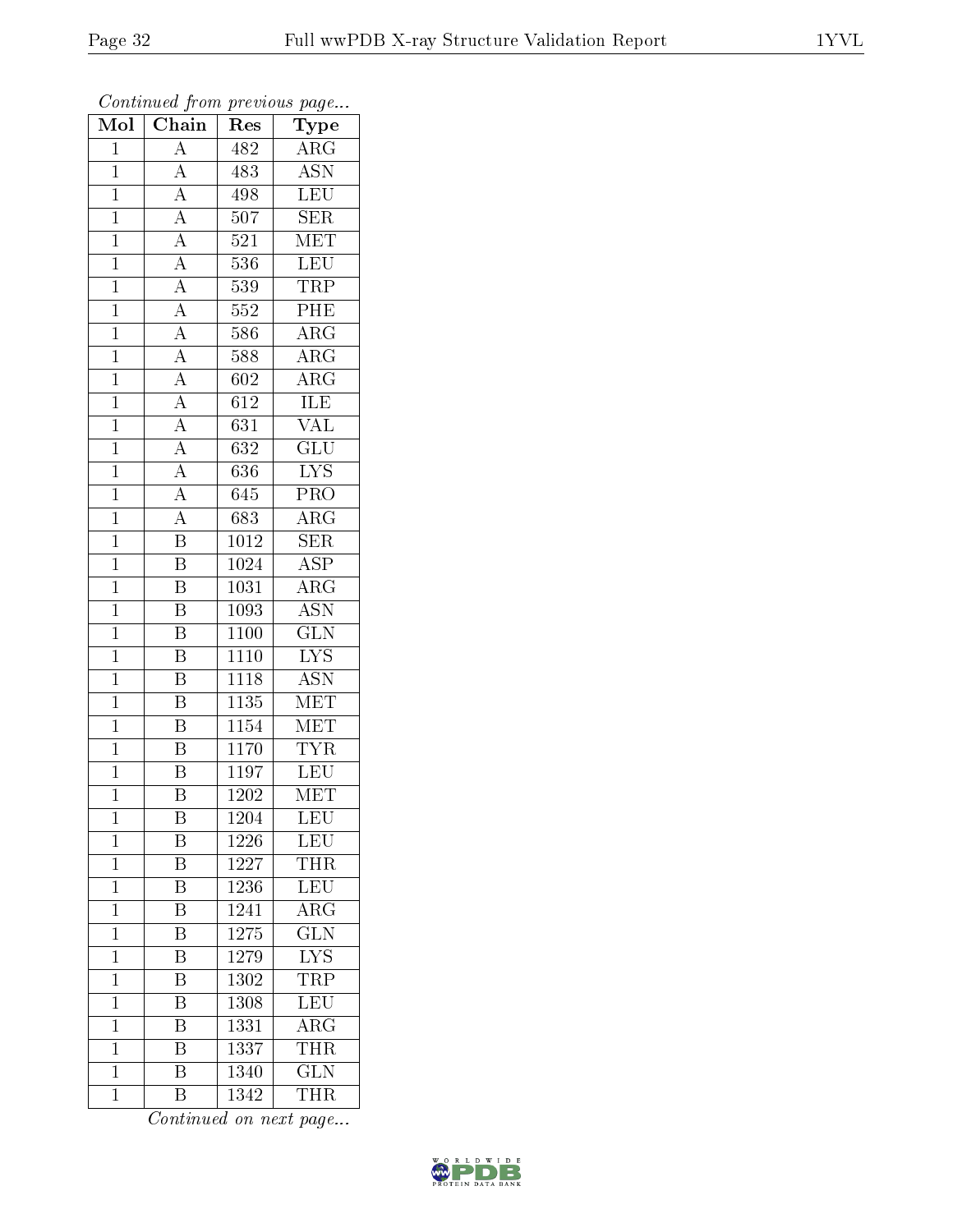| Mol            | Chain                   | Res               | Type                      |
|----------------|-------------------------|-------------------|---------------------------|
| $\mathbf{1}$   | $\overline{\mathrm{B}}$ | 1354              | <b>LEU</b>                |
| $\overline{1}$ | B                       | 1355              | <b>ASN</b>                |
| $\overline{1}$ | $\overline{\mathrm{B}}$ | 1379              | $\overline{\text{LYS}}$   |
| $\overline{1}$ | B                       | 1396              | <b>THR</b>                |
| $\overline{1}$ | $\overline{\mathrm{B}}$ | 1409              | $\overline{\text{LEU}}$   |
| $\mathbf{1}$   | $\overline{\rm B}$      | 1411              | $\overline{\mathrm{GLU}}$ |
| $\overline{1}$ | $\overline{\mathrm{B}}$ | 1424              | LEU                       |
| $\mathbf{1}$   | B                       | 1427              | <b>THR</b>                |
| $\overline{1}$ | $\overline{\mathrm{B}}$ | 1428              | $\overline{\mathrm{GLU}}$ |
| $\mathbf{1}$   | $\overline{\mathrm{B}}$ | 1434              | SER                       |
| $\mathbf{1}$   | $\overline{\rm B}$      | 1466              | <b>SER</b>                |
| $\mathbf{1}$   | $\overline{\mathrm{B}}$ | 1480              | $\overline{\mathrm{GLU}}$ |
| $\overline{1}$ | $\overline{\mathrm{B}}$ | 1482              | $\rm{ARG}$                |
| $\mathbf{1}$   | $\overline{\mathrm{B}}$ | 1483              | <b>ASN</b>                |
| $\overline{1}$ | $\overline{\mathrm{B}}$ | 1498              | $\overline{\text{LEU}}$   |
| $\mathbf{1}$   | B                       | 1507              | SER                       |
| $\overline{1}$ | $\overline{\mathrm{B}}$ | 1539              | <b>TRP</b>                |
| $\mathbf 1$    | $\overline{\mathrm{B}}$ | 1546              | <b>ASN</b>                |
| $\overline{1}$ | $\overline{\mathrm{B}}$ | 1582              | ILE                       |
| $\mathbf{1}$   | $\overline{\mathrm{B}}$ | 1586              | ARG                       |
| $\mathbf 1$    | $\overline{\mathrm{B}}$ | $\overline{1}596$ | PRO                       |
| $\mathbf 1$    | $\overline{\mathrm{B}}$ | 1600              | $\overline{\text{LEU}}$   |
| $\mathbf{1}$   | $\overline{\mathrm{B}}$ | 1612              | ILE                       |
| $\mathbf{1}$   | $\overline{\mathrm{B}}$ | 1617              | $\overline{\text{VAL}}$   |
| $\mathbf{1}$   | $\overline{\mathrm{B}}$ | 1626              | PRO                       |
| $\mathbf{1}$   | $\overline{\mathrm{B}}$ | 1631              | <b>VAL</b>                |
| $\overline{1}$ | $\overline{\mathrm{B}}$ | 1632              | $\overline{{\rm GLU}}$    |
| $\mathbf{1}$   | $\overline{\mathrm{B}}$ | 1636              | <b>LYS</b>                |
| $\mathbf 1$    | $\overline{\textrm{B}}$ | 1645              | $\overline{\mathrm{PRO}}$ |

Some sidechains can be flipped to improve hydrogen bonding and reduce clashes. All (60) such sidechains are listed below:

| Mol | Chain | Res | <b>Type</b> |
|-----|-------|-----|-------------|
| 1   | А     | 3   | <b>GLN</b>  |
|     |       | 20  | <b>GLN</b>  |
|     |       | 41  | GLN         |
| 1   | А     | 67  | <b>GLN</b>  |
| 1   | А     | 82  | <b>ASN</b>  |
| 1   | А     | 93  | <b>ASN</b>  |
| 1   | А     | 118 | <b>ASN</b>  |
| 1   | А     | 222 | <b>ASN</b>  |
|     |       | 228 | <b>GLN</b>  |

![](_page_32_Picture_8.jpeg)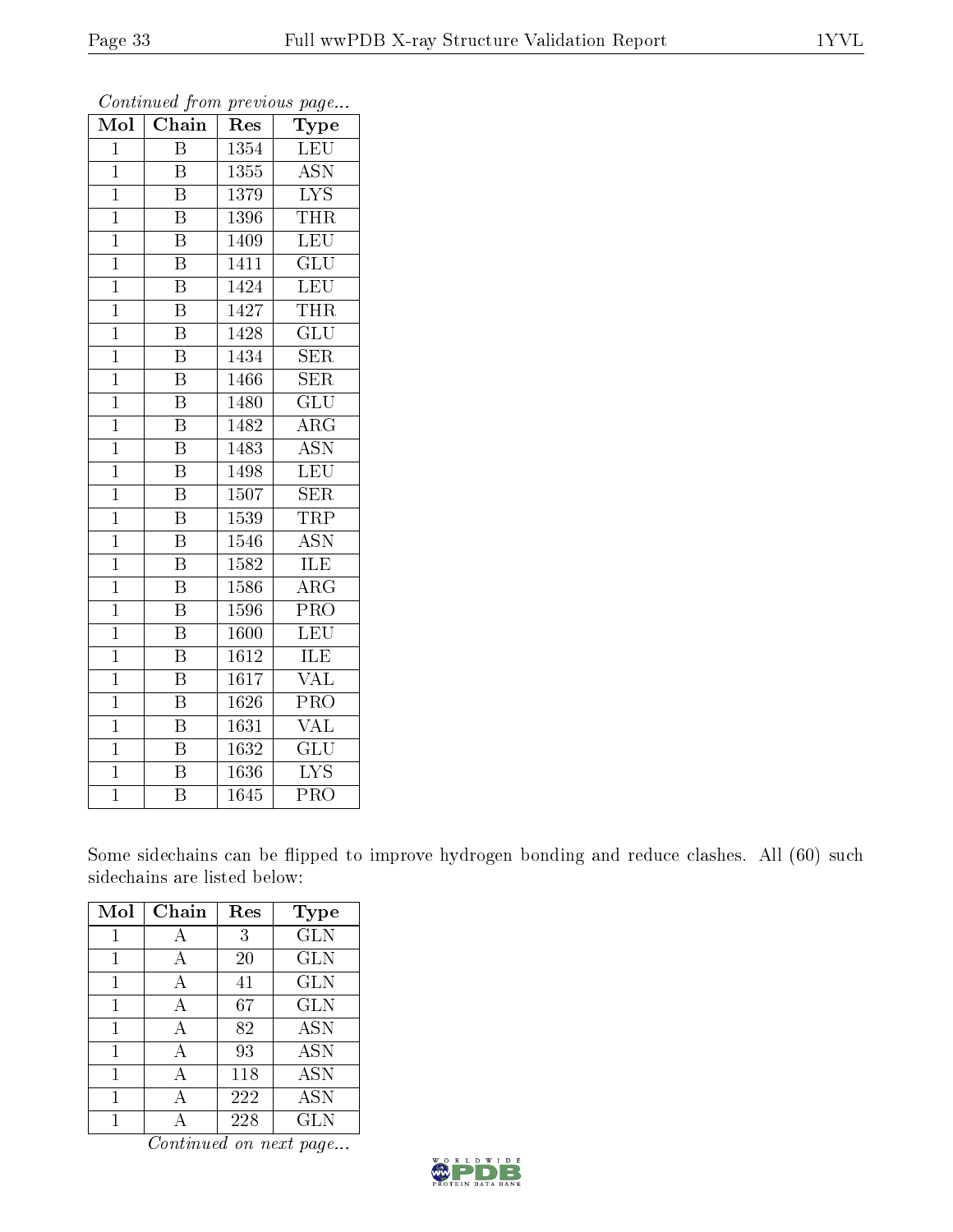| Mol            | Chain                                                                                                                                           | Res               | ${\bf Type}$              |
|----------------|-------------------------------------------------------------------------------------------------------------------------------------------------|-------------------|---------------------------|
| $\mathbf{1}$   | $\overline{A}$                                                                                                                                  | 229               | <b>ASN</b>                |
| $\overline{1}$ | $\overline{A}$                                                                                                                                  | 243               | <b>GLN</b>                |
| $\mathbf{1}$   | $\frac{\overline{A}}{\overline{A}}$                                                                                                             | 260               | $\overline{\text{GLN}}$   |
| $\mathbf{1}$   |                                                                                                                                                 | 271               | $\overline{\text{GLN}}$   |
| $\overline{1}$ | $\frac{\overline{A}}{\overline{A}}$ $\frac{\overline{A}}{\overline{A}}$                                                                         | <b>272</b>        | $\overline{\text{GLN}}$   |
| $\mathbf{1}$   |                                                                                                                                                 | 276               | $\overline{\text{GLN}}$   |
| $\overline{1}$ |                                                                                                                                                 | 297               | $\overline{\mathrm{ASN}}$ |
| $\mathbf{1}$   |                                                                                                                                                 | 340               | $\overline{\text{GLN}}$   |
| $\mathbf{1}$   |                                                                                                                                                 | 355               | <b>ASN</b>                |
| $\mathbf{1}$   |                                                                                                                                                 | 381               | $\overline{\mathrm{ASN}}$ |
| $\overline{1}$ |                                                                                                                                                 | 397               | $\overline{\text{ASN}}$   |
| $\overline{1}$ |                                                                                                                                                 | 406               | $\overline{\text{HIS}}$   |
| $\overline{1}$ |                                                                                                                                                 | 408               | $\overline{\text{GLN}}$   |
| $\mathbf{1}$   | $\frac{\overline{A}}{\overline{A}}$ $\frac{\overline{A}}{\overline{A}}$ $\frac{\overline{A}}{\overline{A}}$ $\frac{\overline{A}}{\overline{A}}$ | 412               | $\overline{\text{GLN}}$   |
| $\overline{1}$ |                                                                                                                                                 | 414               | $\overline{\text{ASN}}$   |
| $\mathbf{1}$   |                                                                                                                                                 | 438               | $\overline{{\rm GLN}}$    |
| $\overline{1}$ | $\overline{A}$                                                                                                                                  | $\overline{505}$  | $\overline{\text{GLN}}$   |
| $\mathbf{1}$   | $\frac{\overline{A}}{\overline{A}}$                                                                                                             | 520               | <b>ASN</b>                |
| $\mathbf{1}$   |                                                                                                                                                 | 574               | $\overline{\mathrm{ASN}}$ |
| $\mathbf{1}$   | $\frac{\overline{A}}{\overline{A}}$                                                                                                             | 594               | $\overline{\text{GLN}}$   |
| $\overline{1}$ |                                                                                                                                                 | 595               | $\overline{\text{GLN}}$   |
| $\overline{1}$ |                                                                                                                                                 | 621               | $\overline{\text{GLN}}$   |
| $\mathbf{1}$   | $\overline{A}$                                                                                                                                  | 662               | $\overline{\text{ASN}}$   |
| $\overline{1}$ | $\overline{\mathbf{B}}$                                                                                                                         | 1041              | $\overline{\text{GLN}}$   |
| $\mathbf{1}$   | $\overline{\mathrm{B}}$                                                                                                                         | 1067              | $\overline{\text{GLN}}$   |
| $\mathbf{1}$   | $\overline{\mathbf{B}}$                                                                                                                         | 1082              | $\overline{\text{ASN}}$   |
| $\mathbf{1}$   | $\overline{\mathrm{B}}$                                                                                                                         | 1093              | <b>ASN</b>                |
| $\mathbf{1}$   | $\overline{\mathrm{B}}$                                                                                                                         | 1118              | <b>ASN</b>                |
| $\mathbf 1$    | $\overline{\mathrm{B}}$                                                                                                                         | $\overline{1208}$ | <b>ASN</b>                |
| $\mathbf 1$    | B                                                                                                                                               | 1222              | <b>ASN</b>                |
| $\mathbf 1$    | Β                                                                                                                                               | 1228              | $\overline{\text{GLN}}$   |
| $\mathbf 1$    | $\overline{\mathrm{B}}$                                                                                                                         | 1229              | $\overline{\text{ASN}}$   |
| $\mathbf{1}$   | Β                                                                                                                                               | 1243              | $\rm GLN$                 |
| $\mathbf{1}$   | $\overline{\mathrm{B}}$                                                                                                                         | 1260              | $\overline{\text{GLN}}$   |
| $\mathbf{1}$   | Β                                                                                                                                               | 1271              | $\widetilde{{\rm GLN}}$   |
| $\mathbf 1$    | $\overline{\mathrm{B}}$                                                                                                                         | 1272              | $\overline{\text{GLN}}$   |
| $\mathbf{1}$   | Β                                                                                                                                               | 1275              | $\overline{\text{GLN}}$   |
| $\mathbf{1}$   | B                                                                                                                                               | 1276              | $\overline{\text{GLN}}$   |
| $\mathbf{1}$   | Β                                                                                                                                               | 1310              | $\widetilde{{\rm GLN}}$   |
| $\mathbf{1}$   | Β                                                                                                                                               | 1340              | <b>GLN</b>                |
| $\mathbf{1}$   | $\overline{\mathrm{B}}$                                                                                                                         | 1355              | <b>ASN</b>                |
| $\mathbf 1$    | $\boldsymbol{B}$                                                                                                                                | 1381              | <b>ASN</b>                |

![](_page_33_Picture_6.jpeg)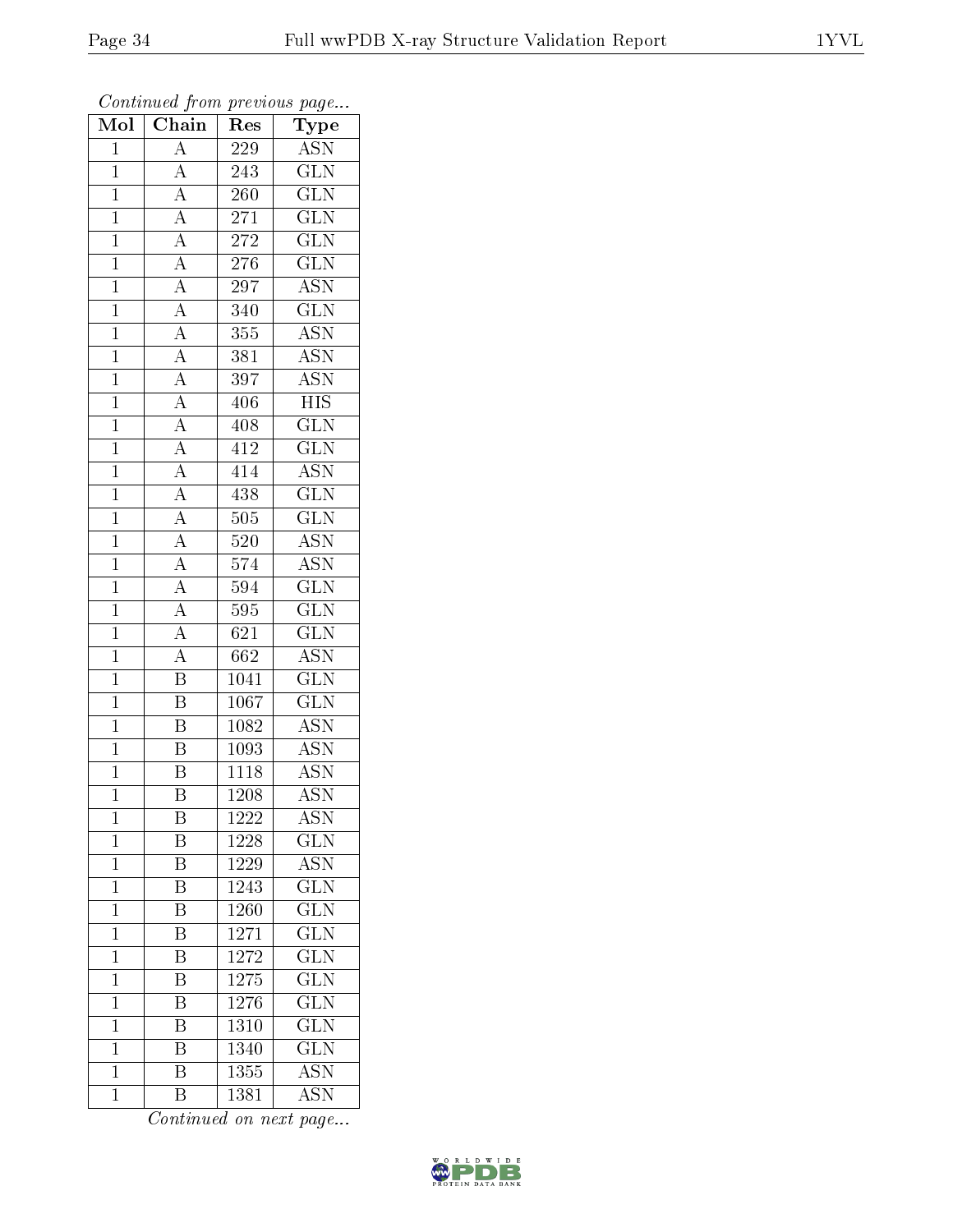| Mol | Chain | Res  | <b>Type</b> |
|-----|-------|------|-------------|
|     | В     | 1397 | <b>ASN</b>  |
| 1   | В     | 1406 | <b>HIS</b>  |
| 1   | В     | 1438 | <b>GLN</b>  |
| 1   | В     | 1505 | <b>GLN</b>  |
| 1   | В     | 1520 | <b>ASN</b>  |
| 1   | В     | 1546 | <b>ASN</b>  |
| 1   | В     | 1629 | HIS         |
|     | В     | 1662 | ASN         |
|     | R     | 1670 | <b>ASN</b>  |

#### 5.3.3 RNA  $(i)$

There are no RNA molecules in this entry.

#### 5.4 Non-standard residues in protein, DNA, RNA chains  $(i)$

2 non-standard protein/ $DNA/RNA$  residues are modelled in this entry.

In the following table, the Counts columns list the number of bonds (or angles) for which Mogul statistics could be retrieved, the number of bonds (or angles) that are observed in the model and the number of bonds (or angles) that are defined in the Chemical Component Dictionary. The Link column lists molecule types, if any, to which the group is linked. The Z score for a bond length (or angle) is the number of standard deviations the observed value is removed from the expected value. A bond length (or angle) with  $|Z| > 2$  is considered an outlier worth inspection. RMSZ is the root-mean-square of all Z scores of the bond lengths (or angles).

|     |            | Chain |                      | Link |            | <b>Bond lengths</b> |               |          | Bond angles |               |
|-----|------------|-------|----------------------|------|------------|---------------------|---------------|----------|-------------|---------------|
| Mol | Type       |       | $\operatorname{Res}$ |      | Counts     | RMSZ                | . $\# Z  > 2$ | Counts   | RMSZ        | $\# Z >2$     |
|     | <b>PTR</b> |       | 440                  |      | 15, 16, 17 | 1.18                | $(6\%)$       | 19,22,24 | 2.26        | $2(10\%)$     |
|     | PTR        |       | 1440                 |      | 15, 16, 17 | 1.28                | 2(13%)        | 19,22,24 | 2.46        | $(2 \ (10\%)$ |

In the following table, the Chirals column lists the number of chiral outliers, the number of chiral centers analysed, the number of these observed in the model and the number defined in the Chemical Component Dictionary. Similar counts are reported in the Torsion and Rings columns. '-' means no outliers of that kind were identified.

|            |      | Mol   Type   Chain   Res   Link   Chirals | <b>Torsions</b>          | Rings |
|------------|------|-------------------------------------------|--------------------------|-------|
| PTR        | 440  |                                           | $1/10/11/13$   $0/1/1/1$ |       |
| <b>PTR</b> | .440 |                                           | $1/10/11/13$   $0/1/1/1$ |       |

All (3) bond length outliers are listed below:

![](_page_34_Picture_14.jpeg)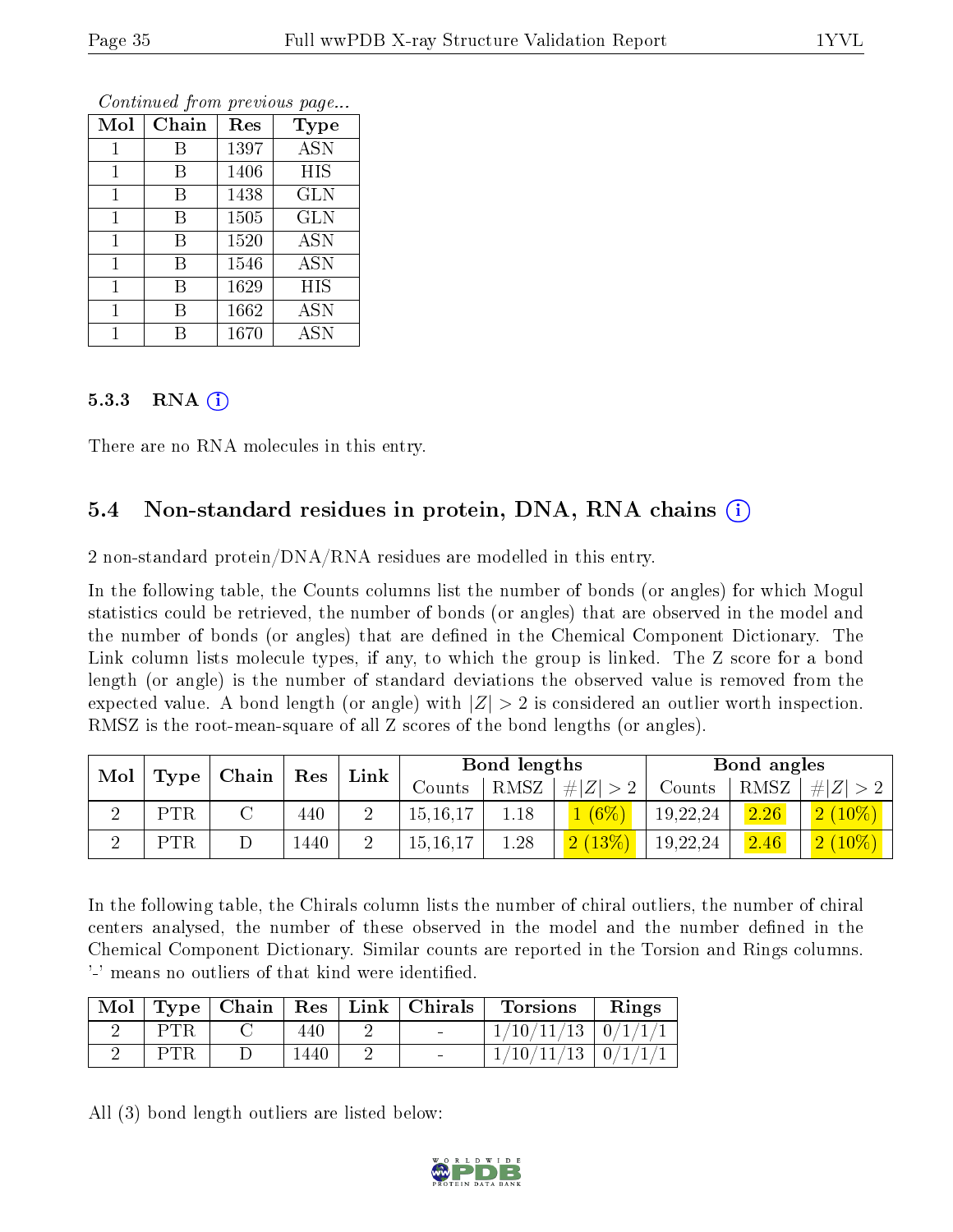| Mol | $\mid$ Chain $\mid$ |      |      | $\mid$ Res $\mid$ Type $\mid$ Atoms $\mid$ |         | $\parallel$ Z $\parallel$ Observed( $\AA$ ) $\parallel$ Ideal( $\AA$ ) |          |
|-----|---------------------|------|------|--------------------------------------------|---------|------------------------------------------------------------------------|----------|
|     |                     | 440ء | P'FR | P-OH                                       | 2.65    | 1.63                                                                   | 1.59     |
|     |                     |      |      | $P$ -OH                                    | -2.16   | 1 62                                                                   | 1.59     |
|     |                     | 440ء | PTR. | CE1-CZ                                     | $+2.10$ |                                                                        | $1.38\,$ |

All (4) bond angle outliers are listed below:

| Mol | Chain | Res  | Type | Atoms        |         | Observed $(°)$ | Ideal (°) |
|-----|-------|------|------|--------------|---------|----------------|-----------|
|     |       | 1440 | PTR. | CB-CA-C      | 9.27    | 128.84         | 111 47    |
|     |       | 440  | PTR. | CB-CA-C      | 8.37    | -127-16        | 111 47    |
|     |       | 1440 | PTR. | $CD2-CE2-cz$ | $-2.52$ | 116.65         | 119.73    |
|     |       | 440  | PTR. | $CD2-CE2-cz$ | $-2.49$ | 116.69         | 119.73    |

There are no chirality outliers.

All (2) torsion outliers are listed below:

| $Mol$   Chain | $\operatorname{Res}$ | Type | Atoms         |
|---------------|----------------------|------|---------------|
|               | 440                  | PTR. | $N$ -CA-CB-CG |
|               | 1440                 | PT R | $N$ -CA-CB-CG |

There are no ring outliers.

1 monomer is involved in 2 short contacts:

|  |        | $\parallel$ Mol $\parallel$ Chain $\parallel$ Res $\parallel$ Type $\parallel$ Clashes $\parallel$ Symm-Clashes $\parallel$ |
|--|--------|-----------------------------------------------------------------------------------------------------------------------------|
|  | ⊢ P'FR |                                                                                                                             |

#### 5.5 Carbohydrates  $(i)$

There are no carbohydrates in this entry.

#### 5.6 Ligand geometry  $(i)$

Of 2 ligands modelled in this entry, 2 are monoatomic - leaving 0 for Mogul analysis.

There are no bond length outliers.

There are no bond angle outliers.

There are no chirality outliers.

There are no torsion outliers.

There are no ring outliers.

No monomer is involved in short contacts.

![](_page_35_Picture_22.jpeg)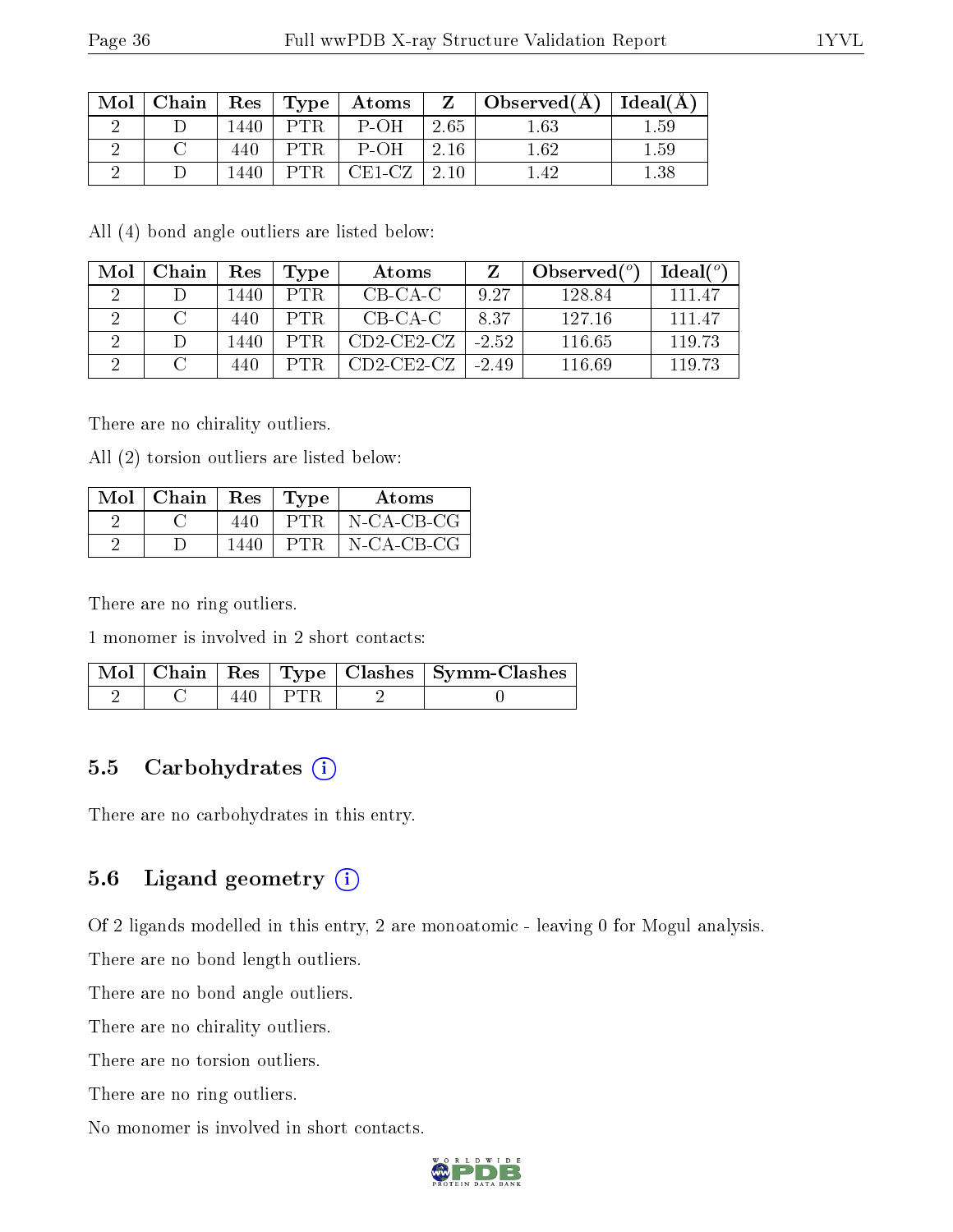### 5.7 [O](https://www.wwpdb.org/validation/2017/XrayValidationReportHelp#nonstandard_residues_and_ligands)ther polymers (i)

There are no such residues in this entry.

### 5.8 Polymer linkage issues (i)

There are no chain breaks in this entry.

![](_page_36_Picture_7.jpeg)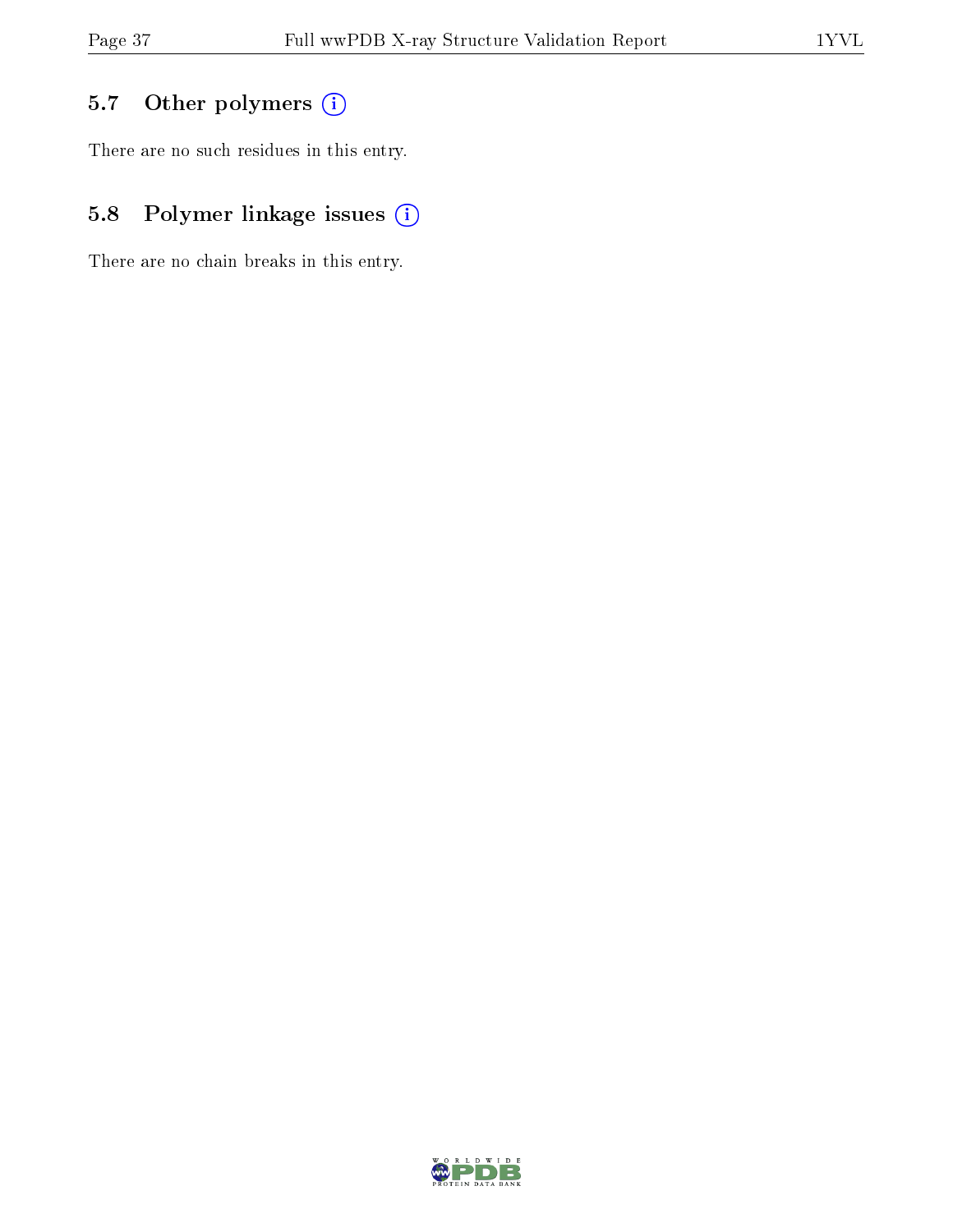## 6 Fit of model and data  $(i)$

### 6.1 Protein, DNA and RNA chains  $(i)$

In the following table, the column labelled  $#RSRZ> 2'$  contains the number (and percentage) of RSRZ outliers, followed by percent RSRZ outliers for the chain as percentile scores relative to all X-ray entries and entries of similar resolution. The OWAB column contains the minimum, median,  $95<sup>th</sup>$  percentile and maximum values of the occupancy-weighted average B-factor per residue. The column labelled ' $Q< 0.9$ ' lists the number of (and percentage) of residues with an average occupancy less than 0.9.

| Mol            | Chain         | Analysed          | ${ <\hspace{-1.5pt}{\mathrm{RSRZ}} \hspace{-1.5pt}>}$ | $\#\text{RSRZ}{>}2$       | $OWAB(A^2)$      | Q <sub>0.9</sub> |
|----------------|---------------|-------------------|-------------------------------------------------------|---------------------------|------------------|------------------|
|                | А             | $652/683$ (95%)   | $-0.26$                                               | $11(1\%)$<br>70<br>41     | 41, 70, 112, 144 |                  |
|                | B             | $653/683$ (95%)   | $-0.24$                                               | $(2\%)$<br>53<br>25<br>18 | 29, 68, 131, 150 |                  |
| $\overline{2}$ | $\mathcal{C}$ | $4/5$ (80%)       | $-0.61$                                               | 100<br>$100\,$<br>0.      | 53, 58, 59, 60   |                  |
| $\overline{2}$ | D             | $4/5$ (80%)       | $-0.28$                                               | 100<br>100                | 87, 89, 89, 90   |                  |
| All            | All           | $1313/1376$ (95%) | $-0.25$                                               | $29(2\%)$<br>62<br>33     | 29, 69, 122, 150 |                  |

All (29) RSRZ outliers are listed below:

| Mol            | Chain                   | Res  | Type            | <b>RSRZ</b> |
|----------------|-------------------------|------|-----------------|-------------|
| $\mathbf{1}$   | B                       | 1594 | GLN             | 4.7         |
| $\overline{1}$ | B                       | 1182 | <b>HIS</b>      | 4.4         |
| $\overline{1}$ | A                       | 396  | THR             | 3.0         |
| $\mathbf{1}$   | $\boldsymbol{A}$        | 621  | GLN             | 3.0         |
| $\overline{1}$ | $\overline{\mathrm{B}}$ | 1394 | GLU             | 2.9         |
| $\overline{1}$ | $\boldsymbol{A}$        | 124  | <b>GLN</b>      | 2.8         |
| $\overline{1}$ | $\, {\bf B}$            | 1253 | <b>ASN</b>      | $2.7\,$     |
| $\overline{1}$ | Β                       | 1626 | <b>PRO</b>      | 2.5         |
| $\mathbf{1}$   | B                       | 1622 | <b>ASN</b>      | 2.5         |
| $\overline{1}$ | $\boldsymbol{A}$        | 619  | $\rm{ARG}$      | $2.5\,$     |
| $\mathbf{1}$   | B                       | 1425 | ILE             | 2.5         |
| $\overline{1}$ | $\overline{\rm A}$      | 370  | GLU             | 2.5         |
| $\mathbf{1}$   | B                       | 1180 | $\rm{ARG}$      | 2.4         |
| $\mathbf{1}$   | $\boldsymbol{B}$        | 1196 | <b>GLN</b>      | 2.4         |
| $\overline{1}$ | B                       | 1024 | ASP.            | 2.4         |
| $\overline{1}$ | $\bf{A}$                | 384  | <b>GLY</b>      | 2.3         |
| $\overline{1}$ | $\overline{\mathrm{B}}$ | 1656 | $\rm AL\bar{A}$ | 2.3         |
| $\mathbf{1}$   | Β                       | 1551 | ASN             | 2.3         |
| $\mathbf{1}$   | A                       | 397  | <b>ASN</b>      | 2.2         |
| $\overline{1}$ | B                       | 1199 | <b>LEU</b>      | 2.2         |
| $\overline{1}$ | Β                       | 1068 | <b>TYR</b>      | 2.2         |

![](_page_37_Picture_10.jpeg)